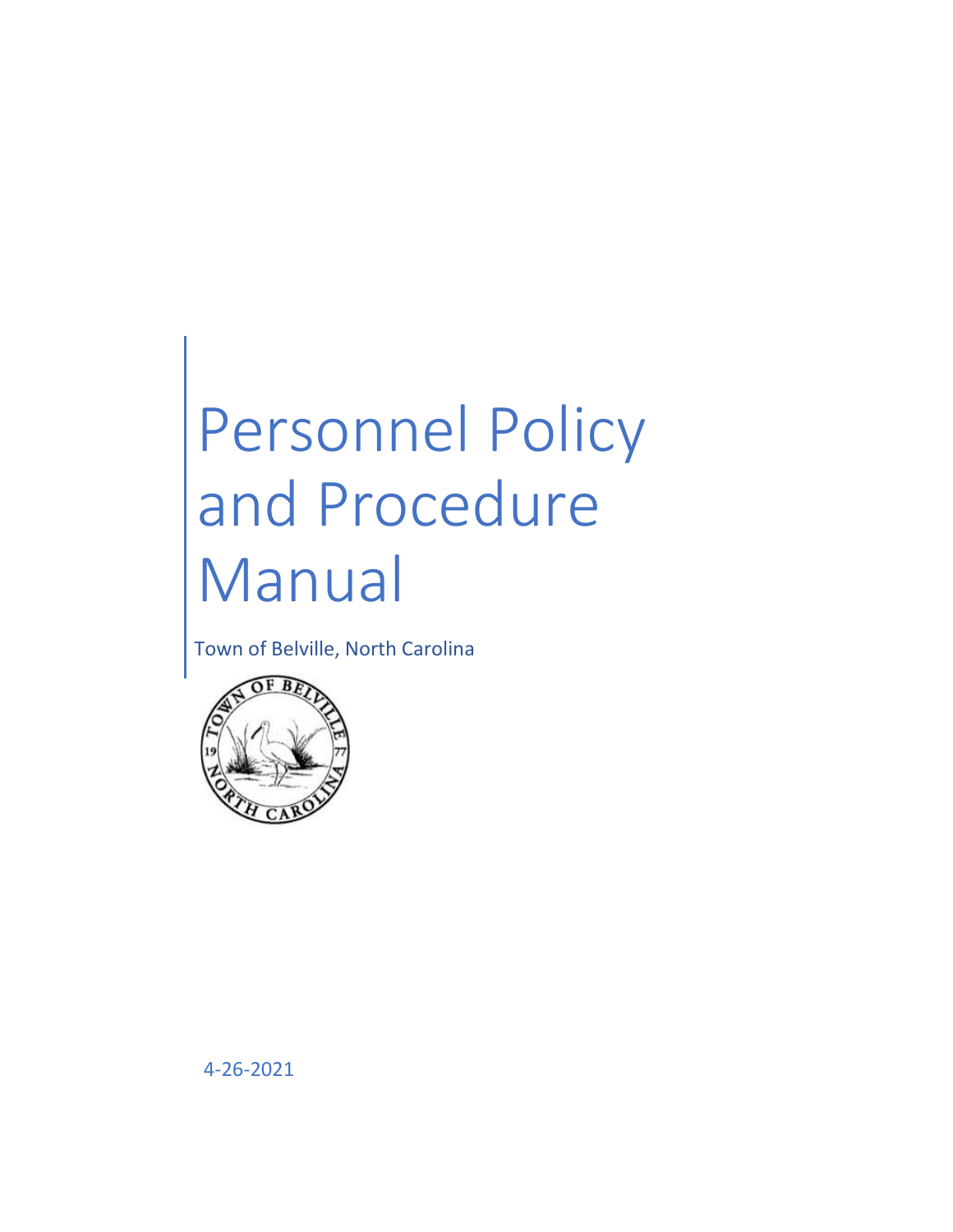

# Contents

| Section 1.   |  |  |  |
|--------------|--|--|--|
| Section 2.   |  |  |  |
| Section 3.   |  |  |  |
| Section 4.   |  |  |  |
|              |  |  |  |
|              |  |  |  |
|              |  |  |  |
|              |  |  |  |
| Article II.  |  |  |  |
|              |  |  |  |
| Section 2.   |  |  |  |
| Section 3.   |  |  |  |
| Article III. |  |  |  |
| Section 1.   |  |  |  |
| Section 2.   |  |  |  |
| Section 3.   |  |  |  |
| Section 4.   |  |  |  |
| Section 5.   |  |  |  |
| Section 6.   |  |  |  |
| Section 7.   |  |  |  |
|              |  |  |  |
| Section 9.   |  |  |  |
| Section 10.  |  |  |  |
| Section 11.  |  |  |  |
| Section 12.  |  |  |  |
| Section 13.  |  |  |  |
| Article IV.  |  |  |  |
| Section 1.   |  |  |  |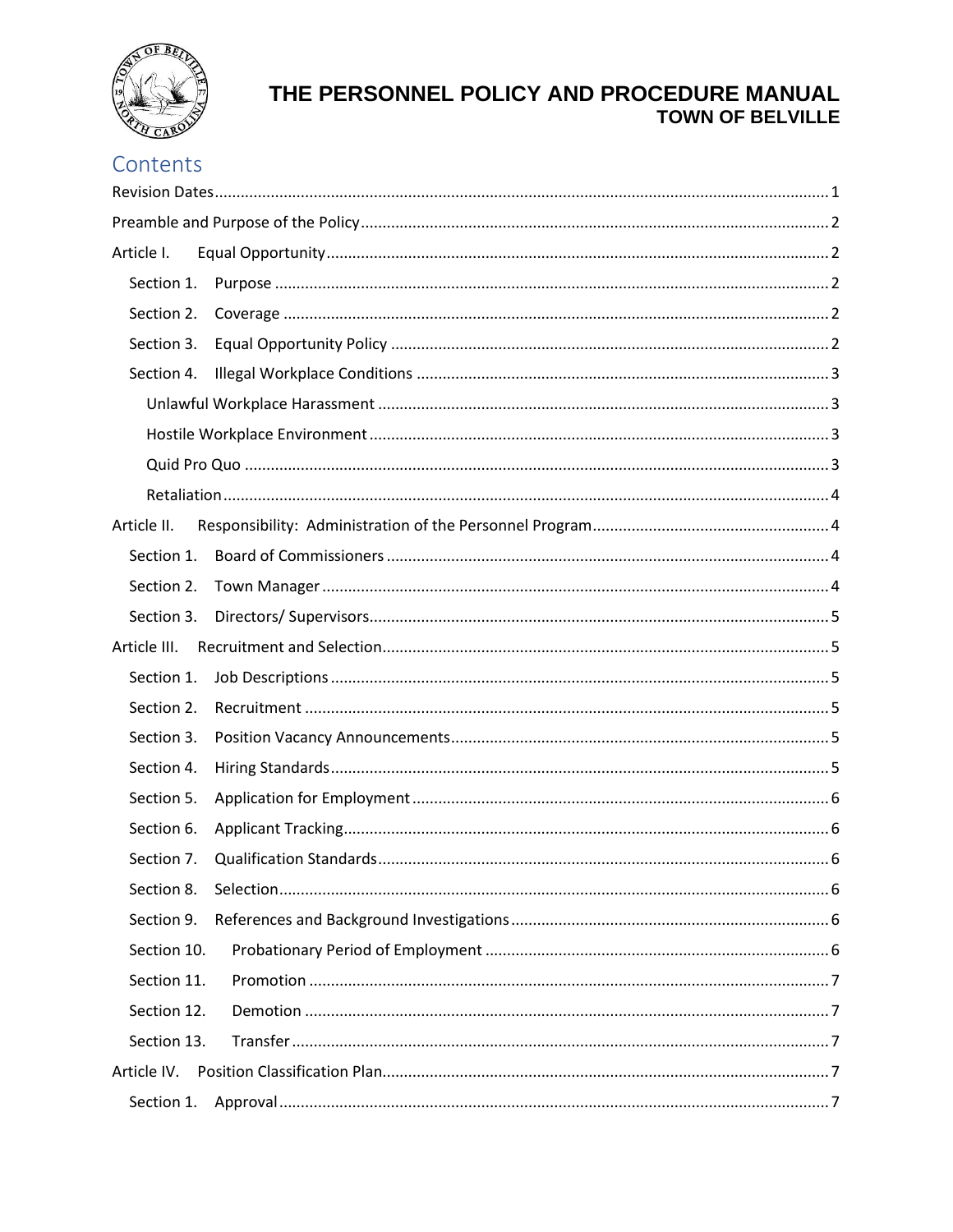

| Section 2.  |                                                                                |  |
|-------------|--------------------------------------------------------------------------------|--|
| Section 3.  |                                                                                |  |
| Section 4.  |                                                                                |  |
| Article V.  |                                                                                |  |
| Section 1.  |                                                                                |  |
| Section 2.  |                                                                                |  |
| Section 3.  |                                                                                |  |
| Section 4.  |                                                                                |  |
| Section 5.  |                                                                                |  |
| Section 6.  |                                                                                |  |
| Section 7.  |                                                                                |  |
| Section 8.  |                                                                                |  |
| Section 9.  |                                                                                |  |
| Section 10. |                                                                                |  |
| Section 11. |                                                                                |  |
| Section 12. |                                                                                |  |
| Section 13. |                                                                                |  |
| Section 14. | Penalty for Permitting Access to or Accessing a Confidential Personnel File 15 |  |
| Section 15. |                                                                                |  |
| Article VI. |                                                                                |  |
| Section 1.  |                                                                                |  |
| Section 2.  |                                                                                |  |
| Section 3.  |                                                                                |  |
| Section 4.  |                                                                                |  |
| Section 5.  |                                                                                |  |
| Section 6.  |                                                                                |  |
| Section 7.  |                                                                                |  |
| Section 8.  |                                                                                |  |
| Section 9.  |                                                                                |  |
| Section 10. | Pay Rates in Promotion, Demotion, Transfer and Reclassification 18             |  |
| Section 11. |                                                                                |  |
| Section 12. |                                                                                |  |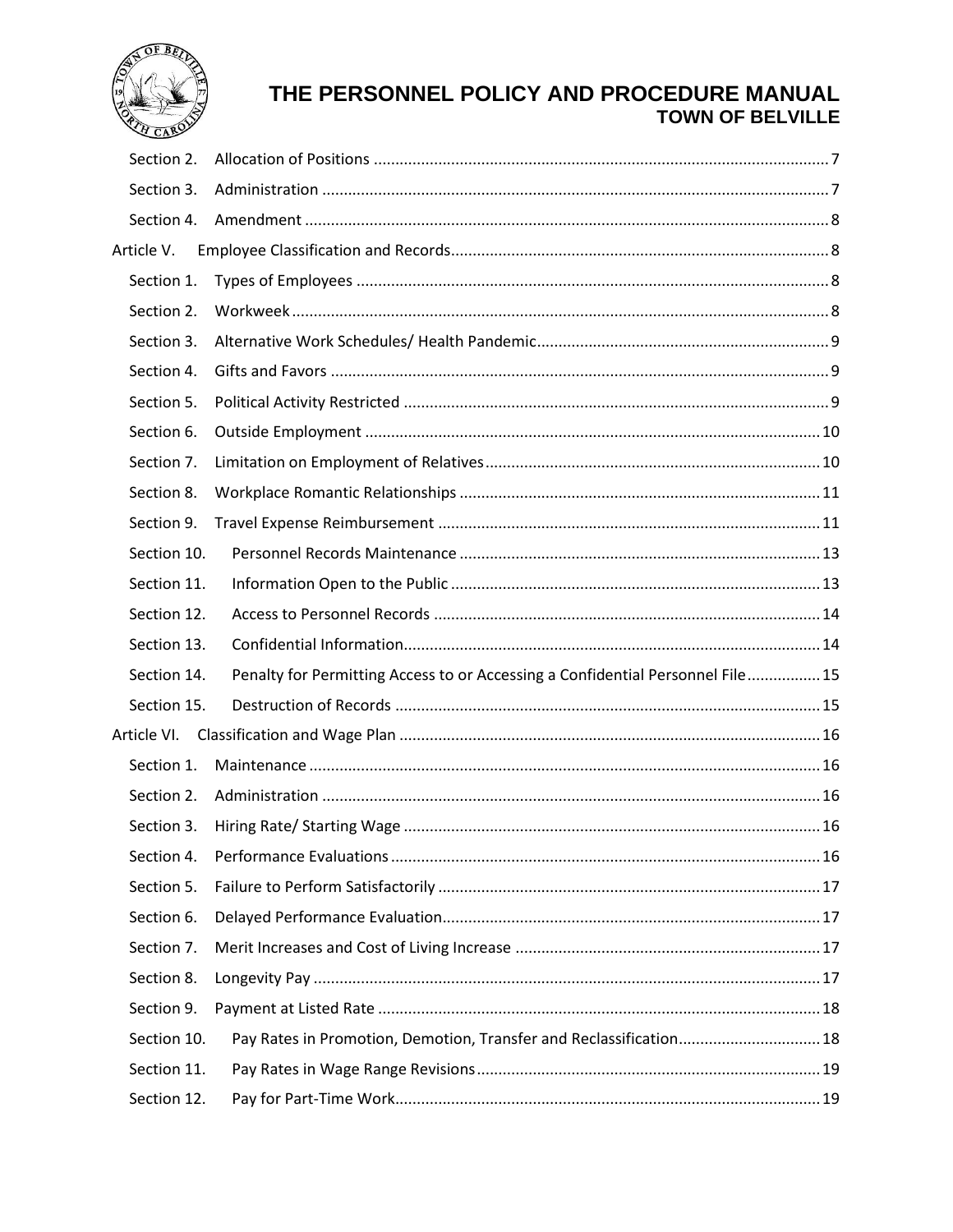

| Section 13.   |  |
|---------------|--|
| Section 14.   |  |
| Section 15.   |  |
| Section 16.   |  |
| Article VII.  |  |
| Section 1.    |  |
| Section 2.    |  |
| Section 3.    |  |
| Section 4.    |  |
| Section 5.    |  |
| Section 6.    |  |
| Section 7.    |  |
| Section 8.    |  |
| Section 9.    |  |
| Section 10.   |  |
| Section 11.   |  |
| Section 12.   |  |
| Section 13.   |  |
| Article VIII. |  |
| Section 1.    |  |
| Section 2.    |  |
| Section 3.    |  |
| Section 4.    |  |
| Article IX.   |  |
| Section 1.    |  |
| Section 2.    |  |
| Section 3.    |  |
| Section 4.    |  |
| Section 5.    |  |
| Section 6.    |  |
| Section 7     |  |
| Section 8     |  |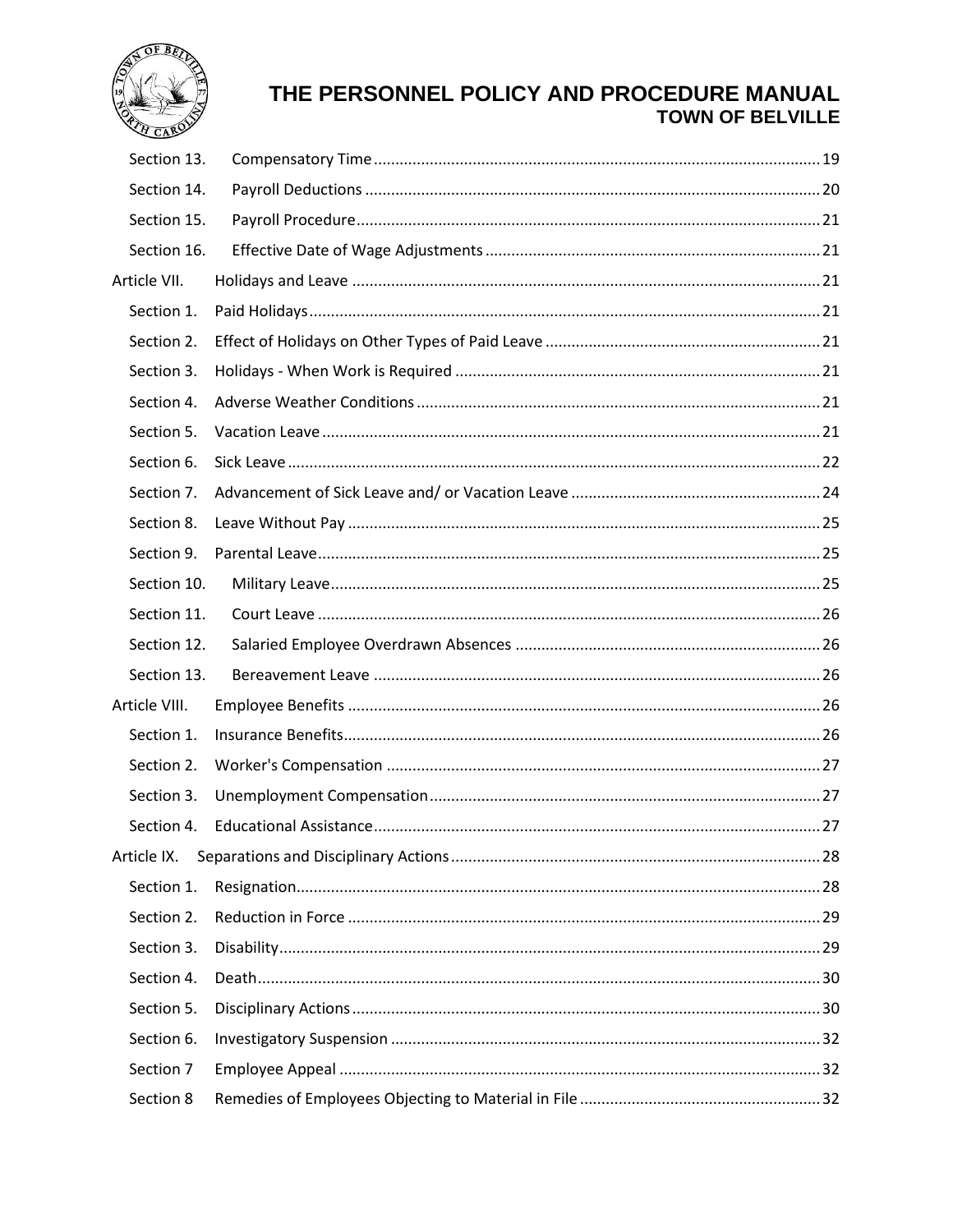

| Section 9.    |  |
|---------------|--|
| Section 10.   |  |
| Article X.    |  |
| Section 1.    |  |
| Section 2.    |  |
| Section 3.    |  |
| Section 4.    |  |
| Section 5.    |  |
| Section 6.    |  |
| Section 7.    |  |
| Article XI.   |  |
| Section 1.    |  |
| Section 2.    |  |
| Section 3.    |  |
| Section 4.    |  |
| Section 5.    |  |
| Section 6.    |  |
| Section 7.    |  |
| Article XII.  |  |
| Article XIII. |  |
| Appendix I.   |  |
| Appendix II.  |  |
|               |  |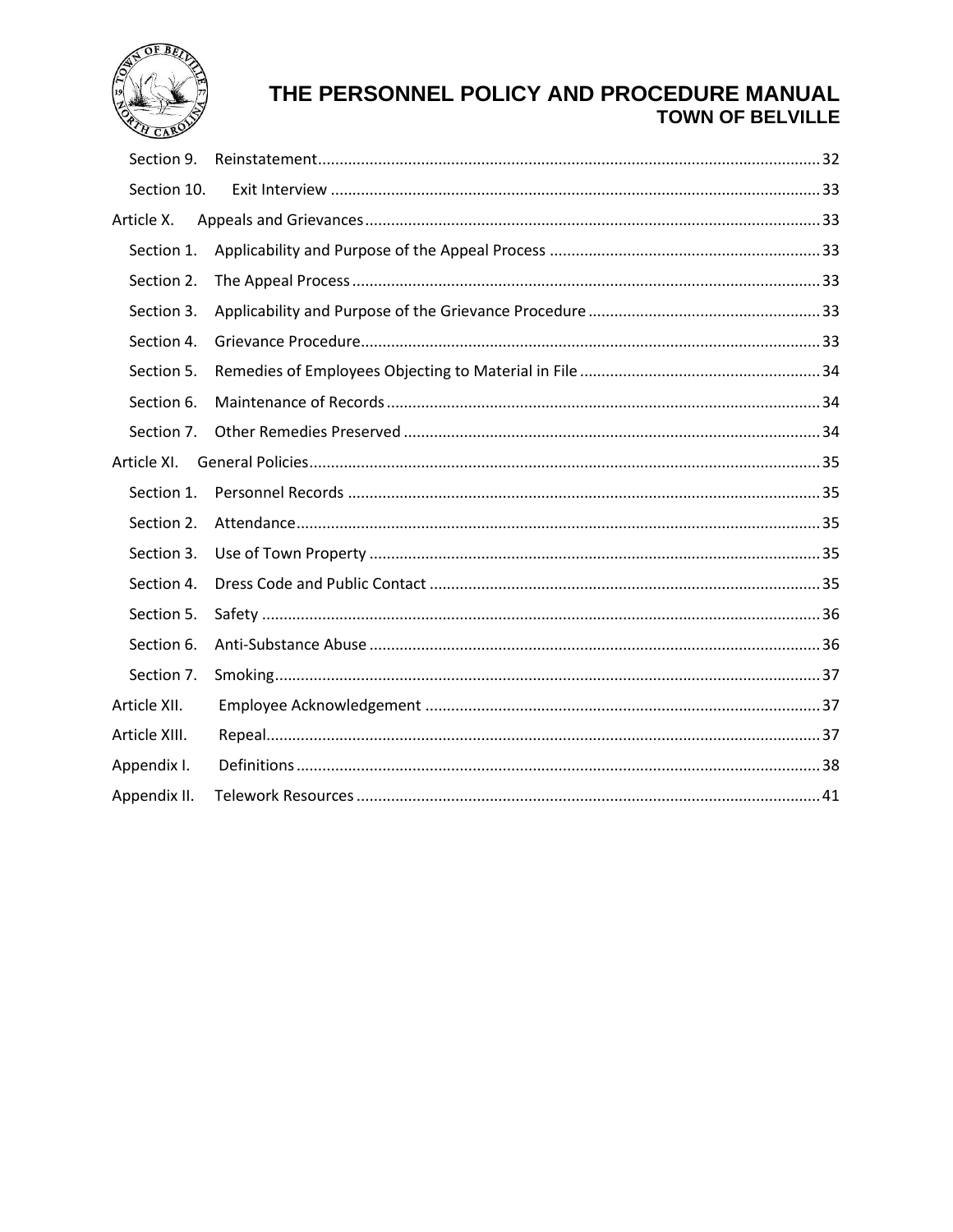

# <span id="page-5-0"></span>Revision Dates

August 27, 2012 November 19, 2012 January 28, 2013 October 27, 2014

April 26, 2021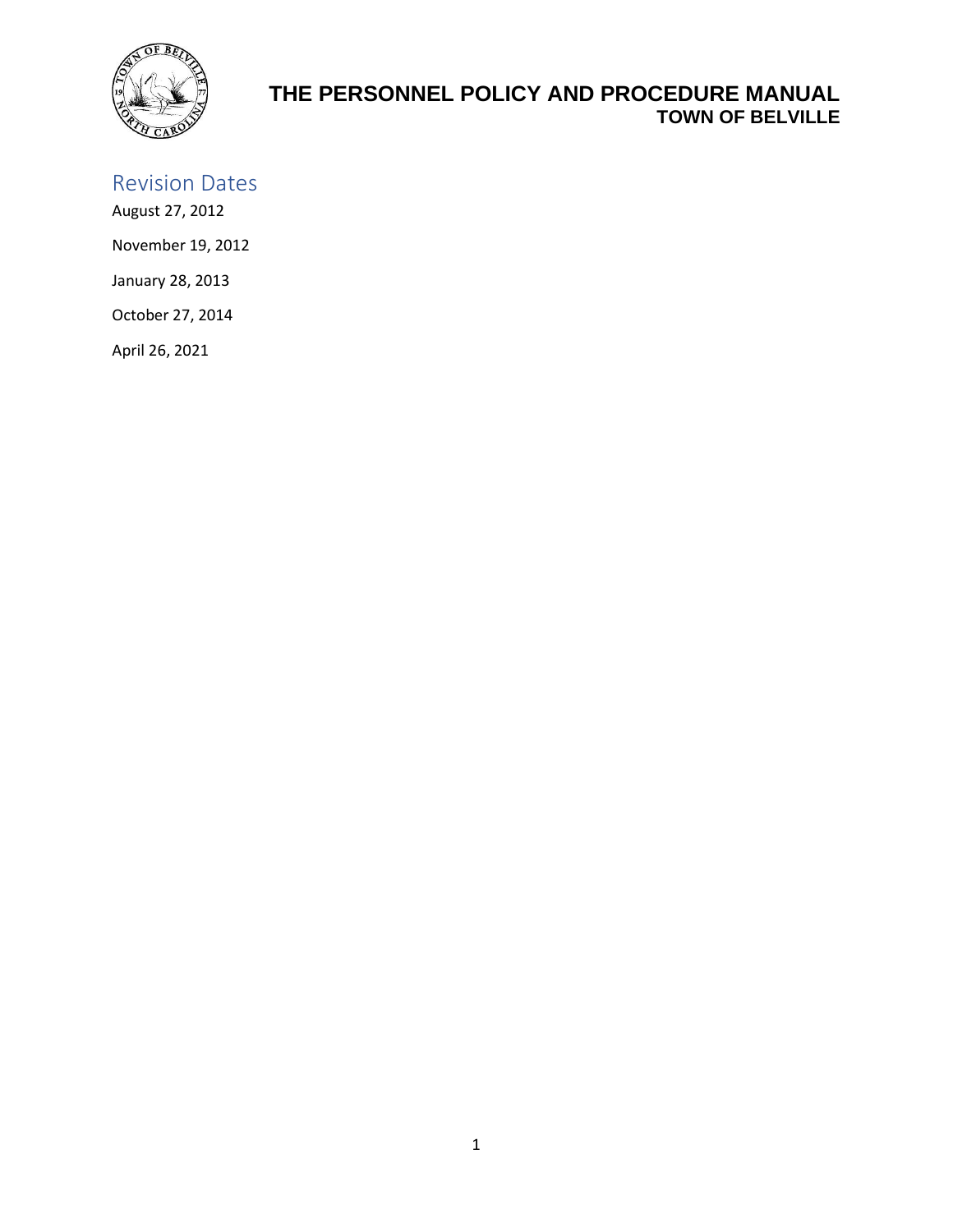

# <span id="page-6-0"></span>Preamble and Purpose of the Policy

It is the purpose of this policy to establish guidelines for personnel administration for all employees of the Town under the supervision of the Town Manager. This policy is established under authority of Article 7 of Chapter 160A of the North Carolina General Statutes. While this policy is intended to provide a set of guidelines for personnel administration, none of the provisions of this policy are intended to constitute terms or conditions of employment, to alter the at-will nature of the employment relationship between the Town and its employees, or to otherwise bind or restrict the Town Council's discretion in any respect. No provision in this policy is intended to create any property right, liberty interest, or other sort of expectation in favor of any employee. Notwithstanding any other provision in this policy, the Town Council expressly reserves the right to rescind, modify or, in its sole discretion, to suspend any of the provisions of this policy at any time, all with or without any advance notice.

The Town of Belville is an at-will employer. No Town official or other person has the authority to grant any employee any contractual right to employment or any expectation of continued employment. The Town expressly reserves the right to take any disciplinary, corrective or other employment action, up to and including termination, at any time, with or without cause and with or without providing any prior notice.

# <span id="page-6-1"></span>Article I. Equal Opportunity

#### <span id="page-6-2"></span>Section 1. Purpose

The purpose of this policy is to establish a personnel system that will promote a fair and effective means of employee recruitment and selection, develop and maintain an effective and responsible work force, and provide the means for removal of unsatisfactory employees. This policy is established under the authority of Chapter 160A of the General Statues of North Carolina.

#### <span id="page-6-3"></span>Section 2. Coverage

All employees in the Town's service are subject to this policy. All employment offers and promotions shall be made solely on the basis of merit. All positions requiring the performance of the same duties and fulfillment of the same responsibilities shall be assigned to the same class and the same wage range.

## <span id="page-6-4"></span>Section 3. Equal Opportunity Policy

It is the policy of the Town that neither race, sex, national origin, color, religion, creed, age, physical or mental impairment, genetic information, sexual orientation or political affiliations shall be considered in:

- Recruiting and selecting new employees;
- Selecting employees for promotion, training, career development, transfer, demotion for fiscal purposes, and/or reduction-in-force;
- Administrating and applying any personnel policies and procedures including, without limitation, disciplinary actions; and
- Establishing rates of pay including salary adjustments and/or salary increases.

Equal employment opportunity as to age applies only to persons who are age 40 or over. State and Federal laws forbid employment discrimination on the basis of age for these persons. It is unlawful "to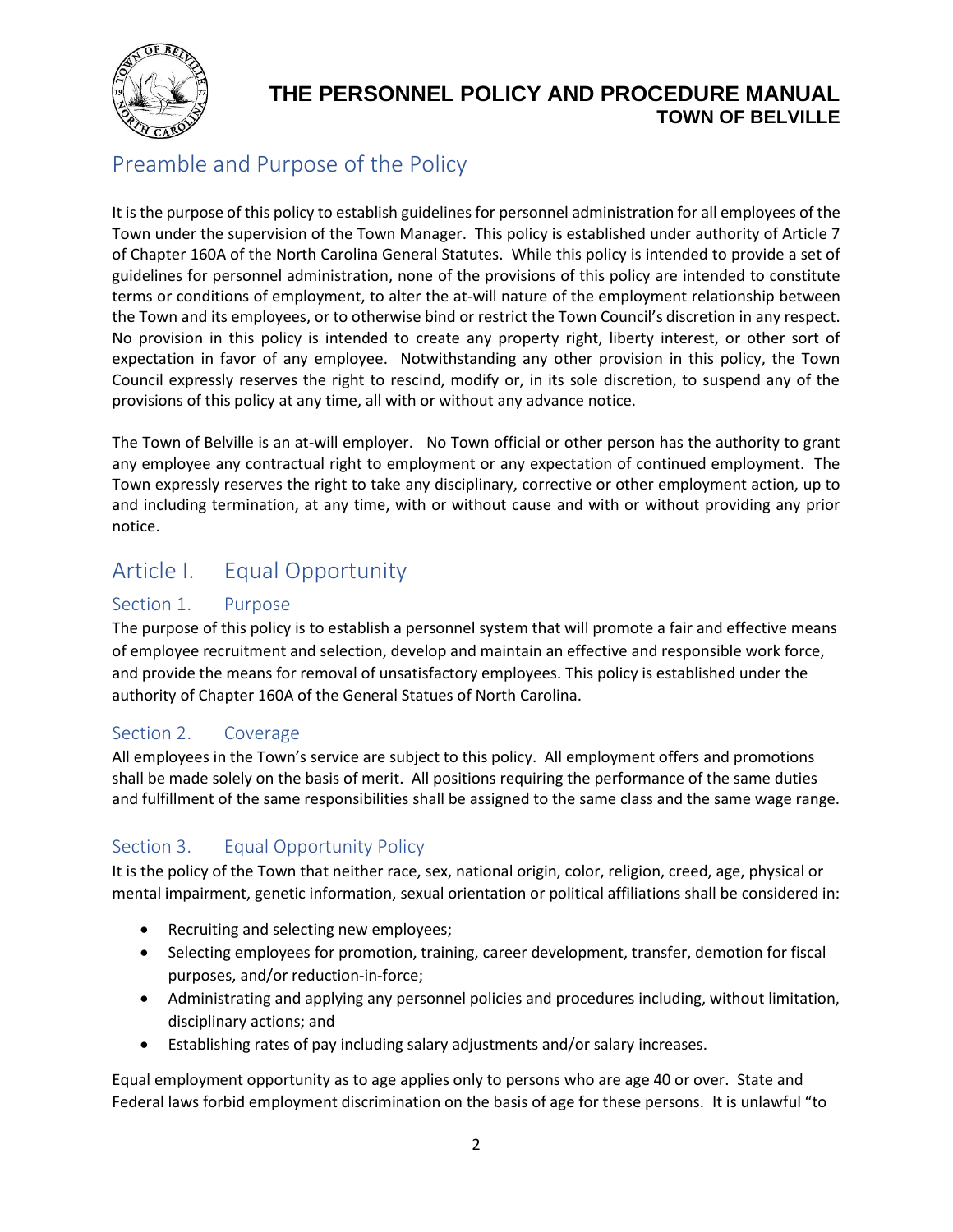

fail or refuse to hire or to discharge any individual or otherwise discriminate against any individual with respect to his/her compensation, terms, conditions, or privileges of employment, because of such individual's age".

Equal employment opportunity for qualified applicants with known physical or mental impairments substantially limiting major life activities includes making reasonable accommodations enabling an applicant to participate in the application process or to perform the essential job functions of the position provided that the reasonable accommodations do not impose an undue hardship on the Town. While determined on a case-by-case basis, reasonable accommodations may include: making facilities used by employees readily accessible to and usable by such person; job restructuring (reassigning nonessential duties and/or using part-time or modified work schedules); acquisition or modification of equipment or devices; provision of readers or interpreters; and/or other similar actions. Agencies are required to make such adjustments for the known limitations of otherwise qualified handicapped applicants and employees, unless it can be demonstrated that a particular adjustment or alteration would impose an undue hardship on the operation of the agency.

Whether an accommodation is reasonable must depend on the facts in each case. Factors to be considered in determining this include:

- the nature and cost of the accommodation needed;
- the type of the agency's operation, including the composition and structure of its work force; and
- the overall size of the agency or particular program involved, with respect to number of employees, number and type of facilities, and size of budget.

#### <span id="page-7-0"></span>Section 4. **Illegal Workplace Conditions**

The Town strictly adheres to the policy that no Town official or employee shall engage in conduct falling under the illegal workplace conditions described in this section below. All employees shall have the right to work in an environment free from illegal workplace conditions and from retaliation based on attempting to address/remedy the same.

<span id="page-7-1"></span>Unlawful Workplace Harassment is unwelcomed or unsolicited speech or conduct based on race, sex, creed, religion, national origin, age, color, sexual orientation or physical or mental impairment creating or resulting in a hostile work environment or circumstances involving a *quid pro quo*.

<span id="page-7-2"></span>Hostile Workplace Environment is one that both a reasonable person would find hostile or abusive and that the particular person who is the object of the harassment perceives to be hostile or abusive. A hostile work environment is determined by looking at all of the circumstances, including the frequency of the allegedly harassing conduct, its severity, whether it is physically threatening or humiliating, and whether it unreasonably interferes with an employee's work performance.

<span id="page-7-3"></span>Quid Pro Quo ("this for that") harassment consists of unwelcome sexual advances, requests for sexual favors, or other verbal or physical conduct when i) submission to such conduct is made either explicitly or implicitly a term or condition of an individual's employment or ii)) submission to or rejection of such conduct by an individual is used as the basis for an employment decision affecting such individual.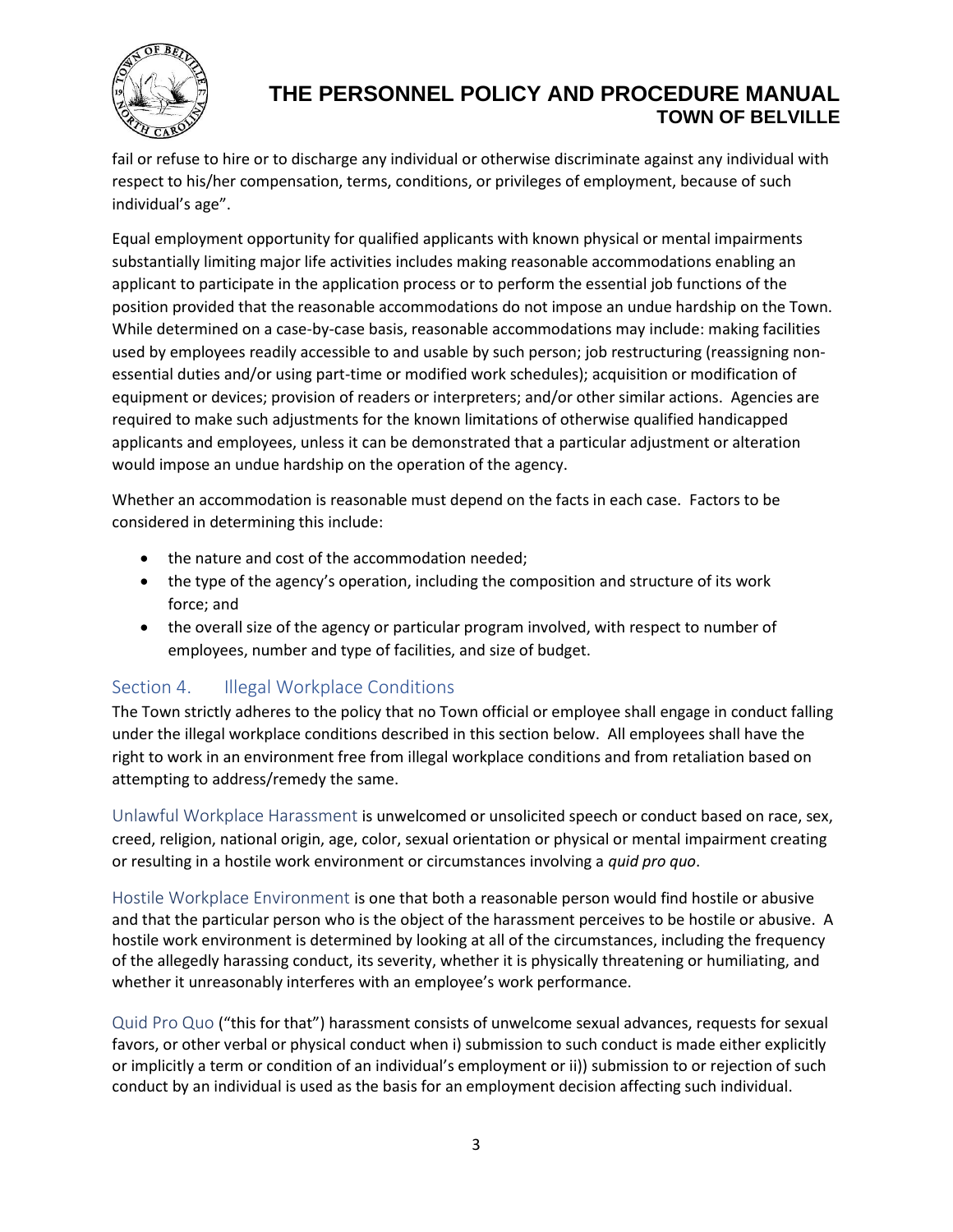

<span id="page-8-0"></span>Retaliation is adverse treatment occurring as a result of attempting to address and/or remedy illegal workplace conditions.

Any employee having a complaint of illegal workplace conditions may file the complaint directly with the Town Manager. The Town Manager, or such other person as the Town Manager may direct, shall conduct a thorough investigation into any alleged illegal workplace conditions and report the findings and conclusions of that investigation to the Board.

# <span id="page-8-1"></span>Article II. Responsibility: Administration of the Personnel Program

## <span id="page-8-2"></span>Section 1. Board of Commissioners

The Board of Commissioners shall be responsible for the appointment of a Town Manager and a Town Attorney. The Manager shall be chosen by the Board solely based on executive and administrative qualifications with special reference to actual experience in, or knowledge of, accepted practices with respect to the powers and duties of the office. No Board member shall receive such appointment during the term for which that member shall have been elected, nor within one (1) year after the expiration of that member's term. They shall also make and confirm appointments when so specified by the North Carolina General Statutes, including the aforementioned appointment of a Town Manager.

## <span id="page-8-3"></span>Section 2. Town Manager

The Town Manager shall be accountable to the Board of Commissioners for the administration and technical direction of the personnel program. The Town Manager shall hire, suspend, and remove all Town officers and employees except those whose appointment is otherwise provided for by law. The Town Manager shall make hiring decisions, dismissals, and suspensions in accordance with this Policy and Procedure Manual.

The Town Manager shall supervise or participate in:

- a) recommending rules and revisions to the personnel system to the Board for consideration;
- b) making changes as necessary to maintain an up-to-date and accurate position classification plan;
- c) preparing and recommending necessary revisions to the pay plan;
- d) determining which employees shall be subject to the overtime provisions of Fair Labor Standards Act (FLSA);
- e) establishing and maintaining a roster of all persons and authorized positions in the municipal service, setting forth each position and employee, class title of position, salary, any changes in class title and status, and such data as may be desirable or useful;
- f) developing and administering such recruiting programs as may be necessary to obtain an adequate supply of competent applicants to meet the needs of the Town;
- g) developing and implementing such administrative procedures as are necessary to implement these policies provided the administrative procedures are not in conflict with these policies; and
- h) performing such other duties as may be required by law or assigned by the Board, as they relate to the personnel program.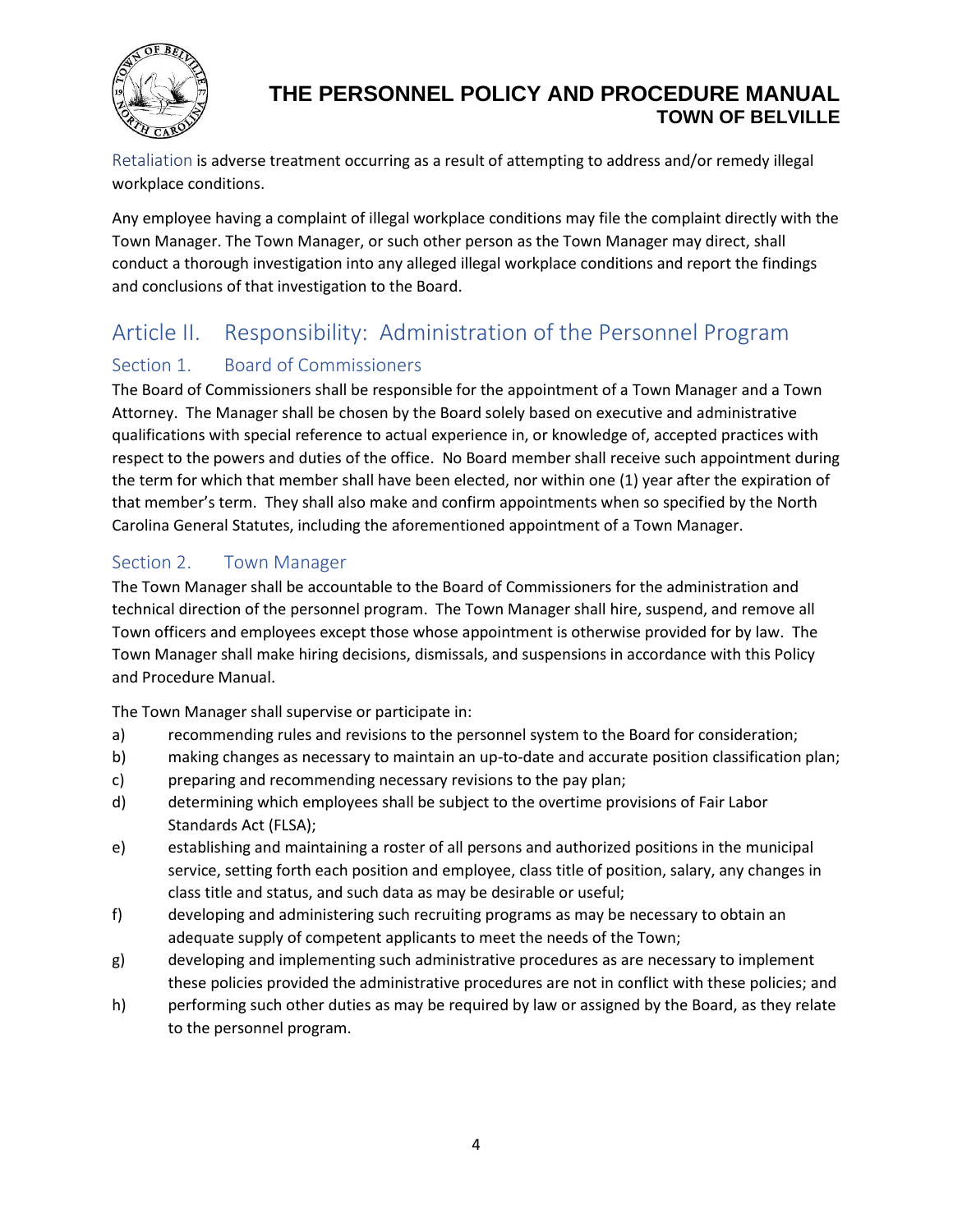

## <span id="page-9-0"></span>Section 3. Directors/ Supervisors

Directors/ Supervisors shall meet their responsibilities as directed by the Town Manager, being guided by this personnel and policy manual. The Town will require all Directors/ Supervisors to meet their responsibilities by:

- a) dealing with all employees in a fair and equitable manner and upholding the principles of equal employment opportunities;
- b) developing and motivating employees to reach their fullest potential through continued education and training;
- c) making objective evaluations of individual work performance and discussing these evaluations with each employee so as to bring about needed improvements;
- d) keeping employees informed of their role in accomplishing the work of their unit and of conditions or changes affecting their work;
- e) working with employees to create an environment of teamwork, mutual respect and collaborative conflict resolution;
- f) modeling customer service excellence; and
- g) making proper documentation and maintaining current files.

# <span id="page-9-1"></span>Article III. Recruitment and Selection

### <span id="page-9-2"></span>Section 1. Job Descriptions

It shall be the duty of the Town Manager to develop and update all wage grade job descriptions. All employees shall be provided a copy of their job description upon being hired. The Town Manager may at his/her discretion provide an applicant with the job description to assist in the hiring process.

#### <span id="page-9-3"></span>Section 2. Recruitment

The Town Manager shall be responsible for developing and administering an active recruitment program to meet current and projected staffing needs using procedures which shall ensure equal employment opportunities based on job-related requirements.

#### <span id="page-9-4"></span>Section 3. Position Vacancy Announcements

All position vacancy announcements shall be posted for a minimum of seven (7) working days at Town Hall. Optional recruiting publicity shall be carried out through the media, as appropriate. Position vacancy announcements shall contain, at a minimum, (1) the title, grade, and location of the position; (2) the closing date of the announcement; (3) a summary of the duties of the position; (4) a summary of the basic qualifications; (5) the procedures for making application; and (6) a statement of equal employment opportunity.

#### <span id="page-9-5"></span>Section 4. Hiring Standards

Each position classification shall have standards for minimum training and experience. These standards indicate the knowledge, skills, and abilities that have been shown through job evaluation to be important for successful job performance. Specific formal education may be substituted for required experience in some instances. Directly related experience also may be substituted for certain educational requirements. There shall be, however, no substitute for any required license, registration, or certification. "Substantially equal qualifications" occur when the Town is unable to reasonably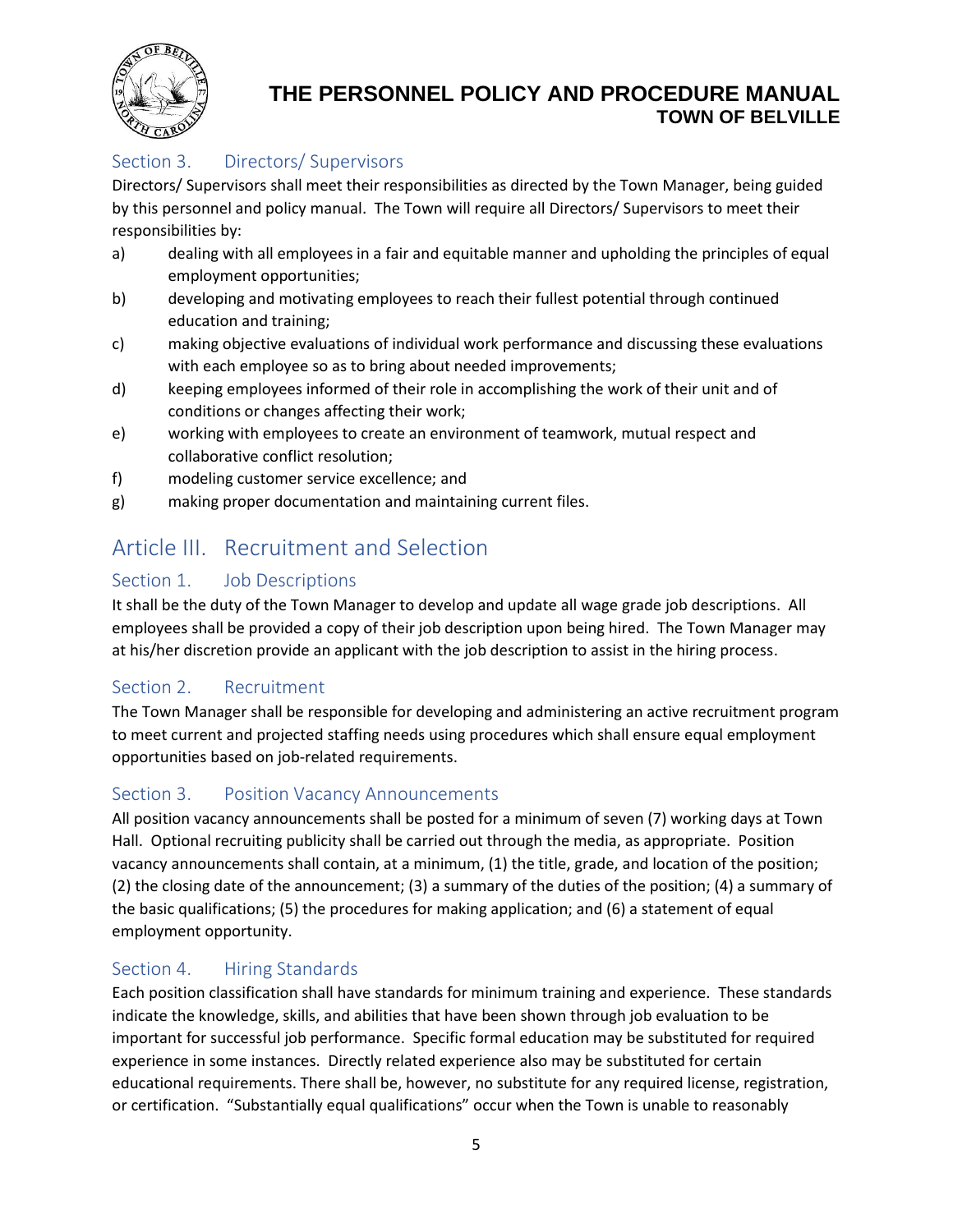

determine whether the job-related qualifications held by one person are significantly better suited for the position than the job-related qualifications held by another person.

## <span id="page-10-0"></span>Section 5. Application for Employment

An official Town employment application form shall be made available to all applicants for any position listing. An employment application may not be accepted by any agency or department other than the Town Manager. All referrals for employment shall be made through the Town Manager.

### <span id="page-10-1"></span>Section 6. Applicant Tracking

- A. The Town Manager shall be responsible for maintaining, as permanent records, all position vacancy announcements, including their posting and closing dates, all optional referral sources used in the recruitment process, and the pool of applicants considered for each vacancy.
- B. The applicant pool data for each position shall include an alphabetical listing of all applicants, social security numbers, and test scores, when applicable, for each position vacancy announcement. If legally required to do so, the Town Manager shall maintain EEO-4 forms providing data on the applicant's race and sex.

### <span id="page-10-2"></span>Section 7. Qualification Standards

- A. All applicants considered for employment or promotion shall meet the qualification standards established by the hiring standards for the position to which the offered.
- B. All hiring decisions shall be made based on merit.
- C. If the position's duties include operating Town-owned or insured vehicles, the Town Manager shall, before issuing an offer of employment, conduct a review of the applicant's driving record which shall be included within the employee's personnel file, if hired.

#### <span id="page-10-3"></span>Section 8. Selection

The Town Manager shall develop, use, and document, on a consistent, regular basis, a selection process that best suits the Town's needs in filling positions within each department. All selection methods shall be valid measures of job performance.

#### <span id="page-10-4"></span>Section 9. References and Background Investigations

Before any commitment is made to an applicant, the Town will conduct reference checks regarding the employee's qualifications and work performance. In addition, physical examinations, drug screening and criminal background investigations may be performed. Conviction of a crime is not automatically disqualifying. The Town will consider the severity of the crime, degree to which the crime is job related to the job for which the applicant is being considered, and length of time since the conviction to determine the degree to which there is a business necessity for choosing not to hire the applicant**.** 

## <span id="page-10-5"></span>Section 10. Probationary Period of Employment

The probationary period of employment shall be one (1) year of full or part-time employment from and after the hiring date. The probationary period shall include time worked only and periods of extended leave shall not count towards completion of the probationary period. The probationary period is an extension of the selection process and provides time for effective adjustment of the new employee or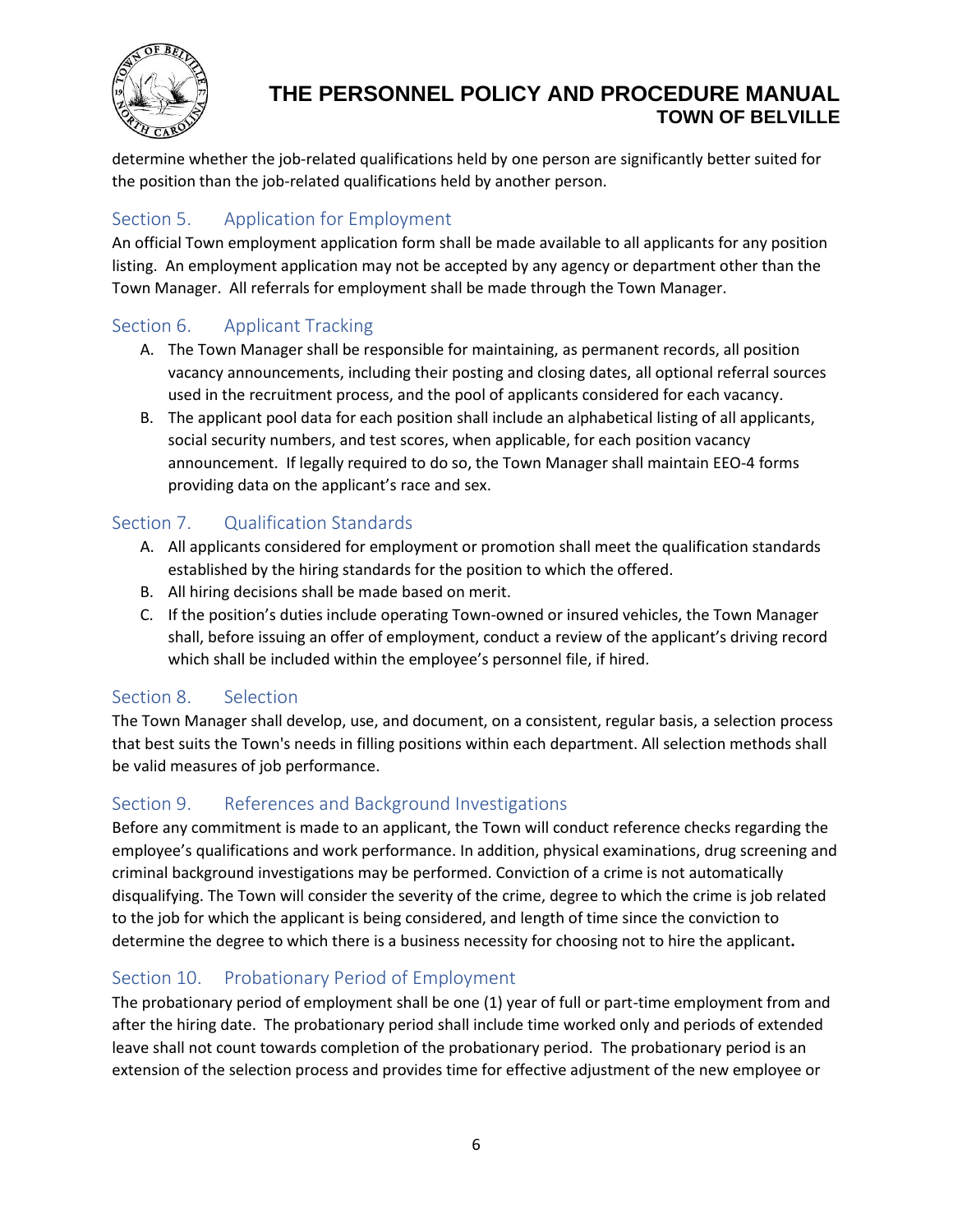

termination of those employees whose performance does not meet acceptable standards. Any employee serving a probationary period may be dismissed at any time during the probationary period.

#### <span id="page-11-0"></span>Section 11. Promotion

Candidates for promotion shall be chosen by the Town Manager, based on their qualifications. The Town Manager shall determine the employee's new wage.

#### <span id="page-11-1"></span>Section 12. Demotion

- A. An employee whose work is unsatisfactory may be demoted provided that the employee has demonstrated the potential of being a satisfactory employee in another position. Any such demotion shall be made by the Town Manager in accordance with the procedures set forth in Article IX. An involuntary demotion is a disciplinary action, and the employee shall be provided with written notice of the effective date of the demotion, the reasons therefore, and any applicable appeal rights.
- B. An employee desiring a position with reduced duties and responsibilities may request a voluntary demotion. A voluntary demotion is not a disciplinary action and is made without recourse to the procedures set forth in Article IX herein.

#### <span id="page-11-2"></span>Section 13. Transfer

- A. If a vacancy occurs and an employee eligible for transfer from another department desires to be considered for the position, a written request and application must be forwarded to the Town Manager during the recruitment period. The request for transfer shall be subject to approval of the Town Manager. Any employee transferred without having requested such transfer, may appeal the action in accordance with the appeal procedure set forth in Article XI.
- B. An employee who has successfully completed a probationary period may be transferred to another position without being required to serve another probationary period.

# <span id="page-11-3"></span>Article IV. Position Classification Plan

#### <span id="page-11-4"></span>Section 1. Approval

The Town Manager shall recommend to the Board a standard pay schedule for each position in Town service, including minimum, intermediate, and maximum rates of pay. The Board, based on recommendations from the Town Manager shall approve, and amend as necessary, a Position Classification Plan.

#### <span id="page-11-5"></span>Section 2. Allocation of Positions

The Town Manager, with the approval of the Board, shall allocate each position covered by the classification plan to its appropriate class within the plan.

#### <span id="page-11-6"></span>Section 3. Administration

A. The Town Manager shall be responsible for administering and maintaining the Position Classification Plan to ensure that it accurately provides the duties performed by the employees in the classes to which their positions are allocated. The Town Manager shall be responsible for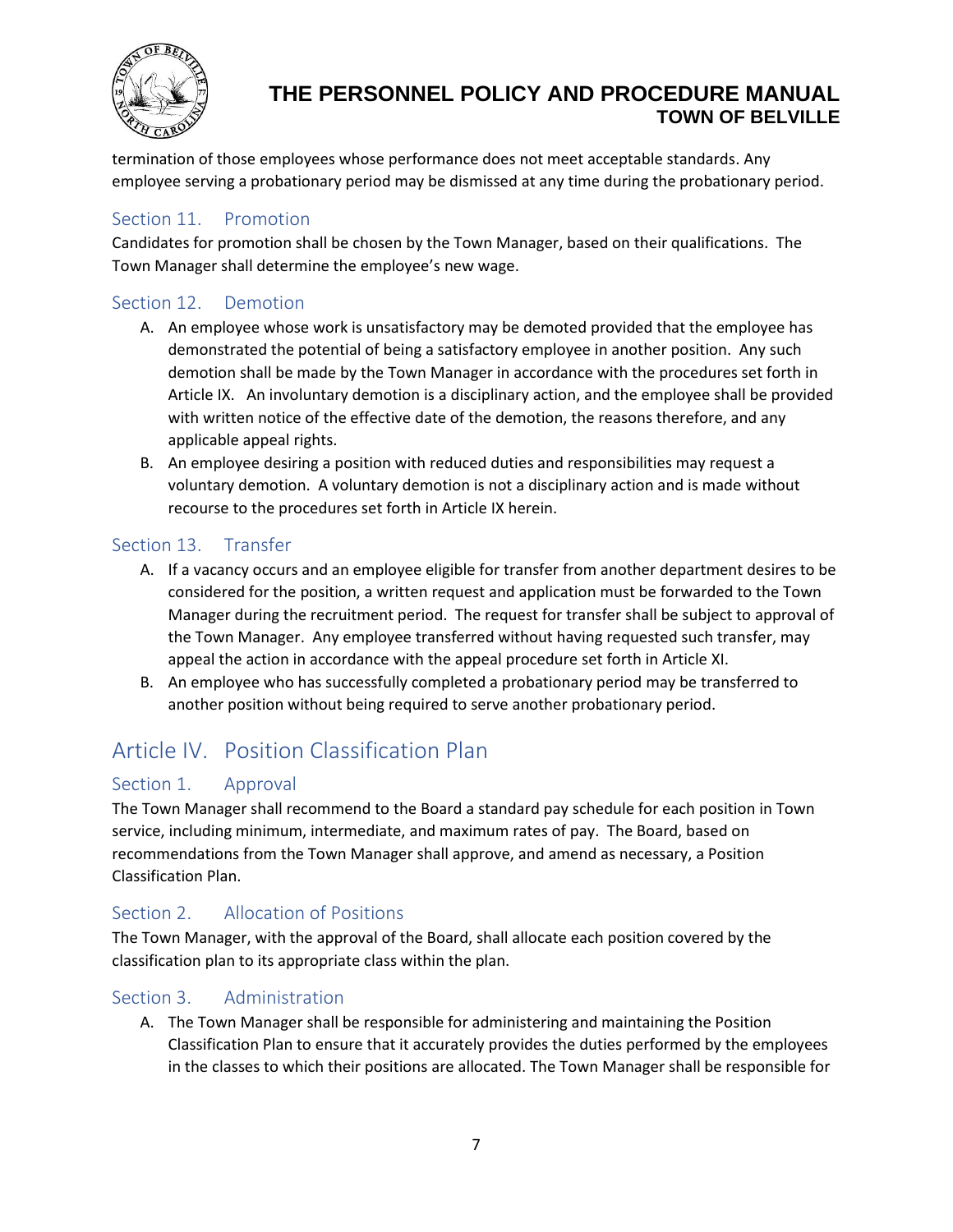

bringing to the attention of the Board: (1) the need for new positions and (2) the need to revise duties, responsibilities, or working conditions affecting the classification of a position.

- B. New positions shall be established upon recommendation of the Town Manager, with the approval of the Board. The Board may: (1) allocate the new position to the appropriate class within the existing classification plan or (2) amend the Position Classification Plan to establish a new class to which the new position may be allocated.
- C. When the Town Manager finds that a substantial change has occurred in the nature or level of duties and responsibilities of an existing position, he or she, in conjunction with the Board, shall: (1) revise the existing class specification, (2) reallocate the position to the appropriate class within the existing classification plan; or (3) amend the Position Classification Plan to establish a new class to which the position may be allocated.

#### <span id="page-12-0"></span>Section 4. Amendment

Classes of positions shall be added to and deleted from the Position Classification Plan by the Board based on the recommendation of the Town Manager.

# <span id="page-12-1"></span>Article V. Employee Classification and Records

#### <span id="page-12-2"></span>Section 1. Types of Employees

Full-time and eligible part-time employees shall be eligible to earn leave, life and health benefits beginning after 30 days of employment. Employees on probationary status are not eligible for severance pay or priority reemployment consideration.

#### **A. Full-Time Employee**

A full-time employee is a position where the incumbent is expected to be retained on a longterm basis. A full-time employee shall be designated when the requirements of the probationary period have been satisfied.

#### **B. Part-Time Employee**

An employee hired to a permanently established position scheduled to work less than forty (40) hours per workweek, is paid on an hourly basis, and is designated as a part-time employee.

#### **C. Temporary Employee**

A temporary employee is an employee that will serve a limited duration. A temporary employee may be utilized to complete time limited projects or may be hired as a result of a regular position becoming vacant due to an incumbent's leave of absence and when the replacement employee's services will be needed for a period of one (1) year or less. If an employee is retained in a temporary employee status beyond three (3) years, then said employee shall be designated as having a regular position.

#### <span id="page-12-3"></span>Section 2. Workweek

Generally, the standard workweek for all employees of the Town, apart from Town Officials, shall be Monday through Friday from 8 a.m. until 4:30 p.m. The Town Manager may establish work schedules which meet the operational needs of the Town in the most cost-effective manner possible. The Town Manager, with the approval of the Board, shall set the hours of operation for the Town Hall. The Town Manager may authorize a deviation from the normal schedule as needed.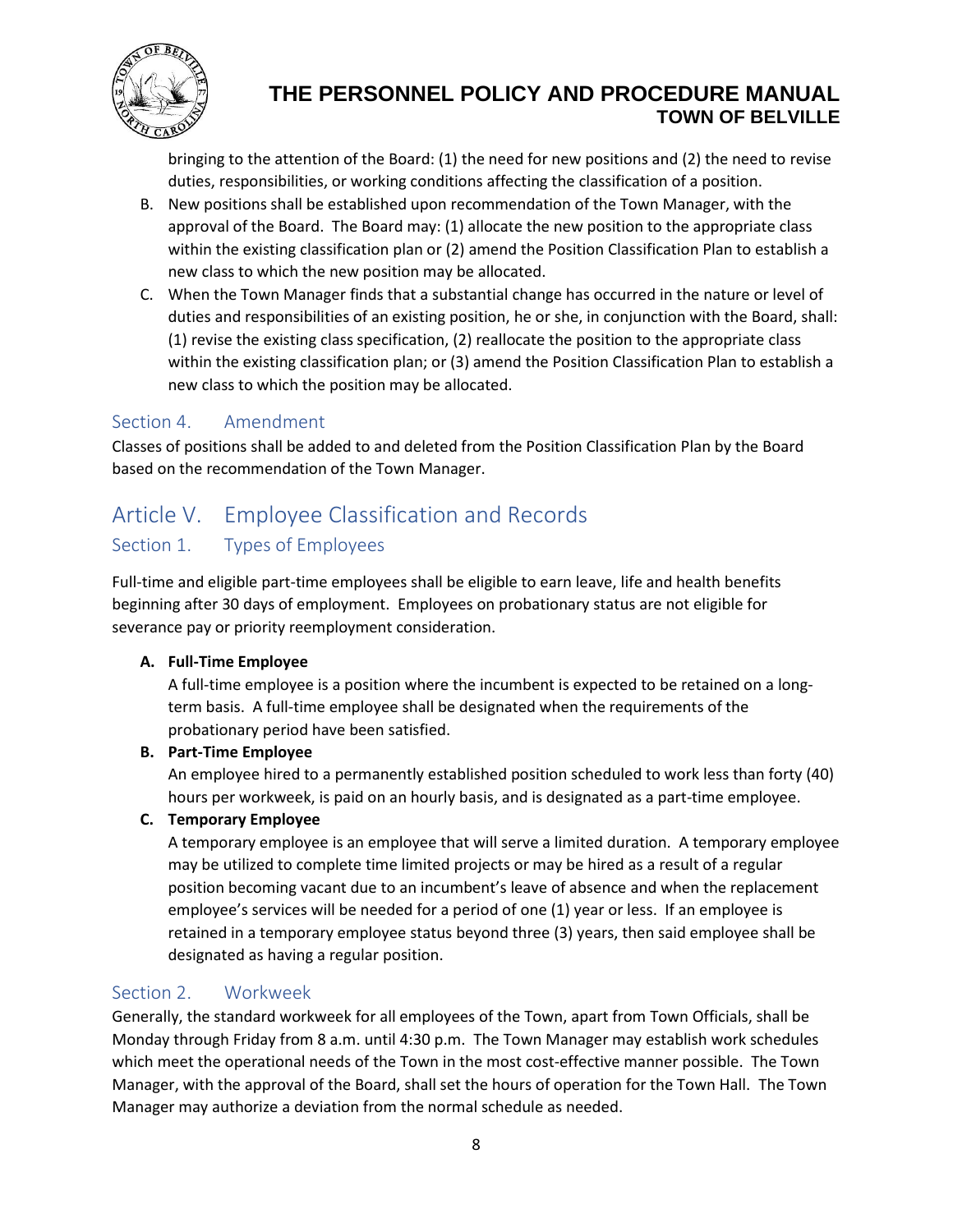

## <span id="page-13-0"></span>Section 3. Alternative Work Schedules/ Health Pandemic

While the Town continues to provide services to the public, essential personnel must report to work unless otherwise approved not to work. To adhere to social distancing, the Town Manager may approve an employee to perform duties by telecommuting (if working remotely is determined to be necessary and/or appropriate). If an employee has a single instance in which they must be at home for the day, but capable of working, the employee must discuss a one-day telecommuting option with the Town Manager to avoid using their vacation time. This is considered an employee benefit and will only be allowed if logistically and technologically feasible, and if the employee is in good standing regarding their work performance. Telecommuting is not conducive to every position, due to the nature of the work that is performed. Employees that are authorized to telecommute and regularly deal with highly sensitive information are expected to implement a rigorous standard for ensuring the security of all sensitive or confidential information entrusted to them. If not in a leave status, it is expected that telecommuting employees will be available and working their normal schedule unless a flexible schedule is approved by the Town Manager. Telecommuting employees will remain in a normal paid status; however, a telecommuting arrangement may be revoked at any time or work arrangements may be altered to respond to changing demands. The Town Manager may also require employees to work alternate staggered schedules that may or may not include telework to ensure the continuity of Town services during regular business hours. For additional resources regarding telecommuting, see Appendix II.

#### <span id="page-13-1"></span>Section 4. Gifts and Favors

- A. No official or employee of the Town shall accept any gift or favor from any contractor, subcontractor, supplier, or otherwise having a contract with the Town or who has performed under such a contract within the past year or who anticipates bidding on such a contract in the future.
- B. No official or employee charged with the duty of preparing plans, specifications, or estimates for a public contact, awarding or administering a public contract, or inspecting/supervising performance under a public contract, shall accept any gift, favor, or thing of value in connection with or related to the contract.
- C. All Town officials and employees shall refuse gratuities.
- D. This section is not intended to prohibit customary gifts or favors by and between employees or officials and their friends and family members when it is clear that it is the relationship with the individual rather than commercial interests that is the motivating factor for the gift or favor.

## <span id="page-13-2"></span>Section 5. Political Activity Restricted

A. Every employee of the Town has a civic responsibility to support good government in an appropriate manner in accordance with Town policies. This section shall not be construed to prevent any employee from becoming or continuing to be a member of a political party, attending political meetings, or enjoying complete freedom from all interference in casting a vote. Any employee may join or affiliate with civic organizations of a partisan or political nature, may attend political meetings, and may advocate and support the principles or policies of civic or political organizations in accordance with the constitutions and the laws of the United States and the State of North Carolina.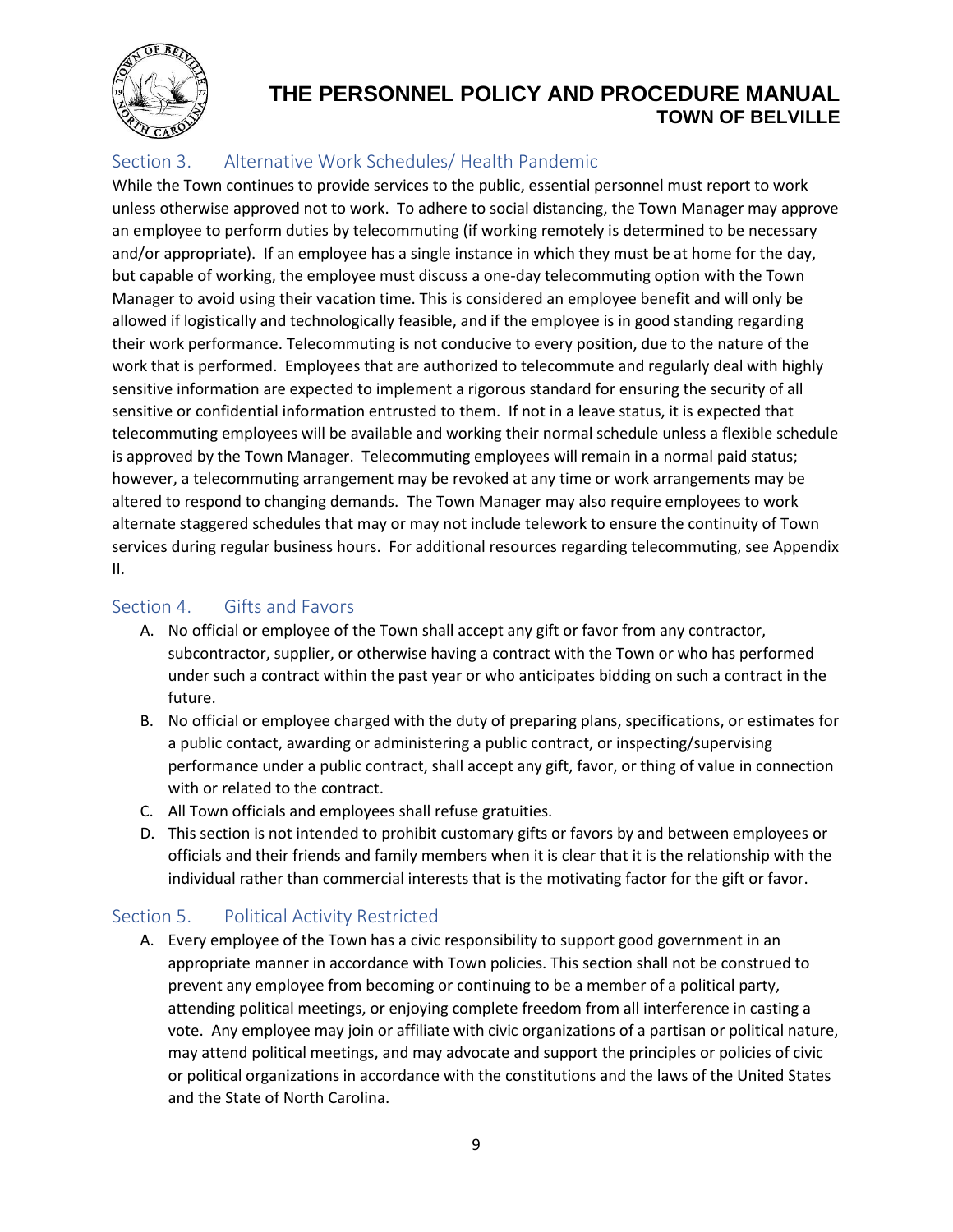

- B. The position held by any employee filing as a candidate for nomination, election, or appointment to any political office shall immediately become vacant and the employee shall immediately and voluntarily resign from employment with the Town.
- C. While on duty, no employee shall:
	- engage in any political or partisan activity;
	- use official authority or influence for the purpose of interfering with or affecting the results of an election or a nomination for office;
	- be required, as a duty or condition of employment, promotion, or tenure to contribute funds for political or partisan purposes;
	- coerce or compel contributions for political or partisan purposes from another Town employee or official;
	- solicit or act as custodian of funds for political campaigns;
	- use Town-owned or leased supplies, equipment or facilities to display political slogans, posters or stickers or for any political purpose; and
	- shall approve a contract which does or has the appearance of financially benefiting that employee or his/her close associates or family members.
- D. Any violation of this section may subject the employee to disciplinary actions including dismissal.

## <span id="page-14-0"></span>Section 6. Outside Employment

The Town's public business takes priority over any other employment interest of an employee. All outside employment for salaries, wages, or commissions, and all self-employment, shall be reported to the Town Manager before the commencement of any such work. The Town Manager shall determine whether any such outside work creates a conflict of interest or is otherwise incompatible with the Town's interests and responsibilities. Commencing outside employment without prior approval by the Town Manager shall be deemed improper conduct and may subject the employee to disciplinary action including dismissal.

## <span id="page-14-1"></span>Section 7. Limitation on Employment of Relatives

The Town prohibits the hiring and employment of immediate family in full or part-time positions within the same work unit if such employment would result in one family member supervising another or if one member will occupy a position of influence over another member's employment or any condition of employment. Examples of potential influence include but are not limited to hiring, promotions, salary administration and disciplinary action.

For the purposes of this section, immediate family shall be defined as spouse, child, parent, sibling, grandparent, grandchild, guardian, trustee, or legal representative. The definition for this section also includes individuals living in the same household who share a relationship comparable to immediate family members.

The Town may consider employing family members or related persons in the service of the Town, provided that such employment does not: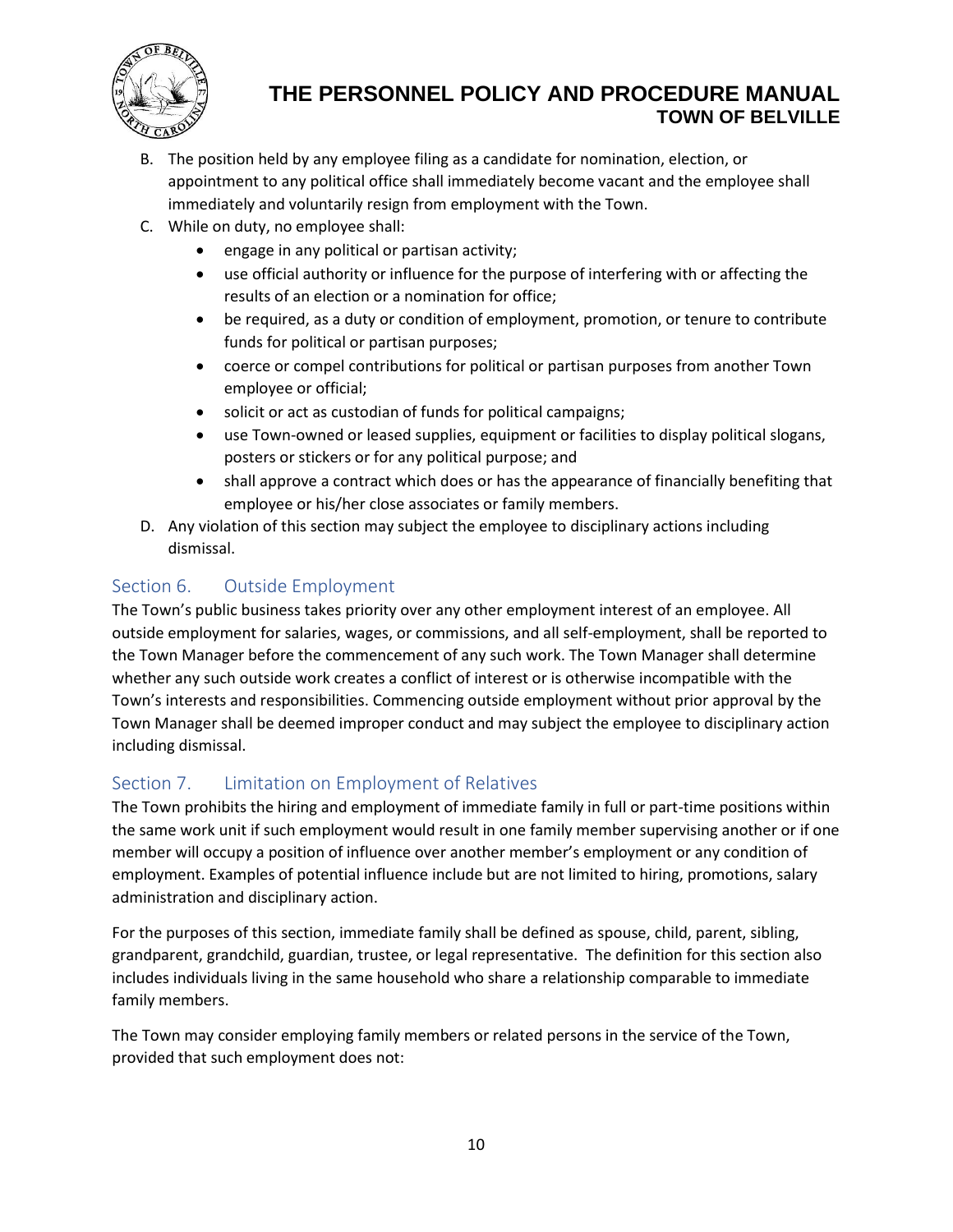

- a. result in a relative supervising a relative;
- b. result in a relative auditing the work of a relative;
- c. create a conflict of interest with either relative and the Town; or
- d. create the potential or perception of favoritism.

#### **This provision shall not apply retroactively to anyone employed when the provision was adopted by the Town.**

#### Other Relationships

To prevent actual or perceived discrimination and/or favoritism in the workplace, and to aid in the enforcement of the Town's harassment prevention and non-discrimination policies, the Town does not ordinarily permit persons who are dating or otherwise engaged in a romantic, physical, sexual, or otherwise personal relationship to work in a direct supervisory relationship with each other.

### <span id="page-15-0"></span>Section 8. Workplace Romantic Relationships

When a romantic workplace relationship develops, the Town will require that each party in the relationship sign a consensual relationship agreement. This is a required document signed by the two employees in a consensual dating relationship that declares that the relationship is by consent. The Town Manager will meet with both employees independently and determine whether there is any possibility that the agreement is not consensual. The Town Manager will 1) make sure that the employee understands the company's sexual harassment policy; 2) emphasize that the employee will not be retaliated against for reporting sexual harassment; 3) explain the procedure for reporting sexual harassment; and 4) document the employee's file with a summary of the interview.

#### <span id="page-15-1"></span>Section 9. Travel Expense Reimbursement

- A. Vehicles owned by the Town will be provided for certain personnel for certain Town business. Town vehicles shall not be used for personal purposes.
- B. Travel Time: Whether travel time is considered as hours worked depends on the circumstances and should be determined on a case basis.
	- *1. Home-to-Work*

An employee who travels from home before the regular workday and returns home at the end of the workday is engaged in ordinary home-to-work travel which is a normal incident of employment. This is true whether the employee works at a fixed location or at different job sites. Normal travel from home to work is not work time.

- *2. Home to Work on Special One-Day Assignments in Another City*
	- When an employee who regularly works at a fixed location in one city is given a special one-day assignment in another city, such travel cannot be regarded as home-to-work travel. For example, an employee who works in Raleigh with regular working hours from 8:30 a.m. to 5:30 p.m., may be given a special assignment in another city, with instructions to leave Raleigh at 7:00 a.m. The employee arrives at 12 noon, ready for work. The special assignment is completed at 3:00 p.m., and the employee arrives back in Raleigh at 8:00 p.m. Such travel cannot be regarded as ordinary home-to-work travel occasioned merely by the fact of employment. It was performed for the Town's benefit and at the Town's request to meet the needs of the assignment. It would, therefore,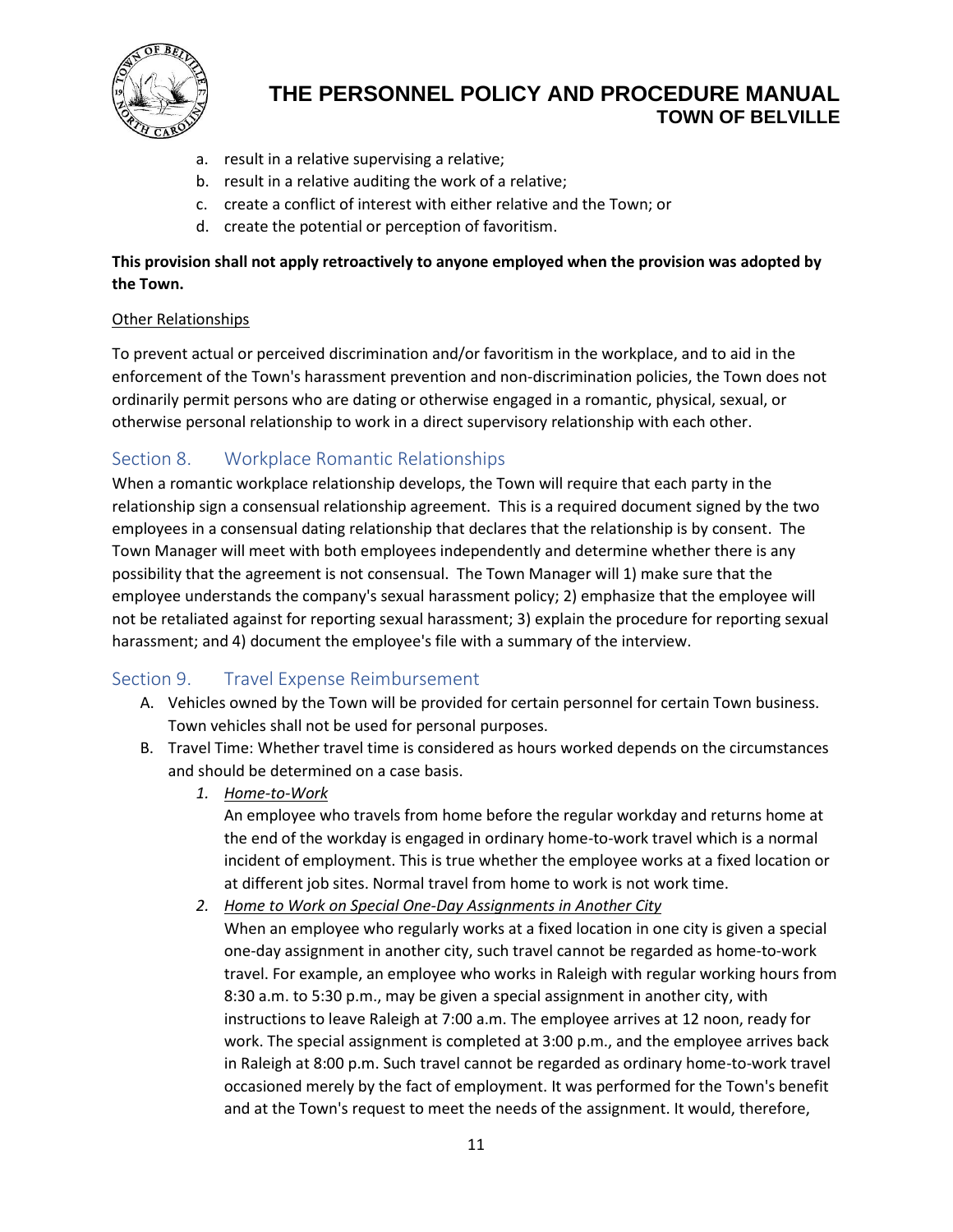

qualify as an integral part of the "principal" activity which the employee was hired to perform on that workday. All the time involved, however, need not be counted as work time. Since, except for the special assignment, the employee would have had to report to the regular work site, the travel between home and the airport, or the usual time required to travel from home to work may be deducted, such time being in the hometo-work category. Also, of course, the usual mealtime would be deductible.

#### *3. Travel All in the Day's Work*

Time spent by an employee in travel as part of the employee's principal activity, such as travel from job site to job site during the workday, must be counted as hours worked. When an employee is required to report at the employer's premises, or at a meeting place, to receive instructions or to perform other work there, the travel time from this designated place to the work place is part of the day's work and must be counted as hours worked.

If an employee normally finished work at a particular job site at 5:00 p.m., and is required to go to another job and is finished at 8:00 p.m., and is required to return to the employer's premises arriving at 9:00 p.m., then all of the time shall be considered working time. However, if the employee goes home instead of returning to the employer's premises, the travel after 8:00 p.m., in this example, shall be considered as home-to-work travel and not as hours worked.

*4. Travel Away From Home* 

Travel which keeps an employee away from home overnight is travel away from home. Travel time away from home shall be considered as work time when it occurs during an employee's regular scheduled workday. Any such work shall include regular hours worked on regular working days during normal working hours and as work worked during normal working hours on non-working days. Therefore, if an employee regularly works from 8:00 a.m. to 5:00 p.m. Monday through Friday, the travel time during these hours is work time on Saturday and Sunday as well as on other days. Regular meal period time is not counted. Time spent in travel away from home outside of regular working hours (8:00-5:00) as a passenger on an airplane, train, bus or automobile shall not be considered as work time. The following example illustrates the application of this policy:

Example: An employee who has headquarters in Raleigh leaves for Asheville on Sunday afternoon at 2:00 p.m. and arrives in Asheville at 7:00 p.m. The 3 hours traveled between 2:00 p.m. and 5:00 p.m. are hours worked and are included in the total hours worked within the workweek. If the total hours worked exceeds 40 per week, the employee is to be compensated in accordance with the Town's overtime policy. The 2 hours traveled between 5:00 p.m. and 7:00 p.m. are not considered as time worked for the purpose of determining total hours worked. The Town Manager shall authorize travel for official Town business outside the Town. A written request for such travel shall be submitted describing the travel requested, the purpose of the proposed trip, and the period of time for which the employee will be away from the Town.

C. Town employees and officials traveling outside the Town on official business will be reimbursed for mileage at the current Federal standard rate with lodging and other non-meal related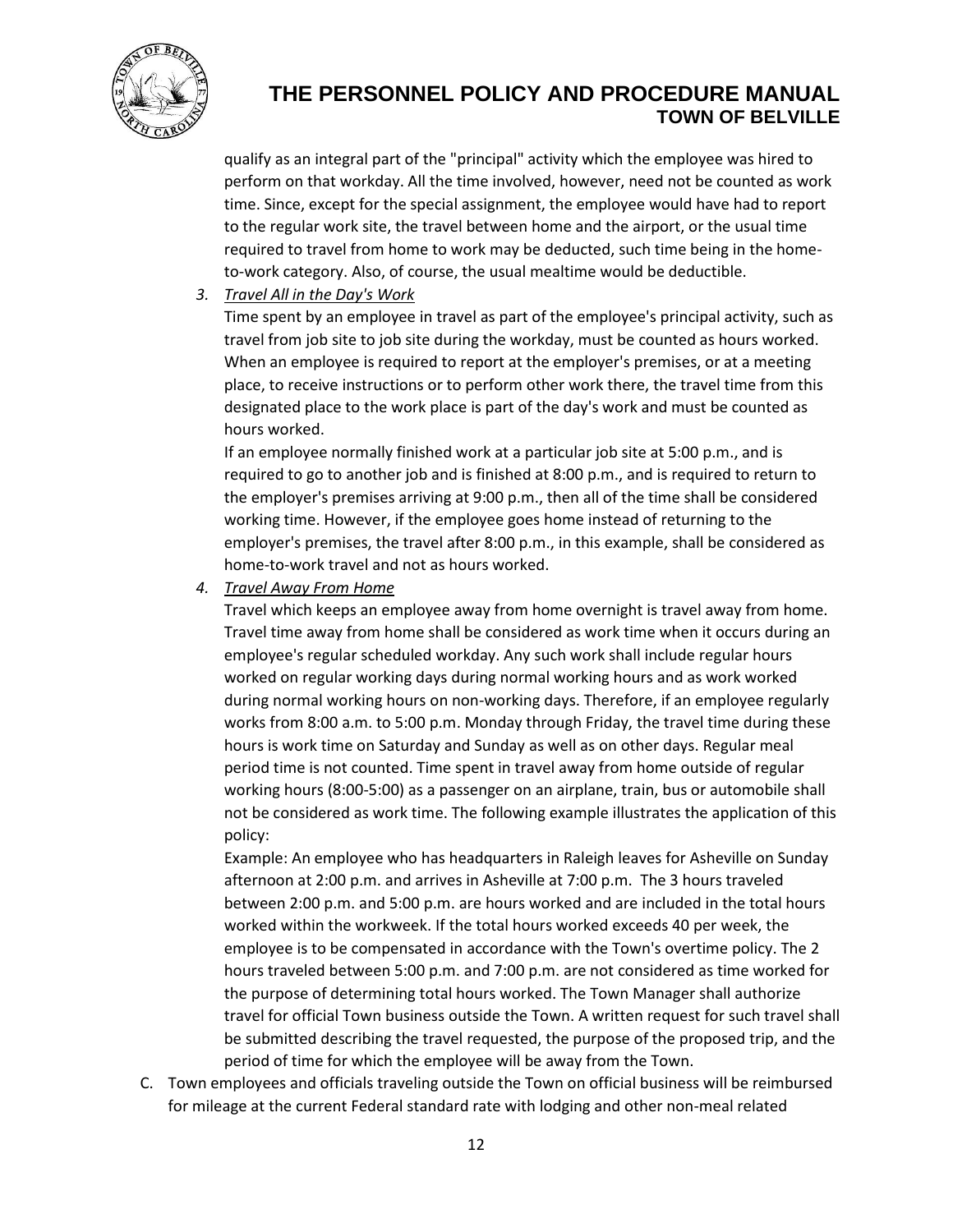

expenses reimbursed at actual cost provided that, however, the rental of any vehicle by any Town employee or official shall first be approved in writing by two (2) Commissioners.

- D. Meals will be reimbursed at the current rate established by the GSA and based on location. For current rates refer to https://www.gsa.gov/travel/plan-book/per-diem-rates.
- E. Employees and officials traveling on a reimbursable basis for the Town shall maintain an accurate record of their expenses. Receipts for the cost of hotels and other travel-related expenses must be attached to the written claim.
- F. No reimbursement of travel-related expenses will be paid without an authorized travel claim signed by the employee and approved by the Town Manager.

## <span id="page-17-0"></span>Section 10. Personnel Records Maintenance

Personnel records as are necessary for the proper administration of the personnel system will be maintained by the Town Manager. The Town shall maintain in personnel records only information that is necessary and relevant to accomplishing legitimate personnel administration needs. For purposes of this Section: 1) a personnel file consists of any information in any form gathered by the Town with respect to an employee and includes, without limitation, information relating to applying for employment, selection or non-selection, performance, promotions and demotions, transfers, suspension and other disciplinary actions, evaluation forms, leave, salary and termination of employment and 2) "employee" includes former employees.

#### <span id="page-17-1"></span>Section 11. Information Open to the Public

The following information on each Town employee is public information:

- Name
- Age
- Date of original employment or appointment to service
- The terms of any contract by which the employee is employed whether written or oral, past and current, to the extent the Town has a written contract or a record of an oral contract in its possession
- Current position
- Title
- Current salary: this includes pay, benefits, incentives, bonuses, and deferred and all other forms of compensation paid by the Town
- Date and amount of each increase or decrease in salary
- Date and type of each promotion, demotion, transfer, suspension, separation, or other change in position classification
- Date and general description of the reasons for each promotion
- Date and type of each dismissal, suspension, or demotion for disciplinary reasons taken by the Town. If the disciplinary action was a dismissal, a copy of the written notice of the final decision of the Town setting forth the specific acts or omissions that are the basis of the dismissal
- Office to which employee is currently assigned.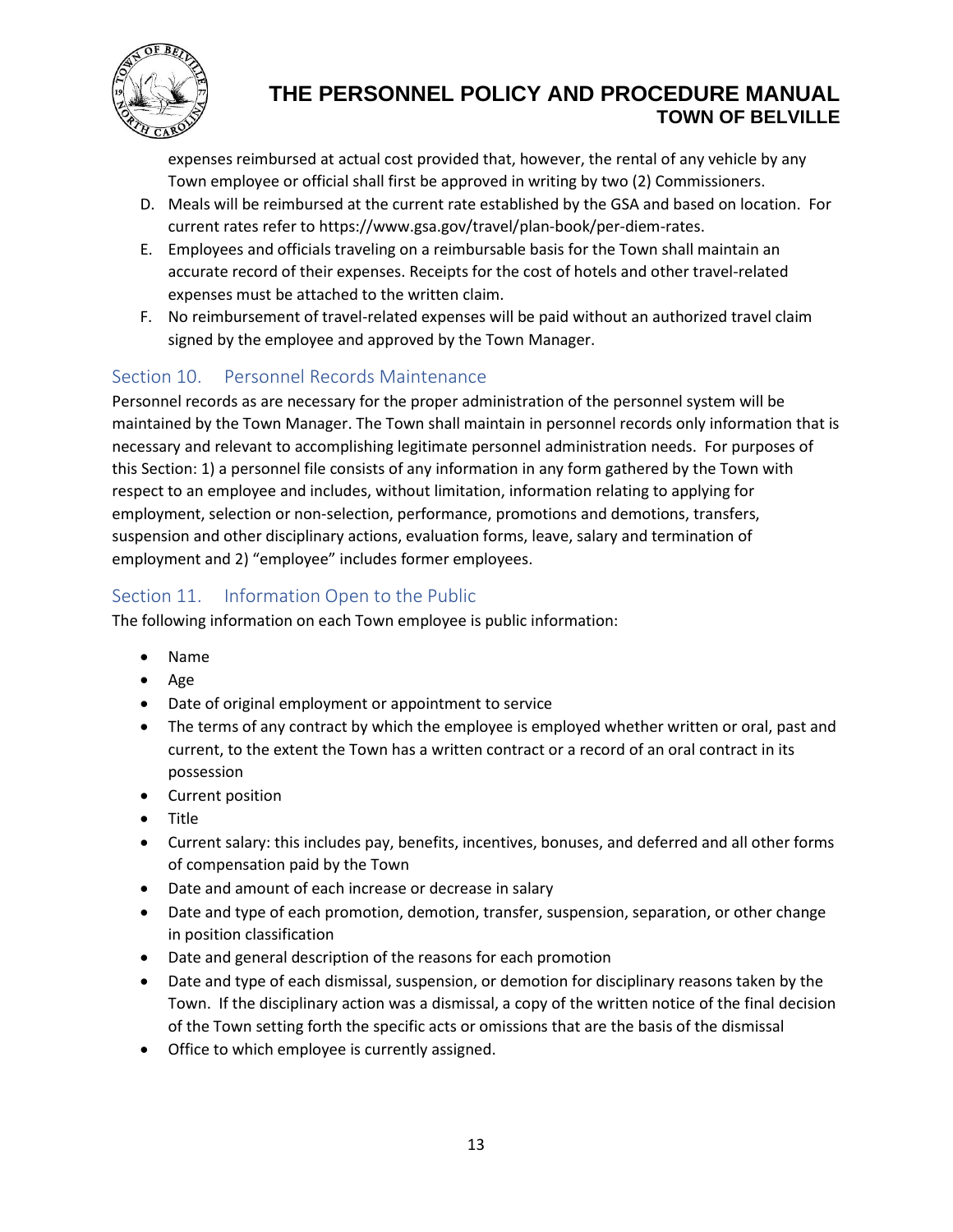

## <span id="page-18-0"></span>Section 12. Access to Personnel Records

As required by G. S. 160A-168, any person may have access to the information listed in section 11 of this article for the purpose of inspection, examination, and copying during regular business hours, subject only to such rules and regulations for the safekeeping of public records as the Board of Commissioners may adopt. Any person denied access to any of the public record information set forth above may apply to the appropriate division of the General Court of Justice for an order compelling disclosure and the court shall have jurisdiction to issue such orders.

#### <span id="page-18-1"></span>Section 13. Confidential Information

All information contained in a Town employee's personnel file, other than information set forth in Section 11 herein, shall be maintained as confidential in accordance with the requirements of G.S. 160A-168 and shall be open to public inspection only in the following instances:

- A. The employee or his or her duly authorized agent may examine all portions of the employee's personnel file except (1) letters of reference solicited before employment and (2) information concerning a medical disability, mental or physical, that a prudent physician would not divulge to a patient.
- B. A licensed physician designated in writing by the employee may examine the employee's medical records.
- C. A Town employee having supervisory authority over the employee may examine all material in the employee's personnel file.
- D. By order of a court of competent jurisdiction, any person may examine such portion of an employee's personnel file as may be ordered.
- E. An official of any agency of the State or federal government or any political subdivision of the State may inspect any portion of a personnel file when such information is deemed by the official having custody of the file to be necessary and essential to the pursuance of a proper function of the inspecting agency, but no information shall be divulged for the purpose of assisting in a criminal prosecution of the employee or for the purpose of assisting in an investigation of the employee's tax liability. However, the official having custody of the file may release the name, address, and telephone number from the file for the purpose of assisting in a criminal investigation.
- F. An employee may sign a written release, to be placed in the personnel file, permitting the official having custody of the file to provide, in person, by telephone, or by mail, information specified in the release to prospective employers, educational institutions, or other person whom may be specified in the release.
- G. The Town Manager, with concurrence of the Board may inform any person of the employment or non-employment, promotion, demotion, suspension, or other disciplinary action, reinstatement, transfer, or termination of a Town employee, and the reasons for the personnel action, provided that before releasing the information, the Board shall determine in writing that the release is essential to maintaining public confidence in the administration of Town services or to maintaining the level and quality of Town services. This written determination shall be retained in the office of the Town Manager or the Town Clerk and shall become part of the employee's personnel file.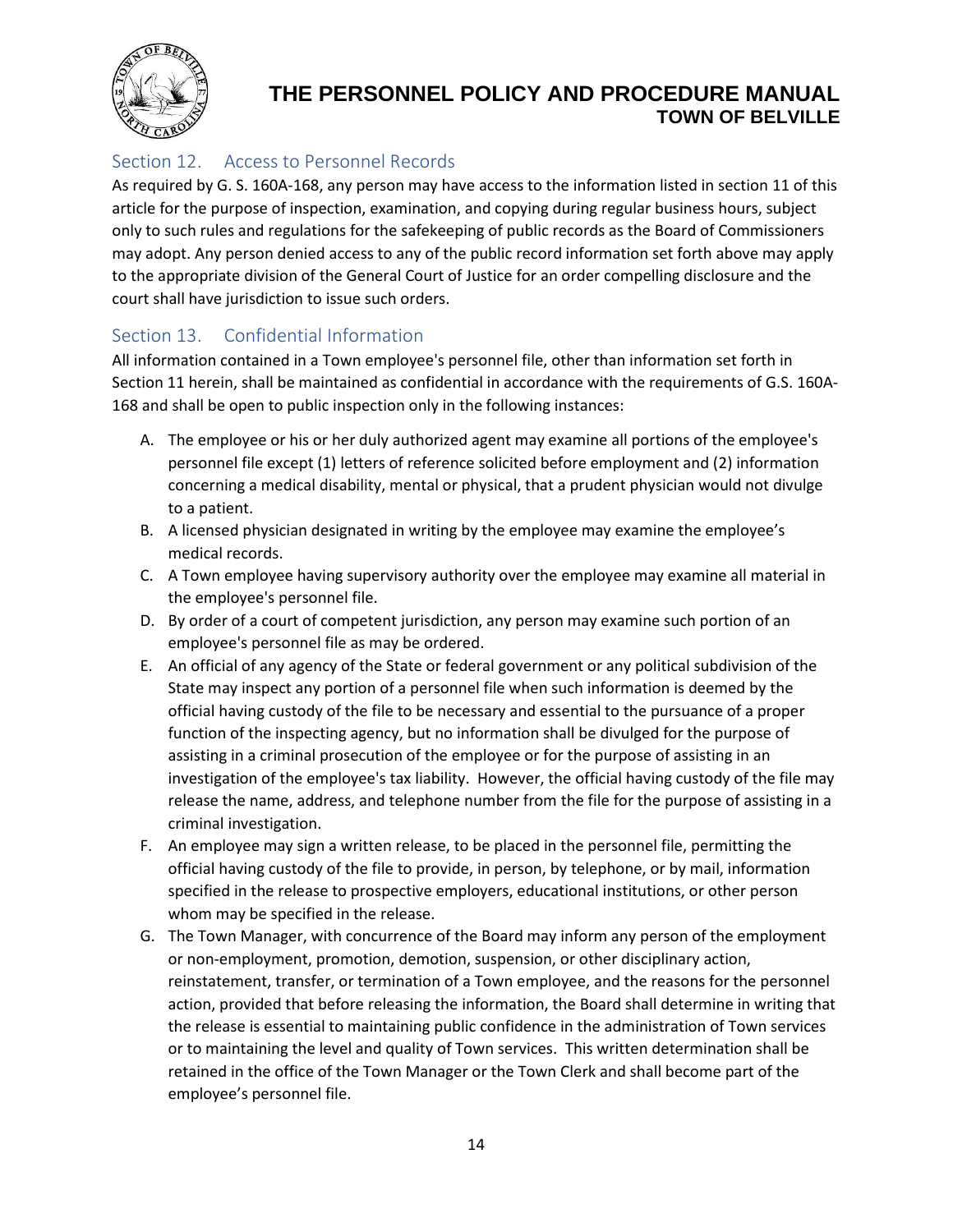

- H. The following information, even if considered to be part of a personnel file, need not be disclosed to an employee, nor to any other person:
	- 1. Testing or examination materials used solely to determine individual qualifications for appointment, employment, or promotion in the Town's service, when such disclosure would compromise the objectivity or fairness of the testing or examination process;
	- 2. Investigative reports or memoranda, and other information concerning the investigation of possible criminal actions of an employee, until the investigation is completed, and no criminal action taken, or until the criminal action is concluded;
	- 3. Information that might identify an undercover law enforcement officer or a law enforcement informer; and
	- 4. Notes, preliminary drafts, and internal communications concerning an employee. In the event such materials are used for any official personnel decision, then the employee or his duly authorized agent shall have a right to inspect such materials.
- I. The Board of Commissioners may permit access, subject to limitations they may impose, to selected personnel files by a professional presentative of a training, research, or academic institution if that person certifies that he will not release information identifying the employees whose files are opened and that the information will be used solely for statistical, research, or teaching purposes. This certification shall be retained by the Town as long as each personnel file examined is retained.

#### <span id="page-19-0"></span>Section 14. Penalty for Permitting Access to or Accessing a Confidential Personnel File

- A. Any public official or employee who knowingly and willfully, and with malice permits any person to have access to information contained in a personnel file, except as expressly permitted herein and by G.S. 160A-168, shall be, as set forth in said statute, guilty of a Class 3 misdemeanor and upon conviction be fined an amount no more than five hundred dollars (\$500.00).
- B. Any person not specifically authorized herein or under G.S. 160A-168 to have access to a personnel file designated as confidential, who shall knowingly and willfully examine in its official filing place, remove, or copy any portion of a confidential personnel file shall be, as set forth in said statute, guilty of a Class 3 misdemeanor and upon conviction shall only be fined in the discretion of the court but not in excess of five hundred dollars (\$500.00)

#### <span id="page-19-1"></span>Section 15. Destruction of Records

Destruction of Records Regulated. – No person may destroy, sell, loan, or otherwise dispose of any public record without the consent of the Department of Natural and Cultural Resources, except as provided in G.S. 130A-99. Whoever unlawfully removes a public record from the office where it is usually kept, or alters, mutilates, or destroys it shall be guilty of a Class 3 misdemeanor and upon conviction only fined at the discretion of the court. When the custodian of any official State records certifies to the Department of Natural and Cultural Resources that such records have no further use or value for official and administrative purposes and when the Department certifies that such records appear to have no further use or value for research or reference, then such records may be destroyed or otherwise disposed of by the agency having custody of them. When the custodian of any official records of any county, city, municipality, or other subdivision of government certifies to the Department that such records have no further use or value for official business and when the Department certifies that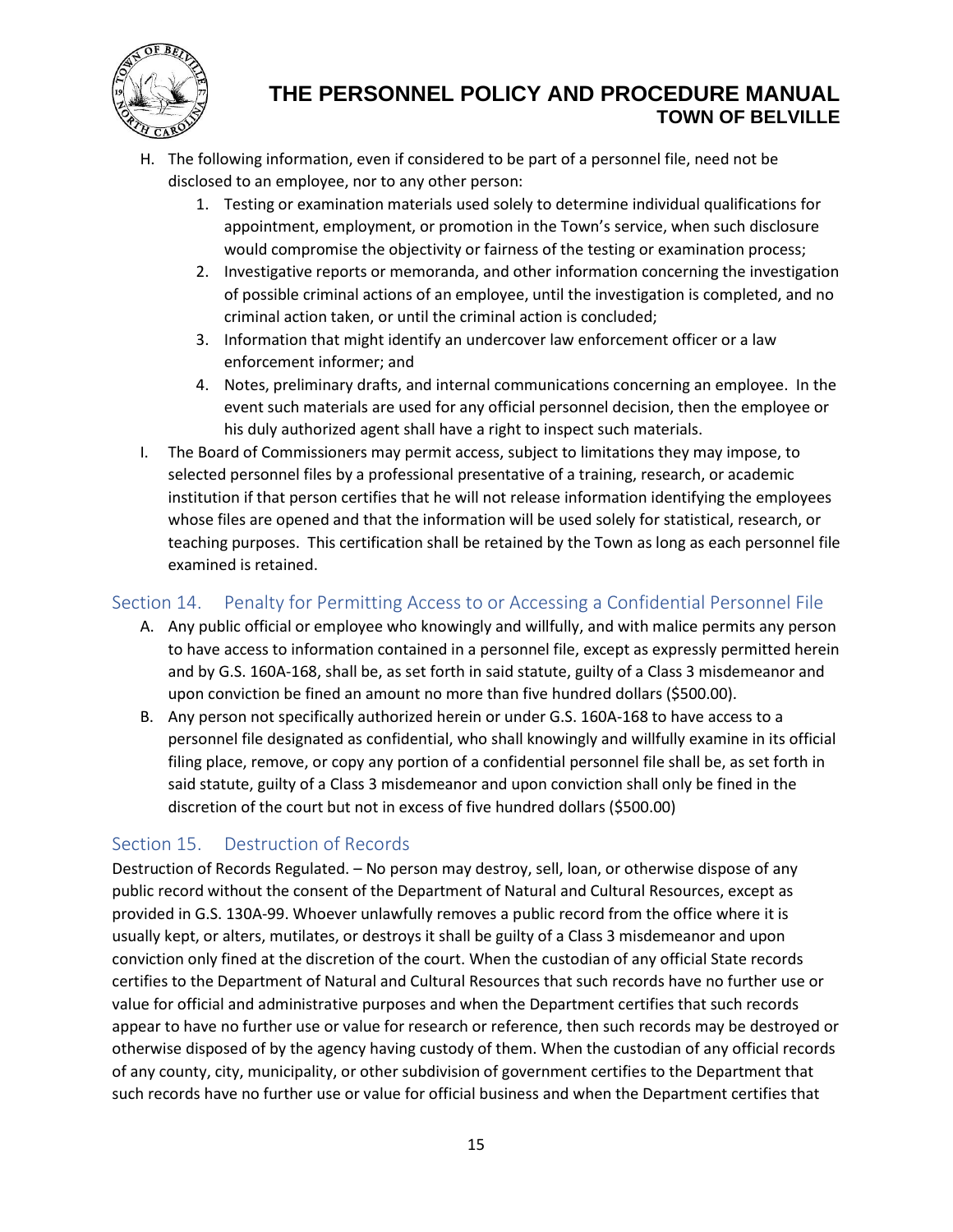

such records appear to have no further use or value for research or reference, then such records may be authorized by the governing body of said county, city, municipality, or other subdivision of government to be destroyed or otherwise disposed of by the agency having custody of them. A record of such certification and authorization shall be entered in the minutes of the governing body granting the authority. The North Carolina Historical Commission is hereby authorized and empowered to make such orders, rules, and regulations as may be necessary and proper to carry into effect the provisions of this section. When any State, county, municipal, or other governmental records shall have been destroyed or otherwise disposed of in accordance with the procedure authorized in this subsection, any liability that the custodian of such records might incur for such destruction or other disposal shall cease and determine.

# <span id="page-20-0"></span>Article VI. Classification and Wage Plan

All Town employees must be paid at least at the federal minimum wage. The pay plan will be competitive with municipalities of like size and structure.

## <span id="page-20-1"></span>Section 1. Maintenance

The Town Manager, with the approval of the Board, shall be responsible for administering and maintaining the pay plan. The pay plan is intended to provide equitable compensation for all positions when considered: in relation to each other; to general rates of pay for similar employment in private and public sectors; to changes in the cost of living; to the Town's financial considerations; and other various factors. To this end the Town Manager shall, from time to time, require and make comparative studies of all factors affecting the level of wage ranges. The Town Manager shall make recommendations to the Board regarding changes in those ranges, as warranted.

## <span id="page-20-2"></span>Section 2. Administration

The pay plan shall be administered in a fair and systematic manner in accordance with work performed. The pay structure shall: be competitive; maintain proper internal relationships among all positions based on relative duties and responsibilities; and recognize performance as the basis for pay increases within the established pay range.

#### <span id="page-20-3"></span>Section 3. Hiring Rate/ Starting Wage

Depending on experience, employees will be hired within their wage grade. The Town Manager shall approve all starting salaries.

When an employee attains the maximum range level for his/her present position, then no further wage increase shall be received unless: (1) the position is reclassified; (2) the employee is promoted to another position with a higher wage range; or (3) the wage for the present position is increased.

## <span id="page-20-4"></span>Section 4. Performance Evaluations

An employee will be evaluated at the end of the initial ninety (90) days of employment, with a final evaluation at the end of the probationary period, to determine if the employee will be retained by the Town. With the approval of the Town Manager, the employee may be moved to regular status upon completing the probationary period of employment. A formal performance evaluation shall then be made once a year on the employee's anniversary hiring date. An informal performance evaluation is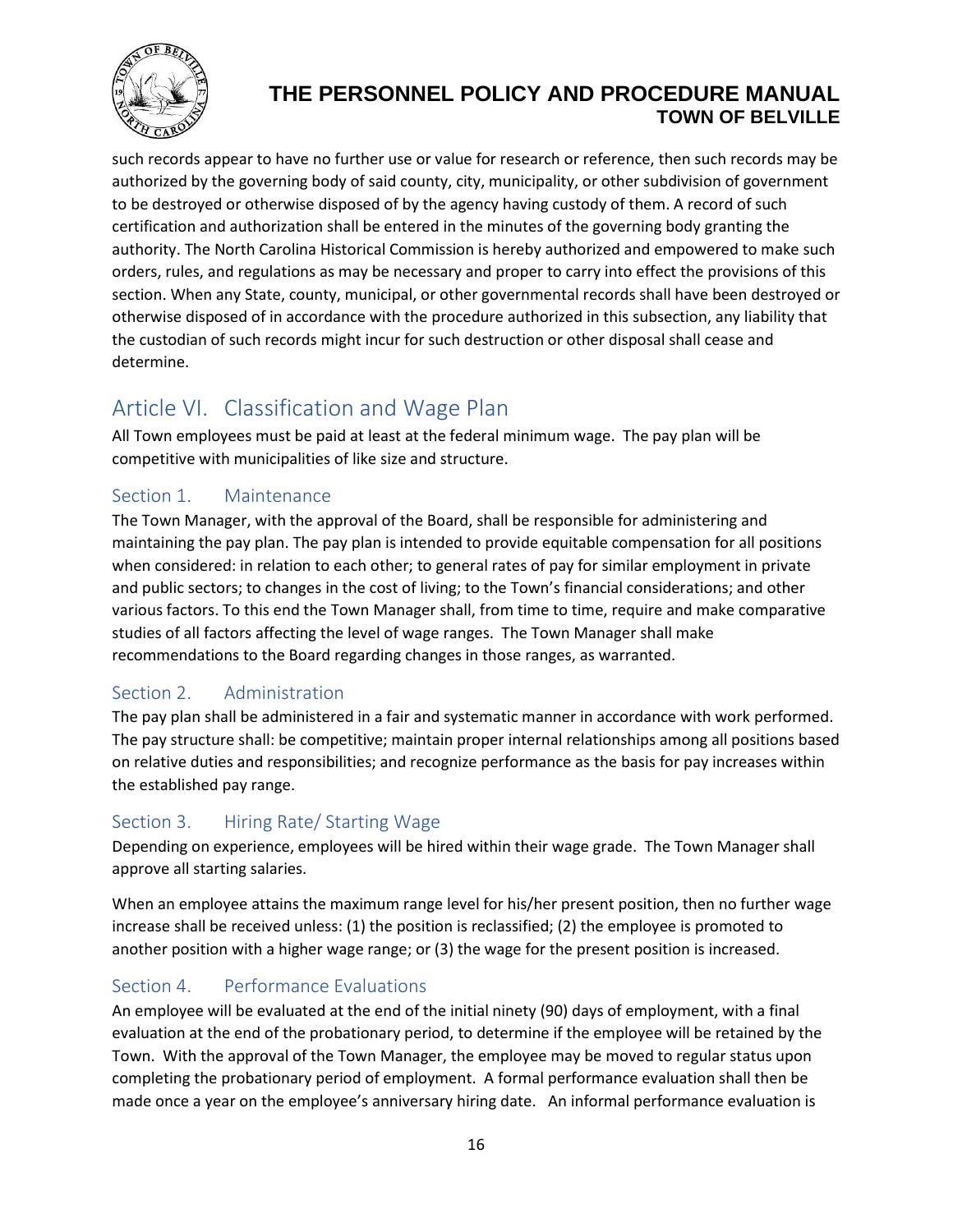

recommended six (6) months in advance of the formal evaluation to provide the employee with the time to improve his/her performance if necessary. A performance evaluation does not necessarily result in a wage increase.

## <span id="page-21-0"></span>Section 5. Failure to Perform Satisfactorily

An employee failing to perform satisfactorily, whether during the probationary period or thereafter, will be denied any scheduled wage increase. If appropriate, the Town Manager may take appropriate disciplinary action in accordance with the provisions of Article IX herein.

## <span id="page-21-1"></span>Section 6. Delayed Performance Evaluation

An employee's absence from work due to sick leave, leave without pay, Worker's Compensation, or any other authorized leave (which shall not count towards completion of the probationary period) is cause for the Town Manager to request an extension for the annual performance evaluation review.

### <span id="page-21-2"></span>Section 7. Merit Increases and Cost of Living Increase

- A. Merit increases are not automatic entitlements and may be awarded based upon the following:
	- a. Exceptional work achievements,
	- b. Excellent work performance,
	- c. Significant contributions to productivity.
- B. An employee may be considered annually for a merit increase on his/her anniversary hiring date. Any merit increase shall be approved by the Town Manager. Only those regular employees whose performance exceeds standards or expectations shall be considered for a merit increase.
- C. All salary grades are eligible for annual cost-of-living-increases on July  $1<sup>st</sup>$  of each year if an adjustment is deemed necessary by the Board of Commissioners. Cost-of-living increases are separate from, and shall be paid in addition to, any merit increases.
- D. The Town's annual budget shall reflect the amount of funds allocated by the Board of Commissioners for merit and cost-of-living increases.

#### <span id="page-21-3"></span>Section 8. Longevity Pay

- **A.** An annual longevity payment will be made to each employee hired by the Town who is actively employed on the last business day before the Thanksgiving holiday and is working in a full-time or regular part-time capacity.
- B. The longevity payment shall be distributed, as a lump sum payment with all required deductions, on the last business day before the Thanksgiving holiday.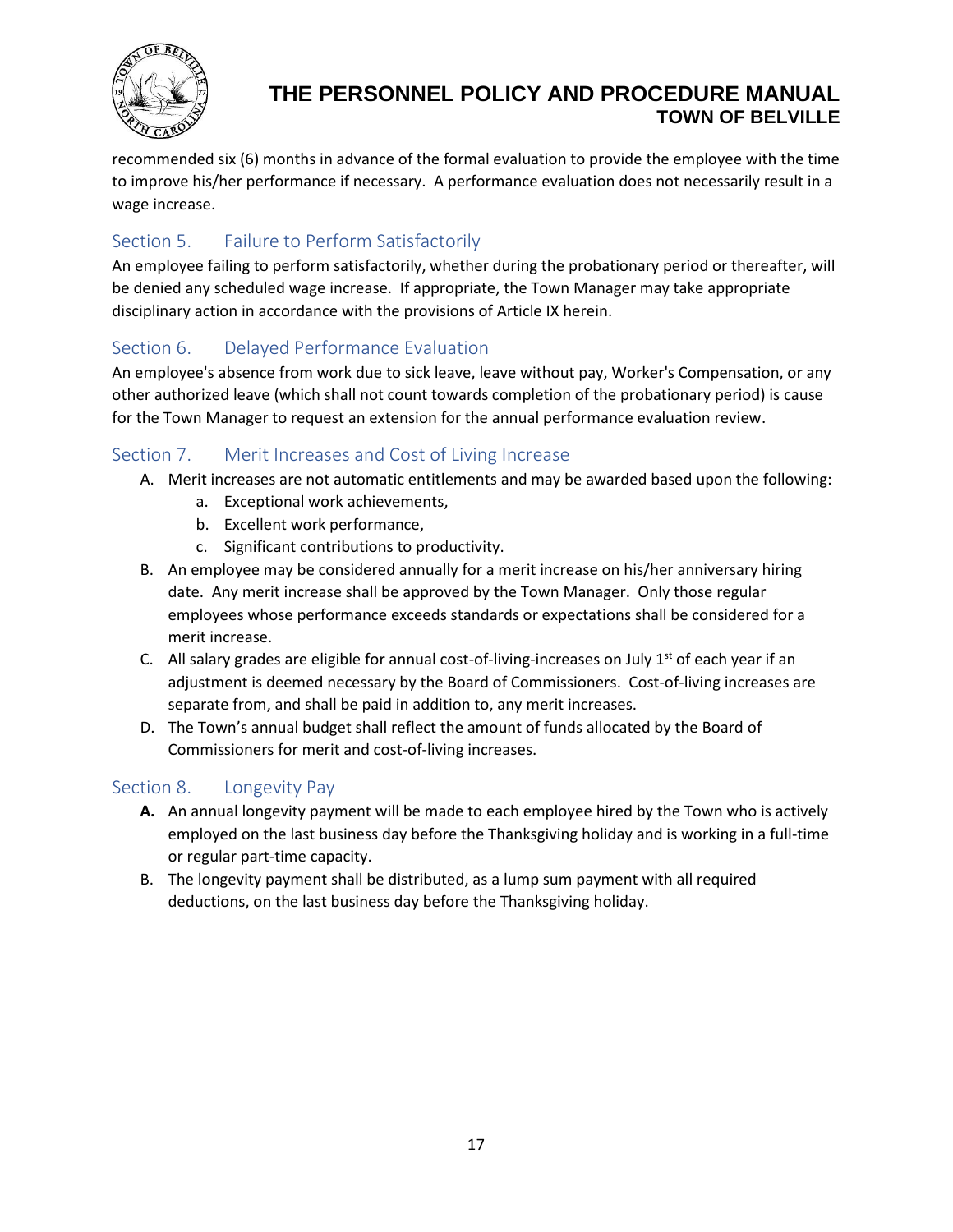

C. Longevity Payment Schedule:

| <b>Years of Service</b> | <b>Longevity payment</b>            |
|-------------------------|-------------------------------------|
| $0$ to $1$              | One percent of salary, plus \$250   |
| $1$ to $2$              | One percent of salary, plus \$300   |
| $2$ to $3$              | One percent of salary, plus \$350   |
| $3$ to $4$              | One percent of salary, plus \$400   |
| 4 to 5                  | One percent of salary, plus \$450   |
| $5$ to $6$              | One percent of salary, plus \$500   |
| 6 to 7                  | One percent of salary, plus \$550   |
| $7$ to $8$              | One percent of salary, plus \$600   |
| 8 to 9                  | One percent of salary, plus \$650   |
| 9 to 10                 | One percent of salary, plus \$700   |
| 10 to 11                | One percent of salary, plus \$750   |
| 11 to 12                | One percent of salary, plus \$800   |
| 12 to 13                | One percent of salary, plus \$850   |
| 13 to 14                | One percent of salary, plus \$900   |
| 14 to 15                | One percent of salary, plus \$950   |
| 15 to 16                | One percent of salary, plus \$1,000 |

D. The Longevity Payment Plan is a form of compensation that can be modified or eliminated at any time at the sole discretion of the Board of Commissioners.

#### <span id="page-22-0"></span>Section 9. Payment at Listed Rate

Employees covered by the pay plan shall be paid at a listed rate within the wage ranges established for their respective position classifications, not including employees' whose wages are higher than the established maximum level of wage range following revision to, or adoption of, a new pay plan.

#### <span id="page-22-1"></span>Section 10. Pay Rates in Promotion, Demotion, Transfer and Reclassification

When an employee is promoted, demoted, transferred, or reclassified, the rate of pay for the new position shall be established as follows:

- A. When a promotion occurs, if the employee's current wage is less than the new minimum range level, then it shall be increased to the minimum level of the wage range assigned to the position classification to which he/she is promoted. If an employee's current wage is already above the minimum range level for the position, then his/her wage may be increased or left unchanged at the discretion of the Town Manager, provided that the adjusted wage does not exceed the maximum level of the assigned wage range.
- B. If an employee is demoted as a result of a reclassification, and the employee's current wage is above the minimum level of the range for the reclassified position, then the employee's wage shall remain the same until revisions to the pay plan have the effect of placing the current wage within the lower level of the wage range for the position. If an employee is demoted for cause, the employee's wage will be reduced to the minimum level of the new position.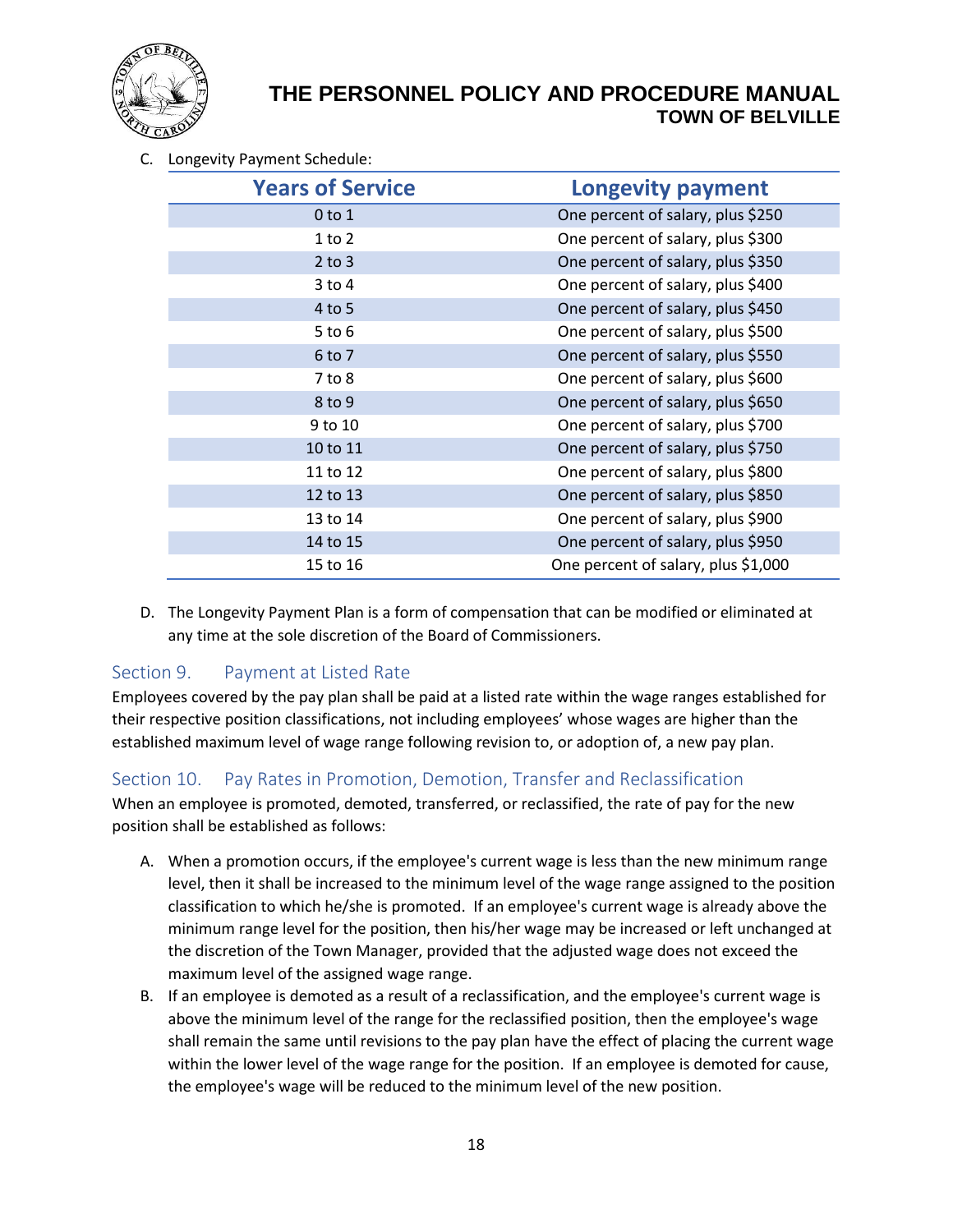

- C. When a transfer occurs from a position in one class to a position in another class assigned to the same pay range, then the employee shall continue to receive the same wage.
- D. When a reclassification occurs and an employee's position is reclassified to a position having a higher wage range, then the employee's wage shall be increased to the minimum level of the new wage range. If the employee's current wage is already above the maximum level of the new wage range, then, the employee's wage may be increased or left unchanged at the discretion of the Town Manager.

#### <span id="page-23-0"></span>Section 11. Pay Rates in Wage Range Revisions

The wage and position classification plan will be addressed during the Town's annual budget workshop. If the Town Manager recommends, and the Board approves, a revision to the wage range for a class of positions, then the wages of employees affected by any such revision shall be as follows:

- In the event a wage range is increased, then, subject to the Town Manager's approval, the employees in the affected class may receive a wage increase up to the minimum level of the new wage range.
- In the event a wage range is reduced, then the wages of the employees in the affected class shall remain unchanged.

### <span id="page-23-1"></span>Section 12. Pay for Part-Time Work

Compensation for an employee working less than forty (40) hours a week shall be computed on an hourly basis. All employees who work less than forty (40) hours a week will be covered by Worker's Compensation and Social Security.

#### <span id="page-23-2"></span>Section 13. Compensatory Time

- A. The Town abides by all applicable sections of the Fair Labor Standards Act of 1938 as amended. The Town will properly record all applicable overtime accrued for each covered employee. This overtime policy is applicable only to non-exempt employees.
- B. Employees are expected to work during all assigned periods exclusive of breaks or mealtimes.
- C. All overtime must be authorized by the Town Manager. If agreed to and requested by the employee, overtime accrued during a pay period may be taken as compensatory time and documenting that compensatory time for that pay period shall be a record of the employee's request for and in agreement to receive compensatory time for that pay period. Compensatory time is time earned for work performed in excess of forty (40) hours in a work week and may not be earned in less than fifteen (15) minute increments.
- D. Compensatory time will be given in lieu of cash at a rate of one and one-half the number of hours worked in excess of forty (40) hours for work within a work week. Employees may not accrue more than 240 hours in compensatory time off. If an employee exceeds the maximum established, they must be compensated in cash payment at the rate of time and one-half for any hours in excess of the 240-hour limit.
- E. Employees who work excess hours because of an emergency shall advise the Town Manager of the overtime worked within forty-eight (48) business hours.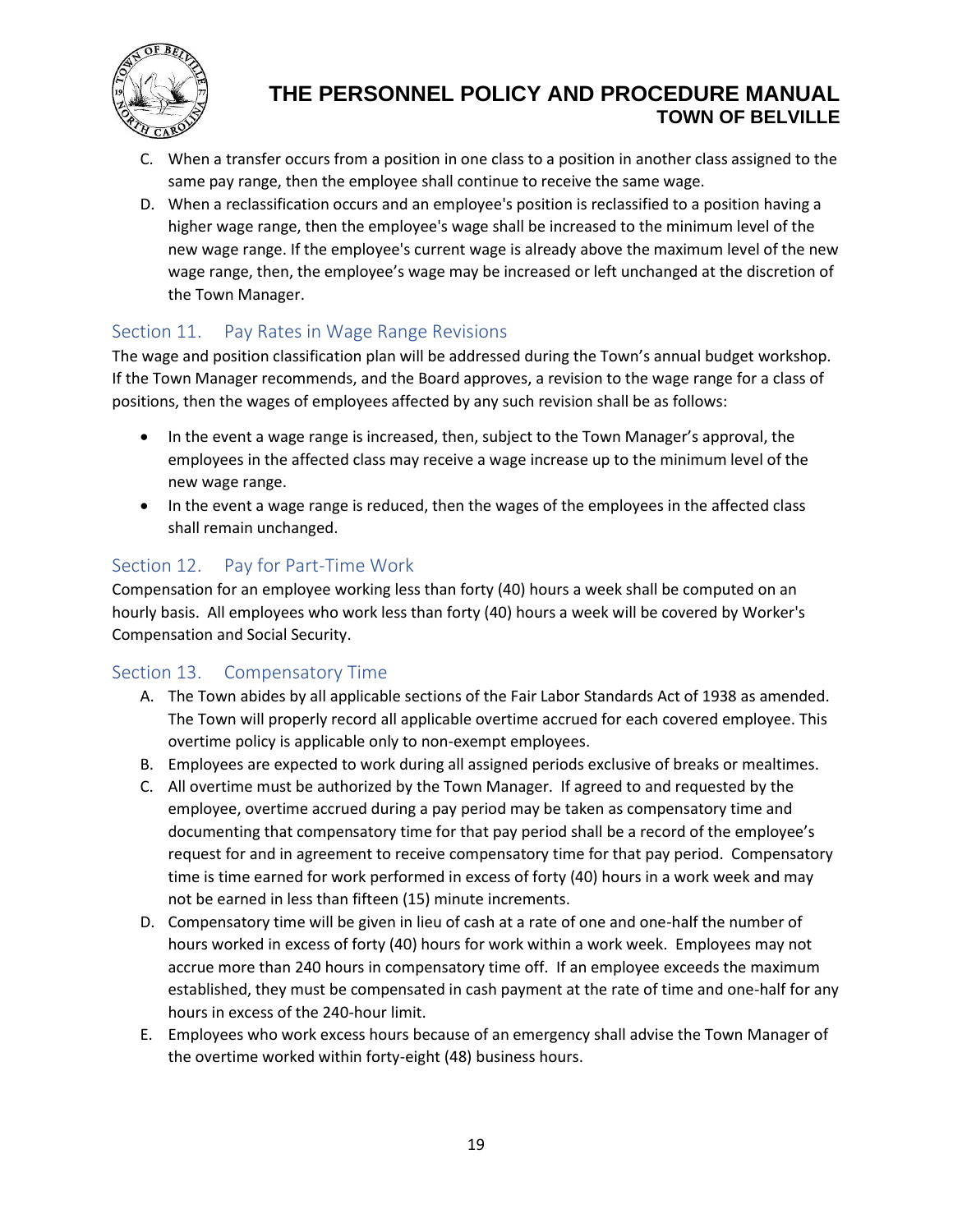

- F. Compensatory time must be earned before it can be used, and all used compensatory time shall be deducted from the employee's accrued compensatory time. Any compensatory time of fifteen (15) minutes or more shall be accounted for and deducted as provided for herein.
- G. Compensatory time may be used in lieu of sick leave and may be used, until depleted, before using vacation leave.
- H. Employees may be exempt from overtime if their duties have been determined to be office or non-manual work, directly related to management or general business operations, or whose primary duties include the exercise of discretion and independent judgment with respect to matters of significance. Any such determination shall be made in conjunction with the Town Attorney and based on the nature of work and not on wage or classified position. Normally, exempt employees are expected to work whatever number of hours are required in order to accomplish their duties and may be permitted to set their own schedules to accomplish their duties and return to work at times other than normal working hours. When specific working conditions warrant, bonus time off for hours worked by exempt employees for hours worked beyond with is expected may be accrued for exempt employees at the discretion of the Board.

In the event the Board approves bonus time off for exempt employees, then the following provisions apply:

- The accrual may not exceed an hour-for-hour basis.
- Bonus time off may be accumulated up to a maximum of eighty (80) hours and shall be taken within twelve (12) months from the date the excess hours were worked as documented by standard timekeeping methods. If not taken within this period, any such bonus time off is lost.
- Bonus time off may not be transferred to a vacation or sick leave account.
- Bonus time off is lost when an exempt employee is separated from Town service.
- Bonus time off may not be paid and an exempt employee's separation date may not be moved forward in recognition of the bonus time off balance.
- I. Paid time, which is not worked--such as vacation, sick leave, civil leave, and holidays—shall not be included for the purpose of determining overtime.

#### <span id="page-24-0"></span>Section 14. Payroll Deductions

Federal and state income taxes, Medicare, Social Security tax, and any other government required garnishment shall be deducted as authorized by law. The following may also be deducted if certain actions warrant such a deduction:

- Cost for change of locks (building, auto, safe, lock box, etc.) due to lost or stolen keys.
- Cost of damage to any Town property caused by misuse or an intentional action.
- Cost to replace any lost or damaged tools, equipment, or keys.
- Time will be deducted due to employee tardiness.

The employee will be informed in writing prior to the deduction that the action is being taken and why. The Town Manager shall approve any payroll deduction not required by law.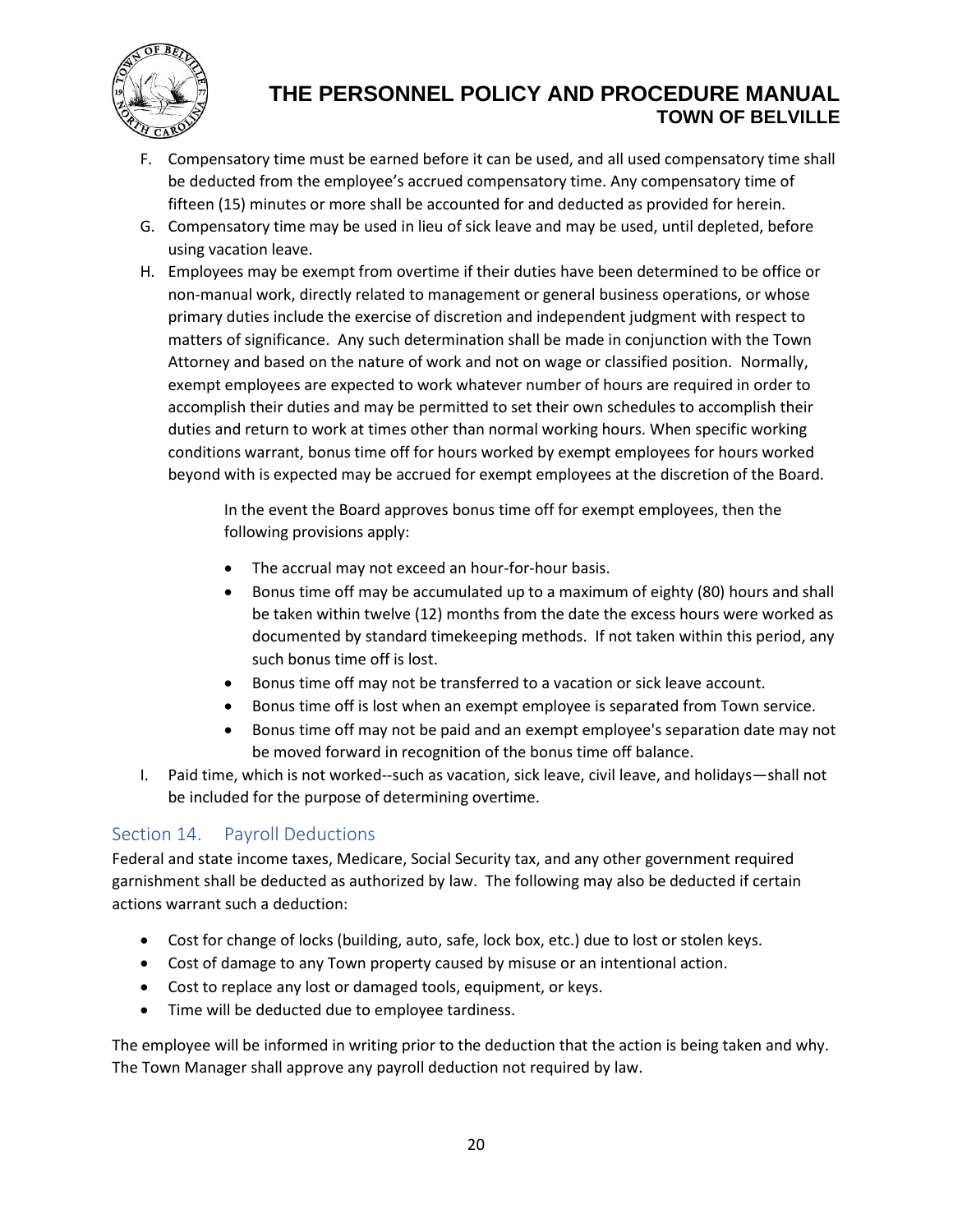

#### <span id="page-25-0"></span>Section 15. Payroll Procedure

Hourly and salaried employees will be paid twice a month on the 15<sup>th</sup> and the last day of the month. If the  $15<sup>th</sup>$  or the last day of the month falls on a holiday or weekend, checks will be written the business day prior to that date.

#### <span id="page-25-1"></span>Section 16. Effective Date of Wage Adjustments

Wage adjustments shall become effective on the date that the adjustment was approved, or as determined by the Town Manager.

## <span id="page-25-2"></span>Article VII. Holidays and Leave

#### <span id="page-25-3"></span>Section 1. Paid Holidays

- A. All full and part-time employees working more than thirty (30) hours a week shall receive these holidays, with pay. Part-time employees working thirty (30) hours or less per week are not eligible for holiday pay.
- B. Town Hall shall be closed on the following days (as shown below) and no nonexempt employee should report to work on those days, unless authorized and directed to by the Town Manager.
- C. The following holidays, and such others as the Board may from time to time designate, shall be observed by the Town and counted towards hours worked:
	- New Year's Day
	- Martin Luther King Jr. Day
	- Presidents' Day
	- Good Friday (the Friday before Easter)
	- Memorial Day
	- Independence Day
	- Labor Day
	- Veterans Day\*
	- Thanksgiving (Thursday and Friday)
	- Christmas Eve, Christmas Day and the first business day after Christmas Day (see below)

*When Christmas falls on Saturday: Thursday, Friday & Monday will be designated as holiday paid time off When Christmas falls on Sunday: Friday, Monday & Tuesday will be designated as holiday paid time off When Christmas falls on Monday: Friday, Monday & Tuesday will be designated as holiday paid time off When Christmas falls on Friday: Thursday, Friday & Monday will be designated as holiday paid time off*

*When Christmas falls on Tuesday, Wednesday or Thursday: the day before, the day of, and the day after Christmas will be designated as paid time off.* 

*When any other holiday falls on Saturday: Friday will be designated as holiday paid time off When any other holiday falls on Sunday: Monday will be designated as holiday paid time off*

<sup>\*</sup> Veteran's Day is a regularly scheduled holiday for all staff unless a special event is hosted by the Town. If the Town hosts a special event and staff are required to work on the Veteran's Day holiday, staff will be given the option of compensatory time at the rate of two hours for each hour worked, or overtime pay at the rate of two times their hourly pay rate.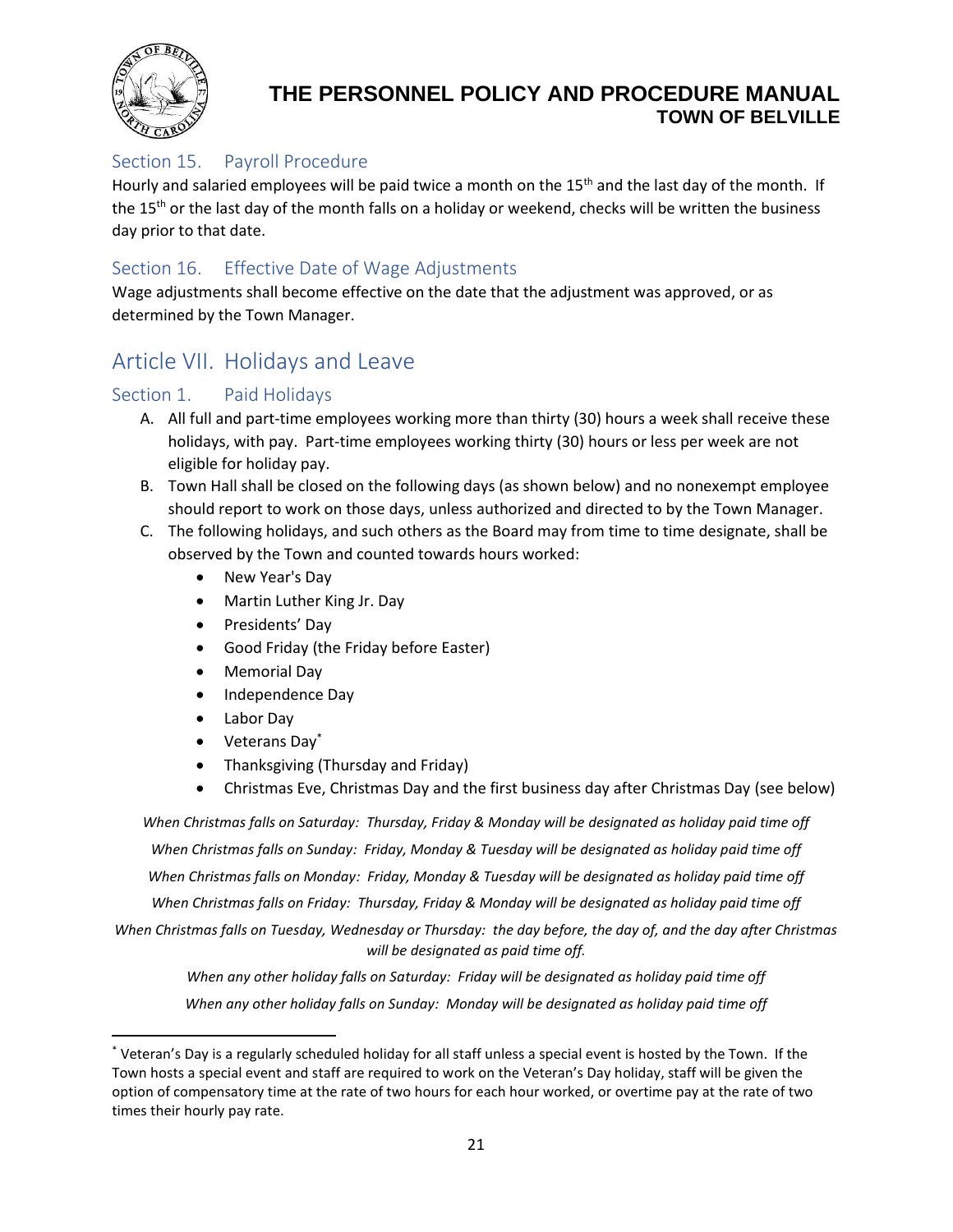

## <span id="page-26-0"></span>Section 2. Effect of Holidays on Other Types of Paid Leave

Regular holidays occurring during an employee's approved annual, sick, or other paid leave, shall not be charged as such leave, rather they will receive the paid holiday; this does not apply if an employee is on unpaid sick leave.

### <span id="page-26-1"></span>Section 3. Holidays - When Work is Required

Employees required to work on regularly scheduled holidays shall be granted compensatory time off at the rate of two (2) hours for each hour worked**.** 

#### <span id="page-26-2"></span>Section 4. Adverse Weather Conditions

In the event of adverse weather conditions, it shall be the general policy that Town offices and departments shall remain open for the full scheduled workday unless authorization for early closing or other deviation from regular business hours is received from the Town Manager. All departments and offices shall receive advance notice of any authorized early closing. An employee shall continue to accrue wages and benefits at his or her regular rate during the time the offices and departments of the Town are officially closed due to adverse weather conditions. Employees who leave work before an official early closing time, report to work late, or who do not report at all, shall be required to use annual leave or leave without pay for the hours not worked.

#### <span id="page-26-3"></span>Section 5. Vacation Leave

- A. Each full-time regular employee occupying an established budgeted position and in pay status (working, on paid leave, or on workers' compensation leave) shall earn vacation leave. Employees must be in pay status for one-half (1/2) or more of the regularly scheduled workdays and holidays in a pay period to earn vacation leave during that pay period. Part-time employees who work thirty-one (31) or more hours per week are eligible for vacation leave on a prorated basis.
- B. Part-time employees who work thirty (30) or less hours per week, and temporary employees are not entitled to paid vacation leave.
- C. For the purpose of earning and accruing vacation leave, the period of twelve (12) calendar months between January 1st and December 31st shall constitute the leave year.
- D. Employees shall earn vacation leave while in a probationary status, beginning after a one-month period. Probationary employees shall not be permitted to take vacation leave during the first six (6) months of regular employment unless denying the leave will result in an undue hardship to the employee. Any vacation leave granted during this initial six (6) month period shall require prior approval of the Town Manager.
- E. If the Mayor declares a state of emergency, all vacation time may be cancelled or denied by the Town Manager, including vacation time that has been previously approved.
- F. Vacation leave may be taken under the following conditions:
	- Shall be taken only after six (6) months of continuous employment in a regular position (leave shall not be taken in advance).
	- Shall be taken, when approved, without pay when it exceeds vacation leave earned.
	- Must be requested at least one (1) week in advance except in a case of an emergency.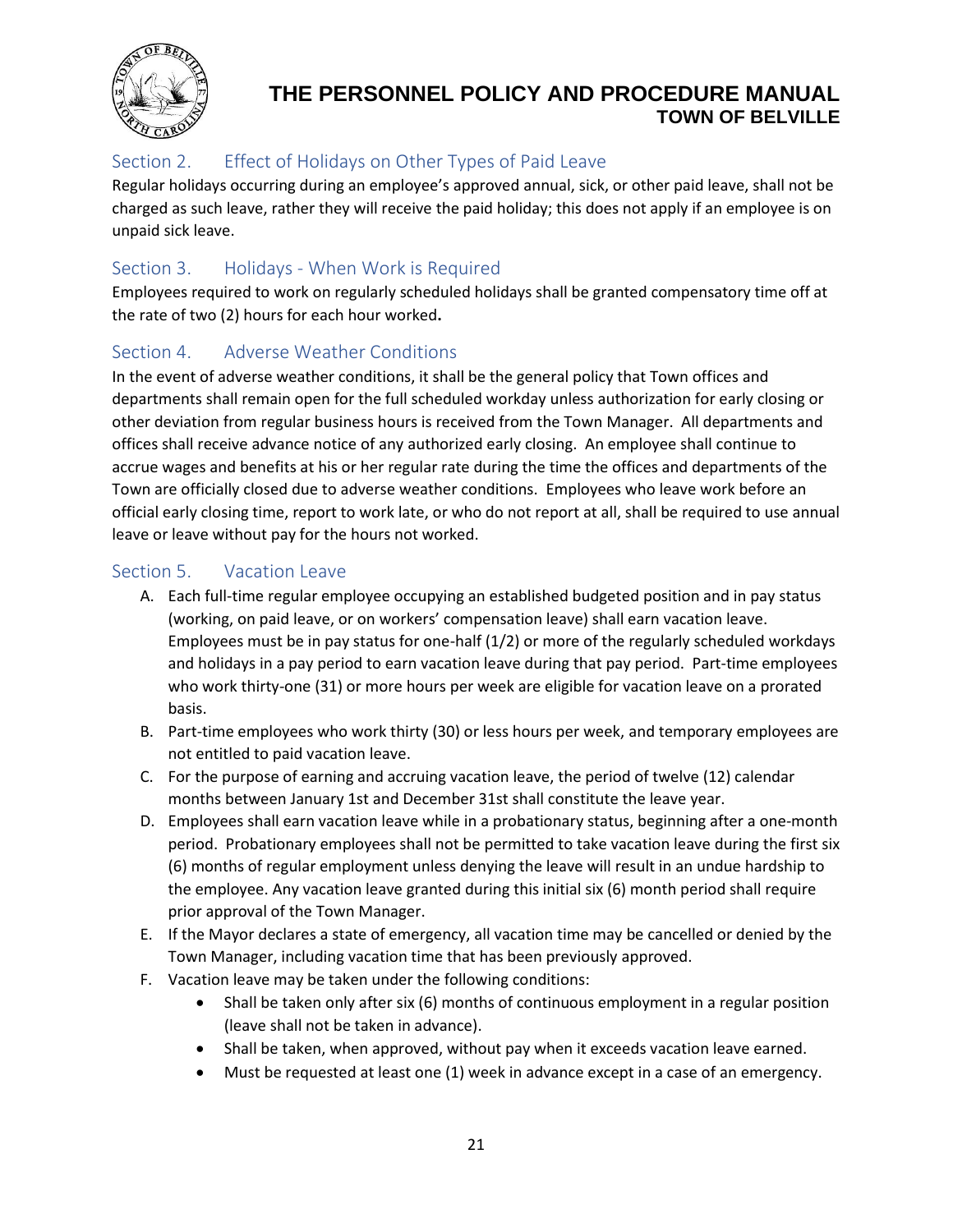

- Shall be offered based on seniority. Conflicting requests shall be resolved by the Town Manager.
- May be used for vacation, personal reasons, personal illness, and immediate family illness.
- An employee going on leave without pay must exhaust vacation leave prior thereto if the time off without pay exceeds ten (10) days.
- Overdrawn vacation leave, upon separation from employment, shall be deducted from the final paycheck on an hourly basis.
- G. It is the responsibility of each employee to provide an accurate signed record of hours worked. It is the responsibility of the Town Manager to provide employees with a written annual accounting of their leave record. All leave records shall be reconciled quarterly and prior to an employee taking vacation leave to help ensure against overdrawn leave.

| <b>Years of Service</b> | <b>Hours Earned</b><br><b>Each Month</b> | <b>Hours Earned</b><br>in One Year | <b>Days Earned in</b><br><b>One Year</b> |
|-------------------------|------------------------------------------|------------------------------------|------------------------------------------|
| $1 - 5$                 | 8                                        | 96                                 | 12                                       |
| $5 - 10$                | 10                                       | 120                                | 15                                       |
| $10 - 15$               | 12                                       | 144                                | 18                                       |
| $15 - 20$               | 14                                       | 168                                | 21                                       |
| 20 Years or More        | 16                                       | 192                                | 24                                       |

H. Vacation leave shall be earned in accordance with the following schedule:

- I. Vacation Leave may be accumulated to a maximum of 240 hours until December 31st of each leave year on which date, any employee with more than 240 hours of accumulated leave shall have the excess hours automatically canceled such that only 240 hours are carried forward to January 1st of the next leave year.
- J. Vacation leave requires advance approval of the Town Manager. The Town Manager's vacation leave requires advance approval of the Board.
- K. A separating employee shall be paid for vacation leave accumulated to the date of separation, not to exceed a maximum of 240 hours, and shall be calculated on an hourly basis. Accumulated vacation leave shall be paid by the Town within thirty (30) days after the date of separation. Any advanced vacation leave owed the Town by the employee shall be deducted from the employee's final check.
- L. The estate of a deceased employee shall be entitled to payment for accumulated vacation leave credited to that employee's account not to exceed a maximum of 240 hours.
- M. Leave for religious observances must be approved by the Town Manager, following an employee's written request. The Town Manager will attempt to arrange the work schedule so that an employee may be granted vacation leave for religious observance purposes.

#### <span id="page-27-0"></span>Section 6. Sick Leave

Paid sick leave is an approved absence for full-time regular employees for personal illness or injury. Probationary employees shall begin accruing sick leave upon completing one-month probationary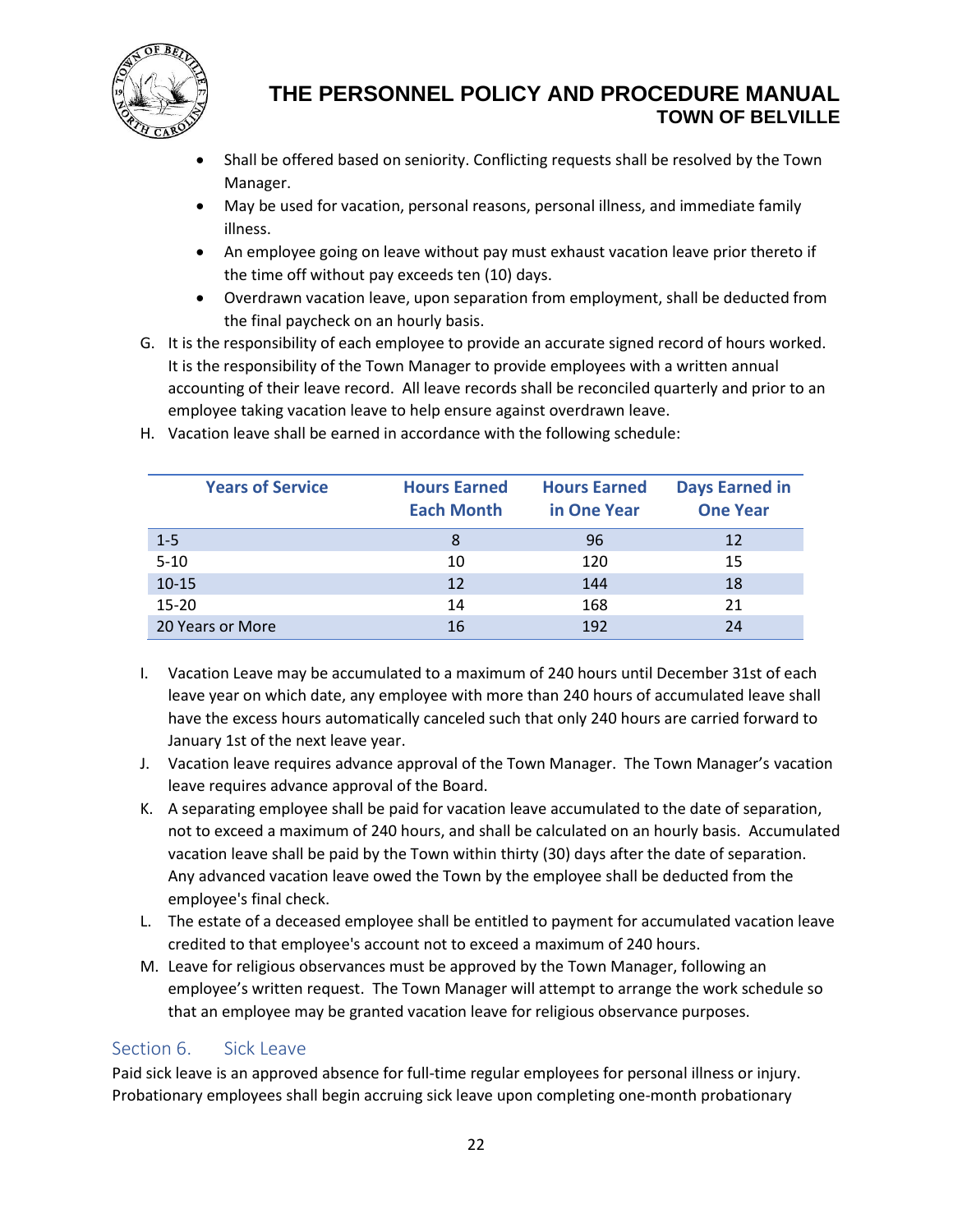

employment. Part-time regular employees who work thirty-one (31) or more per week are eligible for sick leave on a prorated basis. Part-time employees working thirty (30) hours or less per week are not entitled to paid sick leave**.** Unpaid sick leave, as authorized by the Town Manager, may be utilized as an approved absence for a part-time employee not entitled to paid sick leave. Unpaid sick leave may also be authorized by the Town Manager for regular full-time employees who have not accumulated paid sick leave.

- A. Sick leave is not "time off' and is to be used only in the event of illness or injury.
- B. Sick leave is granted to employees who are in pay status for one-half (1/2) or more of the regularly scheduled workdays and holidays in a pay period.
- C. Each full-time regular employee shall earn sick leave on a monthly basis at the rate of six (6) hours per month.
- D. Sick leave may be accumulated and may be used as service credit when an employee retires from active service in accordance with the North Carolina Retirement System (LGRES). When a member retires, one month of credit is allowed for each 20 days of unused sick leave. For any part of 20 days left over, one additional month is allowed provided the remaining portion is at least one hour. Employees can reference examples in the LGERS handbook or visit: [https://www.myncretirement.com/retirees/benefits/member-handbooks.](https://www.myncretirement.com/retirees/benefits/member-handbooks)
- E. Employees may be granted sick leave for the following:
	- Sickness or bodily injury preventing the employee from performing his/her regular duties.
	- Medical or dental appointments.
	- Pregnancy-related conditions.
	- Exposure to a contagious disease when continuing work might jeopardize the health of others.
	- Death in the employee's immediate family (spouse, parent, child, sibling, grandchild, and grandparent), not to exceed three (3) days for any one occurrence.
- F. Employees shall notify the Town Manager of all requests for sick leave before the leave is taken or no later than two (2) hours prior to the start of a scheduled working day**.** Employees may be denied sick leave if they fail to report to the Town Manager or his/her designee at the beginning of the period for which sick leave will be taken and at least every two (2) days of continuing sick leave, except in those cases of extended illness of which the Town Manager is aware and about which has been kept informed. Sick leave may be taken only with the approval of the Town Manager.
- G. Paid sick leave begins to accrue one month from the start of the employee's date of probationary employment. When all paid sick leave has been exhausted, the employee may be placed on unpaid sick leave in accordance with the provisions of this section. Upon separation of employment, any unpaid sick leave owed to the Town by the employee shall be deducted from the employee's final check.
- H. If an employee has been on sick leave for more than three (3) consecutive working days, the Town Manager may require submission of a certificate from the employee's treating physician attesting to the employee's illness or injury. The employee may also be required to be cleared for duty, in writing by the treating physician, before being permitted to return to work.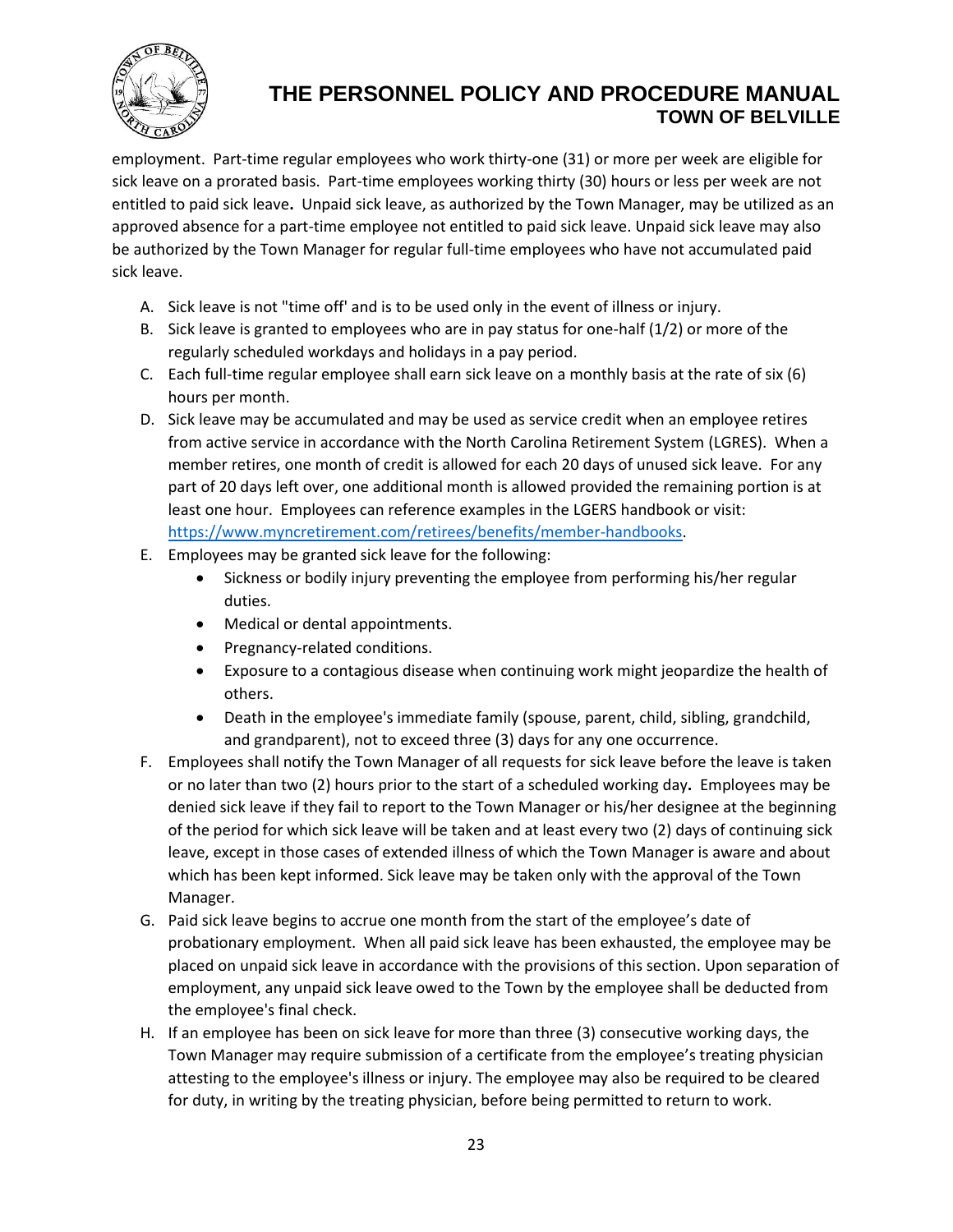

- I. No employee shall be paid for any accumulated sick leave such that upon separation, no sick leave balance will be paid or owed to the employee by the Town and any unused sick leave shall be forfeited. Why can I not get rid of this yellow for sections I and J? They are correct now.
- J. The Town recognizes the vested interest an employee has in accumulated sick leave. Therefore, a new employee whose last employer was a state or local governmental entity in NC will be allowed to transfer such sick leave as may have been accumulated during previous employment to be credited to his/her account. A written verification from the previous employer is required before the sick leave hours can be credited and must be received by the Town within 6 months of employee's date of hire.
- K. If a paid holiday falls within a period of paid sick leave, the employee will be eligible for holiday pay. If a paid holiday occurs while the employee is on sick leave without pay, holiday pay shall not be granted.
- **L.** The Town follows the 2020 Emergency Family Medical Leave Act Expansion Act

#### <span id="page-29-0"></span>Section 7. Advancement of Sick Leave and/ or Vacation Leave

A. Appropriate leave: Appropriate leave shall only be advanced for situations shown by the employee to constitute a personal hardship or a personal/family emergency. No leave shall be advanced for routine matters such as, without limitation, tardiness, inconsequential personal affairs, minor health care matters such as regular visitations to or examination by physicians or dentists, family celebrations, and/or regularly scheduled vacations.

The intent of this policy is to advance appropriate leave in situations involving emergencies and hardships such as, without limitation, extended illness, surgery requiring a recuperative period involving any working days, the illness of a member of the employee's immediate family, the death of a member of the employee's immediate family, special military training not covered by the Military Leave Policy, and special job-related educational and training obligations. The amount of leave to be advanced shall be limited to the amount of leave necessary for accommodating the subject emergency or hardship.

- B. Eligibility: Only full and part-time regular employees in pay status who have exhausted all accumulated vacation and sick leave shall be eligible for advancement of vacation or sick leave in accordance with the provisions of this section. An employee cannot be advanced more leave than he/she will have earned by the end of the current leave year such that any leave which cannot be earned back within that leave year cannot be advanced. Additionally, once the employee returns to work, any leave taken before the advanced leave is earned back shall be charged as leave without pay.
- C. Approval Procedures: The Town Manager will review each request for advanced leave and provide written notification of approval or disapproval thereof within ten (10) working days after receiving the request. The Town Manager's decision on a request for advanced leave is not appealable.
- D. Other Considerations: No other leave shall accrue or be available for use as vacation or sick leave until any advanced leave has been earned back from the employee. Until the advanced leave is earned back, any other time off by the employee shall be charged to leave without pay. Additionally, should the employee terminate for any reason, the amount of overdrawn leave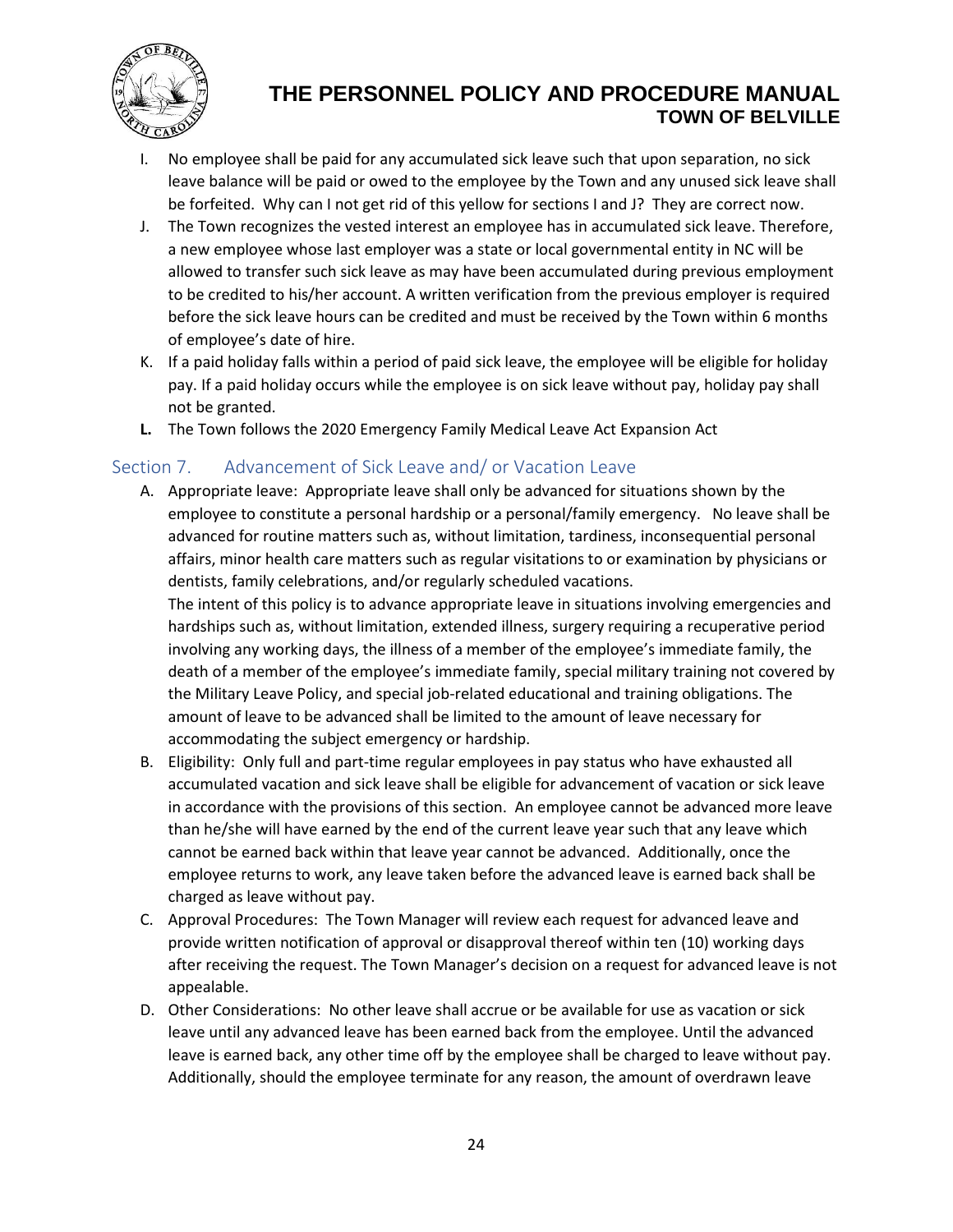

shall be deducted from the employee's final check. Advanced leave is earned back on the same basis and in the same manner upon which it accrues.

#### <span id="page-30-0"></span>Section 8. Leave Without Pay

- A. An employee may request leave without pay in writing to the Town Manager which shall be decided upon by the Board taking into account the review and recommendation of the Town Manager. Any employee who fails to request and be granted such leave, and who does not report to work for a period of three (3) or more days, shall be considered to have voluntarily resigned from employment with the Town. Leave without pay may be granted for illness, educational purposes, vacation, or for any other reasons deemed justified by the Board for a period of up to six (6) months. Leave without pay may be granted during the time before and after childbirth or adoption when an actual disability is present**.** When an actual disability caused or contributed to by pregnancy, miscarriage, childbirth, or recovery therefrom exists, employees shall be guaranteed a position of the same classification, seniority, and pay upon their return to work following a period of leave without pay. An employee failing to report to work at the expiration of the leave without pay period, provided an extension has not been granted by the Board, shall be considered to have voluntarily resigned from employment with the Town.
- B. An employee shall have the option to retain accumulated but unused sick leave while on leave without pay status provided that, however, vacation and sick leave shall not accrue during a leave without pay status. Any individually based health care coverage provided by the Town to an employee shall not be provided as an employment benefit for that employee during a leave without pay status unless the employee has worked a minimum of one-half (1/2) of the working days during the subject calendar month. An employee on leave without pay status and covered under the Town's group health insurance may, however, continue to be eligible for benefits thereunder subject to the provisions of the plan and any conditions adopted by the Board.

#### <span id="page-30-1"></span>Section 9. Parental Leave

Parental leave may be granted to a full-time employee for a period of up to 12 weeks for pregnancy, miscarriage, abortion, childbirth, recovery, or adoption. Employees may be granted an extension by the Town Manager when medically necessary. Parental Leave is leave without pay unless the employee uses sick or vacation leave as provided by this policy. A parental leave request, including the tentative duration of the leave requested, must be submitted to the Town Manager in advance of the leave.

Sick leave may be taken during the period of actual disability as certified by the attending physician of the mother, and when care of the disabled mother is required by an immediate family member. Vacation, compensatory time, or leave without pay may be used for other periods of the parental leave, consistent with the provisions of this policy.

#### <span id="page-30-2"></span>Section 10. Military Leave

A. In addition to any military leave required under the Uniformed Services Employment and Reemployment Rights Act, an employee who is a member of the National Guard or the Armed Forces Reserve shall be allowed ten (10) working days of military leave annually, with partial compensation, for related training purposes. If the compensation received while on military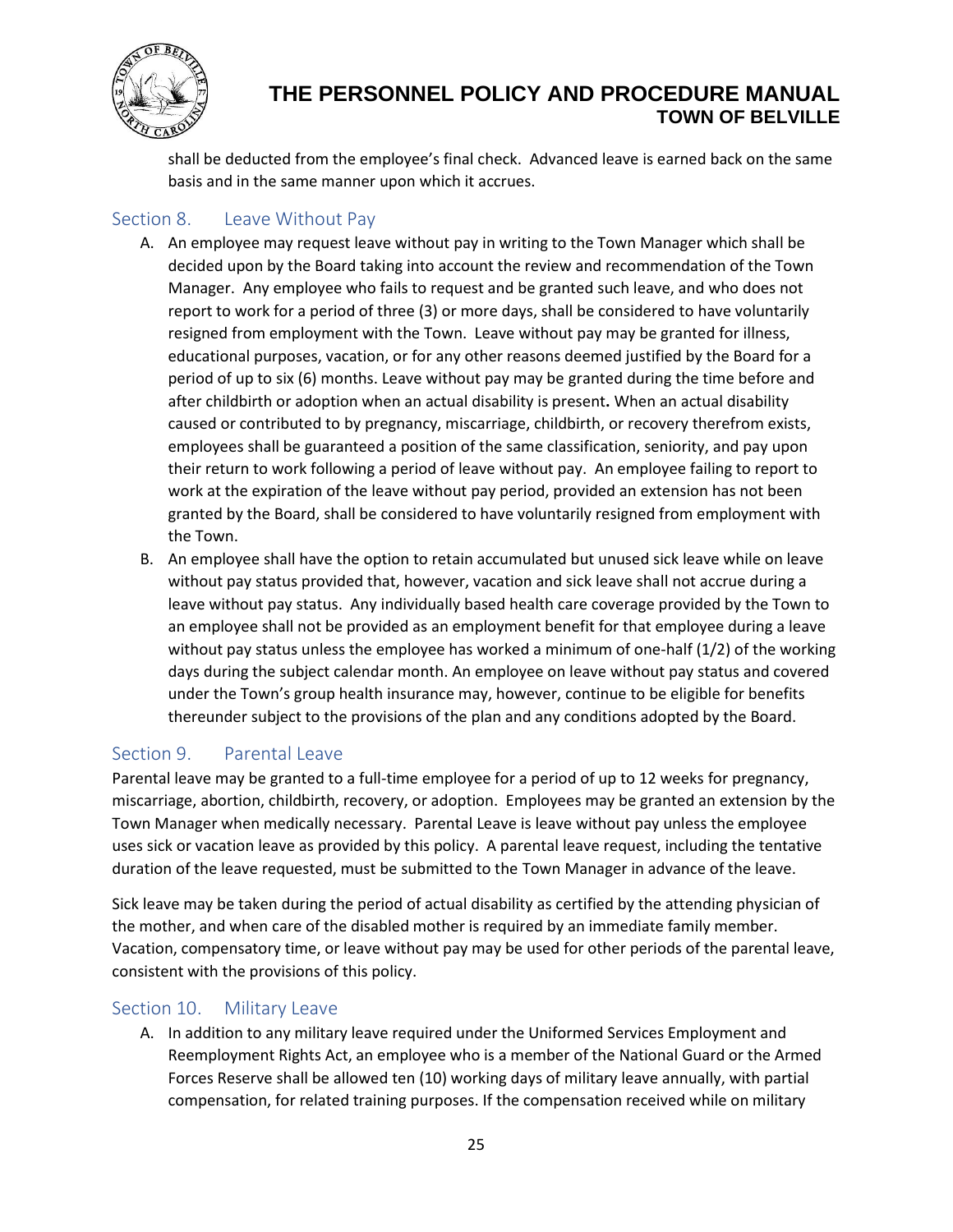

leave is less than the wage that would have been earned during this same period as an active employee, the employee shall receive partial compensation equal to the difference between the base wage earned as a reservist and the wage that would have been earned during this same period as a Town employee. The effect will be to maintain the employee's wage at the normal level during the period of military leave. If an employee's military duty is required beyond ten (10) working days, then the employee shall be eligible to take accumulated vacation leave or be placed on leave without pay status.

B. While on military leave, the employee's vacation and sick leave, and other benefits, shall continue to accrue as if the employee was in pay status. Reservist employees also have all of the rights provided for under the Veterans Readjustment Assistance Act.

#### <span id="page-31-0"></span>Section 11. Court Leave

A employee called for jury duty or subpoenaed as a witness is entitled to leave with pay for the period of absence required, not to exceed five (5) days after which the Town Manager may consider partial pay for any remaining time away from work while on jury duty. Any such employee is entitled to regular pay in addition to any fees received from the court.

#### <span id="page-31-1"></span>Section 12. Salaried Employee Overdrawn Absences

All salaried employees must use accumulated vacation leave, applicable sick leave, advanced leave, or compensatory time for any absences from work.

#### <span id="page-31-2"></span>Section 13. Bereavement Leave

Bereavement leave with pay shall be granted to full time regular employees for a maximum of three (3) days in addition to accumulated vacation leave (the combination thereof not to exceed five (5) days for any one occurrence). Bereavement leave may be taken in the event of a death of an immediate family member which is herein defined as a spouse, parent, child, grandparent, or grandchild.

# <span id="page-31-3"></span>Article VIII. Employee Benefits

#### <span id="page-31-4"></span>Section 1. Insurance Benefits

- A. The Town shall provide "individual" (employee only) hospitalization insurance to all full-time regular employees. Employees hired after January 1, 2002 wishing to enroll in a "family" hospitalization insurance plan will be required to pay one hundred percent (100%) of the cost difference between individual and family coverage. Payments of the same will be made through payroll deductions. Employees shall be enrolled in a plan in accordance with the provisions of the insurance contracts and after 30 days of employment.
- B. The Town shall provide life insurance coverage to all full-time regular employees.
- C. The Town shall provide short-term disability insurance coverage to all full-time regular employees.
- D. The Town shall provide dental and vision insurance coverage to all full-time regular employees in conjunction with health insurance coverage. The enrollment and eligibility requirements for this coverage shall be the same as for the health insurance coverage. Employees who do not enroll in the health insurance plan are not eligible for dental and vision benefits.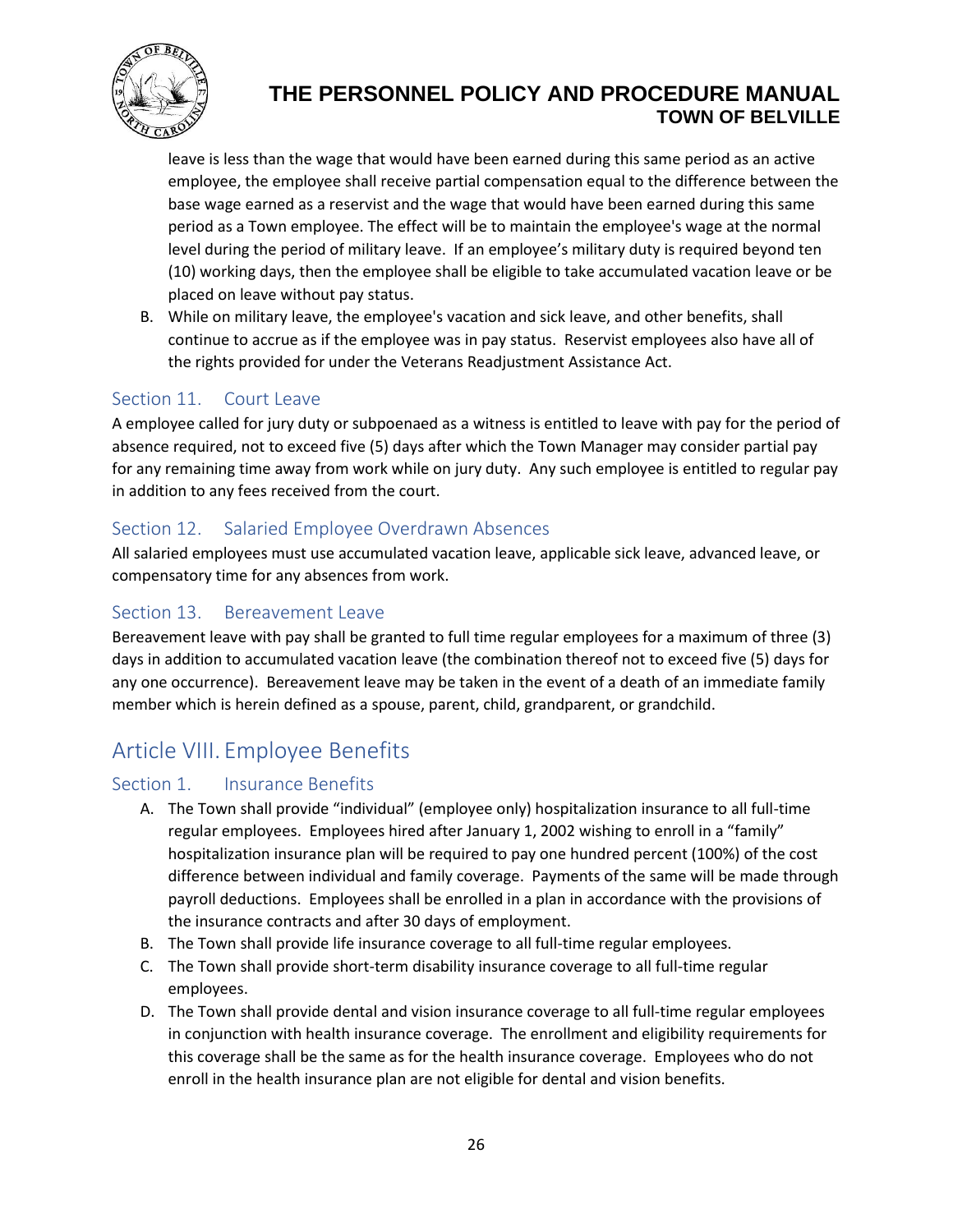

E. The Town reserves the right to negotiate and/or revise any of the coverages set forth above as well as the costs of the same to employees.

## <span id="page-32-0"></span>Section 2. Worker's Compensation

All employees and elected officials of the Town shall be covered by workers' compensation insurance as required by and in accordance with the provisions of the Workers' Compensation Act as set forth in Chapter 97 of North Carolina General Statutes (hereinafter "the Act").

- 1. Employees shall immediately, or as soon thereafter as practicable, give or cause to be given to the Town Manager, written notice of the occurrence of an accident on the job. Failure to provide the required notice could result in a loss of benefits under the Act.
- 2. The Town shall file a Form 19 with the Workers' Compensation insurance carrier within five (5) days after receiving a report of an injury or accident occurring on the job.
- 3. No leave is charged on the day of the injury if the treating physician instructs the employee not to return to work.
- 4. For injuries covered by the Act, the employee shall, if requested by the Town, submit to independent medical examinations and the Town's access to the employee's medical information shall be as provided for in the Act.
- 5. In the event an employee is placed on leave and is subject to the waiting period prescribed under the Act, then the employee shall elect between one of the following options with respect to the use of accumulated leave during any such waiting period. Once an election is made, it may not be rescinded for the duration of the subject claim.

**Option 1:** Elect to take sick or vacation leave during the required waiting period and begin receiving workers' compensation benefits thereafter; or

**Option 2:** Elect not to take sick or vacation leave during the waiting period and begin receiving workers' compensation benefits thereafter.

6. Employees injured on the job in a compensable accident who require medical or therapeutic office visits during regularly scheduled working hours shall not be charged leave for time away from work for such visits. Paid time shall be limited to reasonable time for treatment and travel and any excess time will be charged to accumulated leave or taken as leave without pay.

#### <span id="page-32-1"></span>Section 3. Unemployment Compensation

Employees who are dismissed from Town service may apply for unemployment compensation through the local office of the North Carolina Division of Employment Security which shall determine eligibility for unemployment compensation.

#### <span id="page-32-2"></span>Section 4. Educational Assistance

Full-time regular employees may apply for educational assistance and leave. Courses relating to a present or future position with the Town or to further an employee's education in a related field may be eligible for such assistance.

The Town provides all regular employees financial assistance in obtaining a college degree. An employee must file a request to participate in this program with the Town Manager who administers the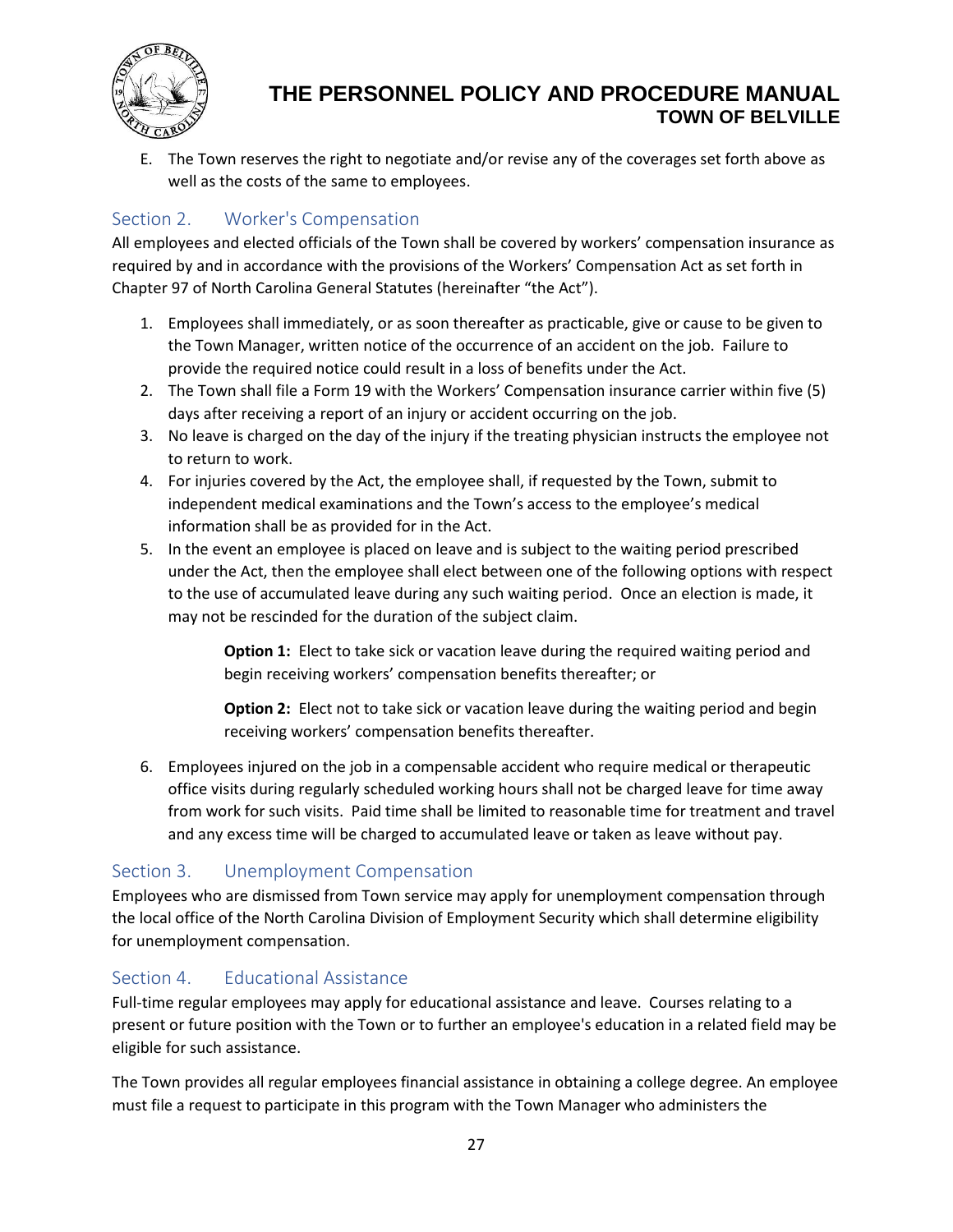

educational assistance program. Tuition will be reimbursed in an amount not to exceed then current instate rates as charged by the University of North Carolina system. During each calendar year, employees can be reimbursed for tuition costs for up to 18 semester hours. Employees eligible for VA educational assistance are not entitled to educational assistance from the Town. In exchange for the educational assistance, employees agree to remain in full time employment with the Town for a period of two (2) years after receipt of tuition assistance. In the event an employee leaves before the completion of the two (2) year period, he/she must reimburse the Town for the assistance received during the preceding two-year period and any such obligation to the Town may be deducted from the separating employee's final check.

# <span id="page-33-0"></span>Article IX. Separations and Disciplinary Actions

#### <span id="page-33-1"></span>Section 1. Resignation

Separation from Town service occurs when an employee leaves the payroll for the following reasons:

A. Voluntary Resignation with Notice

An employee may terminate services with the Town by submitting a resignation to the Town Manager. It is generally expected, subject to the Town Manager's discretion, that a nonessential employee will provide two (2) weeks' notice prior to the last day of work and that essential employees shall provide four (4) weeks' notice. Unused vacation leave, not to exceed 240 hours, shall be paid in a lump sum to the resigning employee but there shall not be any payment made for unused sick leave.

B. Voluntary Resignation Without Notice

An employee voluntarily terminates employment with the Town without notice by failing to come to work without notifying the Town Manager. Such a failure shall be deemed to be a voluntary resignation when the employee is absent without approved leave for a period of at least three (3) consecutive workdays. Separation pursuant to this policy shall not occur until the Town Manager has undertaken reasonable efforts, *e.g.* calling the employee at the last known home telephone number or by sending the employee a certified, return receipt requested letter to the employee's last known address, to locate the employee and determine if or when the employee intends to return to work.

This provision shall also apply when the employee is absent for at least three (3) consecutive scheduled workdays and has been instructed verbally or in writing to report for work in a specified manner and does not so report on a regular and consistent basis during that time. Unused vacation leave, not to exceed 240 hours, shall be paid in a lump sum to the resigning employee but there shall not be any payment made for unused sick leave.

Voluntary resignations are not covered by the appeal process.

C. Separation Due to Unavailability

An employee may be separated on the basis of unavailability when the employee becomes or remains unavailable for work after all applicable leave credits and benefits have been exhausted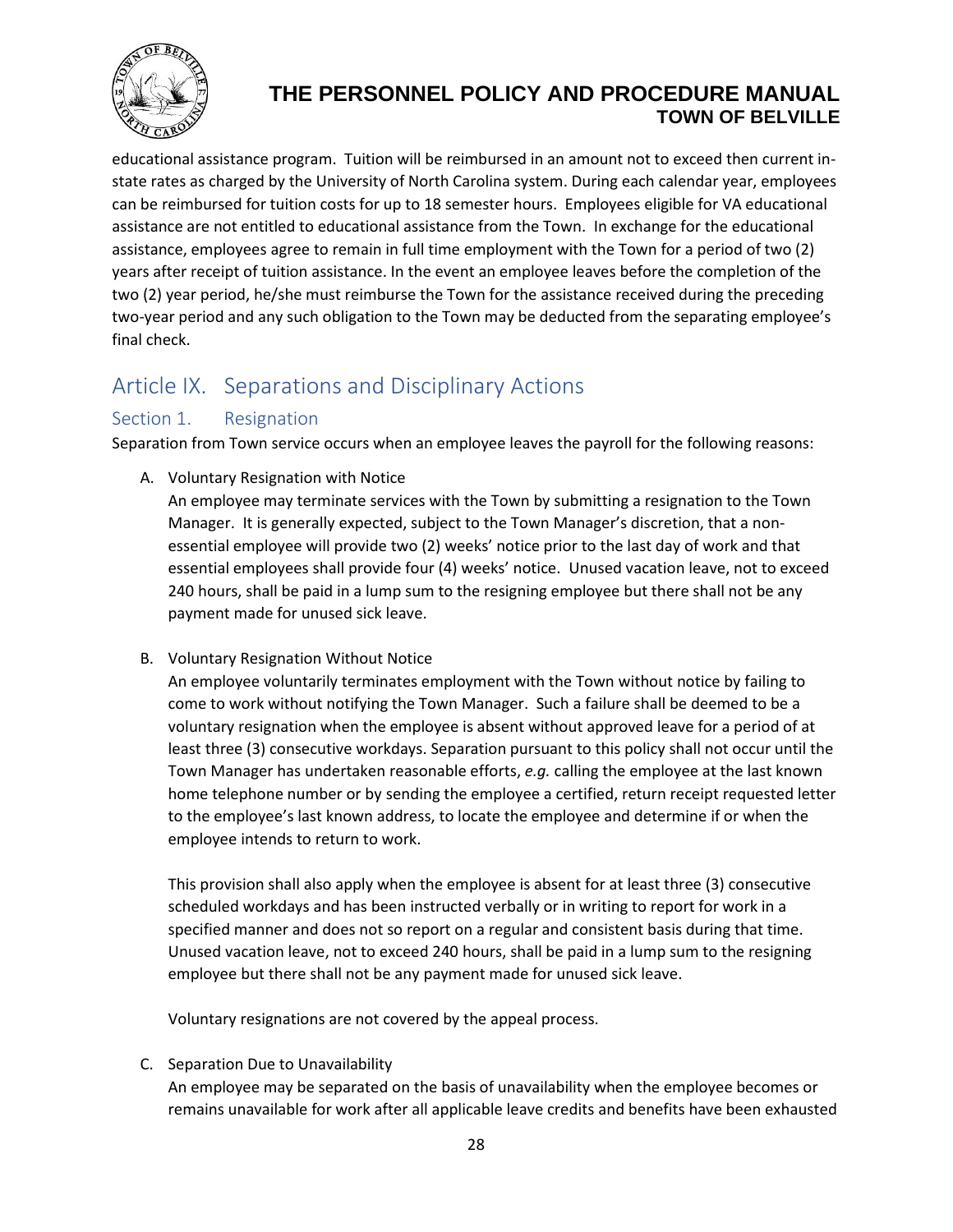

and the Town Manager does not grant a leave without pay or extend a leave without pay period for reasons including, without limitation, lack of suitable temporary staffing, criticality of the position, and budgetary constraints, etc. Such a separation is not a disciplinary action and may be grieved in accordance with the procedures set forth in Article X herein. Unused vacation leave, not to exceed 240 hours, shall be paid in a lump sum to the resigning employee but there shall not be any payment made for unused sick leave. When an employee is separated while in receipt of workers' compensation benefits, leave shall be administered in accordance with the Workers' Compensation Leave Policy.

(1) Unavailability – i) the employee's inability to return to all of his/her position's essential duties and work schedule due to a medical condition, prognosis, or work restrictions/limitations conforming to a healthcare provider's written instructions or ii) the employee and Town are unable to agree on a return-to-work arrangement meeting both the operating needs of the Town and the employee's needs.

(2) Applicable leave credits –the approved sick and/or vacation leave the employee exhausted prior to separation.

Prior to being separated due to unavailability, the Town Manager shall meet with and notify the employee in writing of the proposed separation, the efforts undertaken to avoid separation, and why those efforts were unsuccessful. The employee shall have the opportunity in this meeting to propose in writing alternative methods of accommodation which the Town Manager, shall consider and act upon within a reasonable time. If the Town Manager finds and concludes the proposed accommodations impose an undue hardship on the Town's operations, then the Town Manager shall notify the employee in writing of that conclusion, provide the proposed date of separation, and advise the employee of his/her grievance rights.

## <span id="page-34-0"></span>Section 2. Reduction in Force

If a reduction in force becomes necessary, consideration shall be given to the quality of each employee's performance as documented by current performance appraisals, organizational needs, and seniority, in determining the employees to be retained. Employees who are laid off because of a reduction in force shall be given at least two (2) weeks' notice. No regular employee shall be separated while there are temporary employees serving in the same class in the department unless the regular employee is not willing to transfer to the position held by the temporary employee. A separation due to a reduction in force is not appealable and may not be grieved.

## <span id="page-34-1"></span>Section 3. Disability

An employee may be separated for disability when the employee cannot perform the essential job functions of the position because of a physical or mental impairment. Action for disability separation may be initiated by the employee or the Town, but in all cases, consideration for disability separation shall be supported by medical evidence as certified by a competent physician of the Town's choosing. Before an employee is separated for disability, a reasonable effort shall be made to determine whether the impairment is a known disability substantially limiting major life activities and if so, whether the employee can perform the essential functions of the position with reasonable accommodations to the position or work environment enabling the employee to perform the essential job functions; such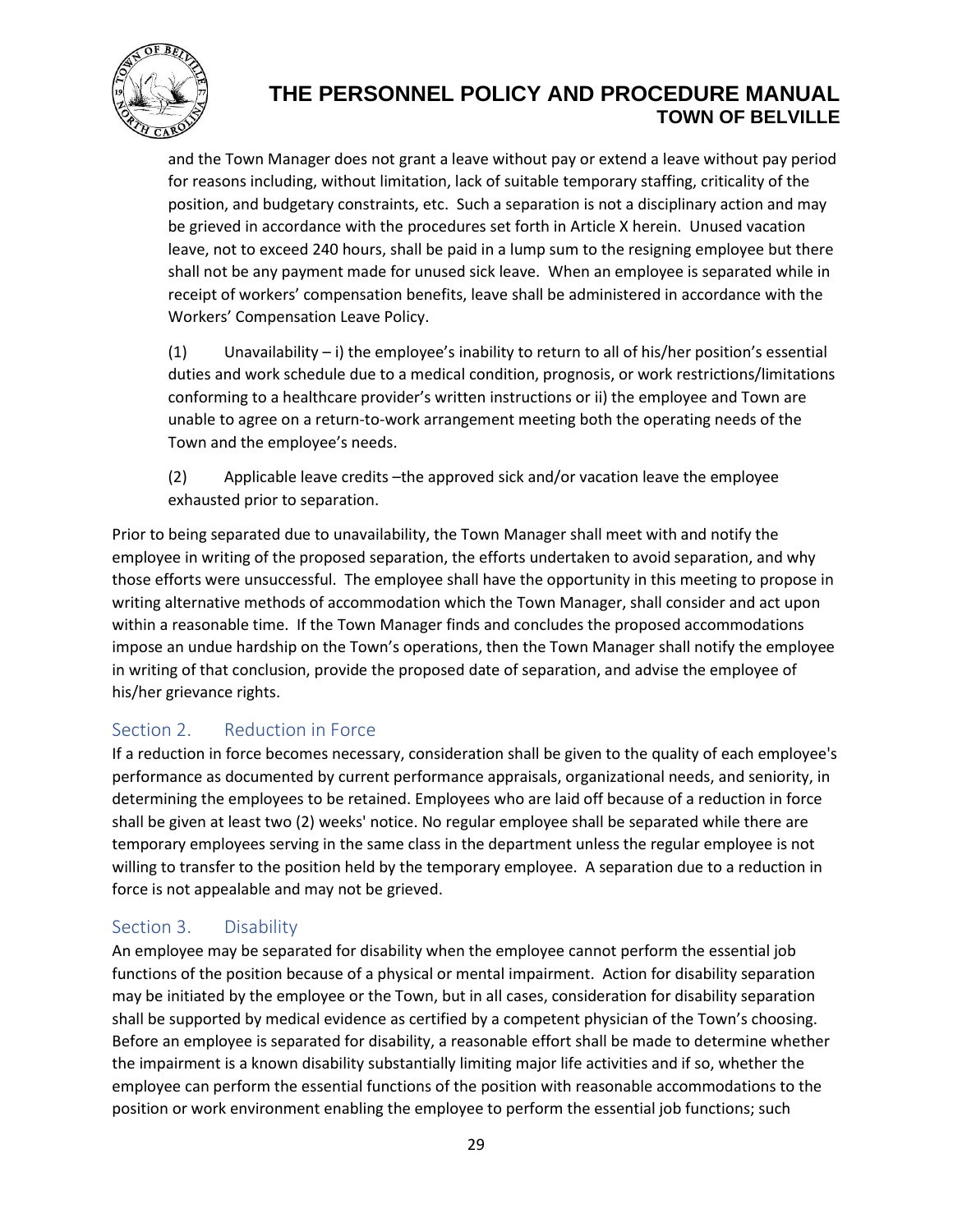

reasonable accommodations including, without limitation, transferring the employee to a vacant position for which the employee is qualified and can perform the essential functions of the position provided that such accommodations do not impose an undue hardship on the Town.

#### <span id="page-35-0"></span>Section 4. Death

Payment for unpaid salary, unused vacation leave (not to exceed 240 hours), and travel shall be made to the estate of the deceased employee.

#### <span id="page-35-1"></span>Section 5. Disciplinary Actions

- A. With the exception of elected officials, any employee who does not respond to informal efforts by a supervisor regarding deficiencies in work performance or personal conduct, or who is responsible for a serious infraction relative to the same, may be subject to a disciplinary action consisting of either a warning, reprimand, suspension, demotion, or dismissal. If the nature and seriousness of the failure in performance or conduct warrants such action, the employee may be dismissed, and the Town may terminate the employment of an employee at any time provided the action is not the result of unlawful discrimination or the violation of some other employment law. A non-regular or probationary employee may be dismissed immediately, without engaging in the procedures set forth herein, by the Town Manager. In that event, the Town Manager shall inform the employee in writing of the reasons for dismissal. Regular employees shall be provided the due process of a pre-dismissal hearing before being dismissed, if requested.
- B. Regular employees may appeal a disciplinary action including dismissal and termination. Nonregular and probationary employees do not have a right of appeal.
- C. The procedures set forth in this Section, including the right to appeal a disciplinary action, are intended to avoid restricting operating personnel and in no way guarantee an employee's right to continued employment.
- D. Generally, suspension, demotion, or dismissal will be preceded by a warning. Employees may, however, be suspended, demoted or dismissed without a prior warning or disciplinary action if the nature and seriousness of the failure in performance or conduct warrants such action, and the Town Manager so decides. All disciplinary actions, including warnings, shall be documented using a Disciplinary Action Memo ('Memo") setting forth the matters for which the employee was disciplined, the corrective actions which the employee must take, the dates of any previous performance discussions with or disciplinary actions received by the employee, other pertinent information, and the employee's applicable appeal rights. Copies of the Memo shall be delivered to the employee and placed in the employee's personnel file.
- E. Disciplinary warnings may result from any type of conduct, related or otherwise, constituting a failure in work performance or personal conduct. An employee receiving three (3) separate, related, or unrelated disciplinary warnings shall be disciplined with a suspension, demotion, or dismissal as decided by the Town Manager.
- F. Failure in the performance of work duties considered as adequate grounds for disciplinary action include, without limitation, the following:
	- 1. Inefficiency, negligence, or incompetence;
	- 2. Careless, negligent or improper use of Town property and/or equipment;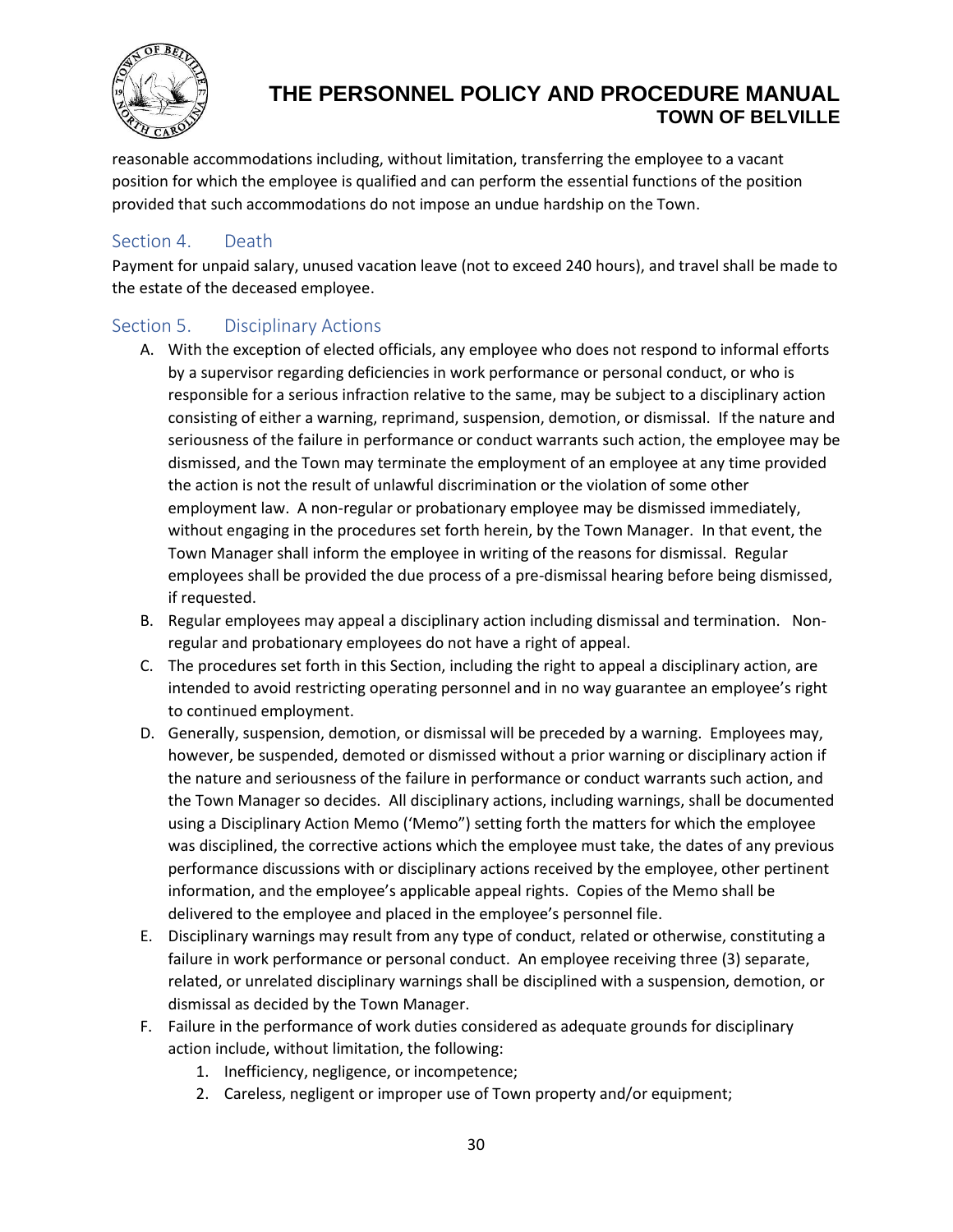

- 3. Discourteous treatment of the public and other Town employees;
- 4. Absence without approved leave;
- 5. Habitual improper use of leave privileges;
- 6. Habitually failing to report for duty at assigned time and place;
- 7. Gross misconduct or conduct unbecoming to a Town employee;
- 8. Participating in any action which in any way could seriously disrupt or disturb the Town's normal operations;
- 9. Trespassing on the property of any elected official or Town employee for the purpose of harassing or forcing discussion;
- 10. Willful damage or destruction of property;
- 11. Possession of unauthorized firearms or weapons on the job;
- 12. Brutality in the performance of duties;
- 13. Refusing to accept a reasonable and proper assignment as directed by the Town Manager;
- 14. Acceptance of gifts in exchange for favors or influence;
- 15. Releasing confidential information to unauthorized persons;
- 16. Engaging in incompatible employment or serving a conflicting interest;
- 17. Taking part in any political activity restricted herein;
- 18. Inappropriate usage of social media resources;
- 19. Failure to report a motor vehicle violation or a criminal charge or conviction by the first working day following the violation, charge, or conviction.
- G. Failure in personal conduct considered as adequate grounds for disciplinary action include, without limitation, the following:
	- 1. Fraud in securing appointment or employment;
	- 2. Conviction of or the entry of a plea of "no contest" to a criminal charge which could adversely affect the employee's work performance;
	- 3. Misuse of Town funds;
	- 4. Falsification of Town records for personal profit or for special privileges; and
	- 5. Reporting to work under the influence of alcohol or drugs or partaking of the same while on duty or while on public property except for prescribed medication taken within the limits set by a physician and when medically necessary.
- H. The following procedures shall precede the dismissal of any regular (non-temporary and nonprobationary) employee:
	- 1. The Town Manager shall provide the employee with written notification of the date, time, and place of a pre-dismissal hearing. The notification shall include a statement that dismissal is being considered as a possible disciplinary action, the proposed effective date of the dismissal, and notice of the reasons why dismissal is being considered.
	- 2. The notice shall be provided to the employee no later than two (2) business days in advance of the hearing date to provide the employee with an opportunity to respond to the allegations. At the hearing, the employee may present evidence in response to the allegations. The pre-dismissal hearing shall be conducted by the Town Manager and the employee may not have a representative, legal or otherwise, appear thereat.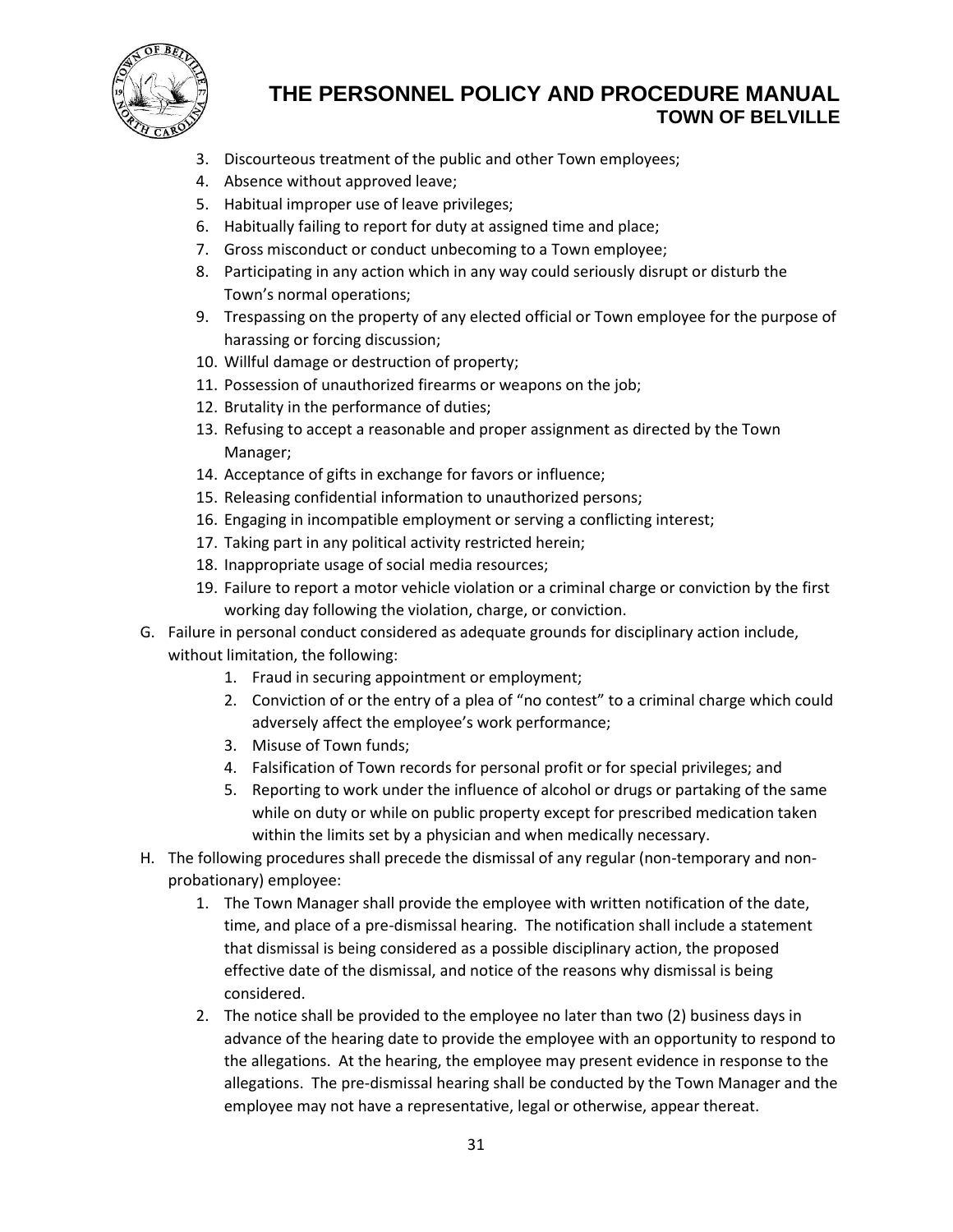

- 3. The Town Manager shall consider the employee's response and shall decide to: i) impose the dismissal as the appropriate disciplinary action; ii) impose a less stringent disciplinary action; iii) suspend the employee with or without pay pending further investigation; or iv) take no further action against the employee.
- 4. The Town Manager shall notify the employee of the decision in writing, mailed to the employee by United States Postal Service certified mail, return receipt requested, within five (5) business days after the date of the decision. The notice shall advise the employee of any applicable appeal rights.

#### <span id="page-37-0"></span>Section 6. Investigatory Suspension

- A. Investigatory suspension with or without pay, as decided by the Town Manager, may be used to provide time to investigate, establish facts, and reach a decision concerning an employee's status. Investigatory suspension without pay may be appropriately used to provide time to schedule and hold a pre-dismissal hearing. Any investigatory suspension without pay shall not exceed forty-five (45) calendar days. If no action has been taken by the end of said period of time, then the employee shall either be reinstated with full back pay or disciplined based on the established facts at that point in time.
- B. Investigatory suspension of an employee shall not be used for the purpose of delaying an administrative decision on an employee's work status pending the resolution of a civil or criminal court matter involving the employee.
- C. An employee who has been suspended for investigatory reasons may be reinstated with up to three (3) days' pay deducted from his/her salary. The decision to deduct pay shall be made by the Town Manager and be based upon the degree to which the employee was responsible for or contributed to the reasons requiring the suspension.

#### <span id="page-37-1"></span>Section 7 Employee Appeal

An employee wishing to appeal a disciplinary action may do so in conformity with the applicable provisions of Article X herein.

#### <span id="page-37-2"></span>Section 8 Remedies of Employees Objecting to Material in File

NCGS 160A-168(d) provides that an employee may object to material in his or her file if the employee considers the information to be inaccurate or misleading. The employee may also seek to have the material removed from the file or may place in the file a statement relating to the material. This provision also applies to probationary employees and former employees.

#### <span id="page-37-3"></span>Section 9. Reinstatement

- A. An employee who resigns while in good standing or who is separated because of a reduction in force may be reinstated to the same or similar position with the approval of the Town Manager.
- B. An employee who enters extended active duty with the Armed Forces of the United States, the Public Health Service, or a reserve component of the Armed Forces will be granted reinstatement rights as provided under federal law. An employee who is reinstated shall be credited with previous service and previously accrued sick leave.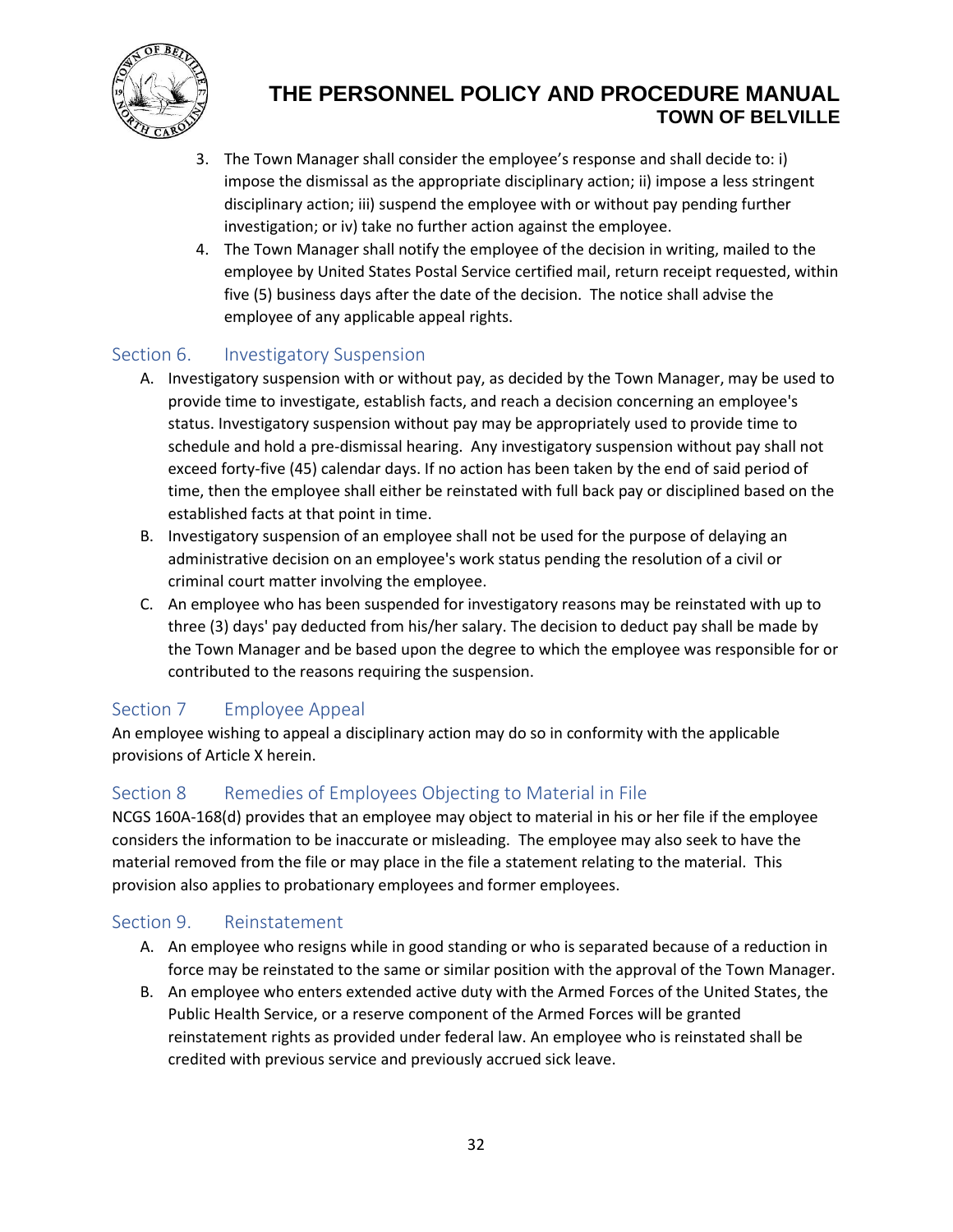

#### <span id="page-38-0"></span>Section 10. Exit Interview

Within one (1) week of an employee's separation from the Town, other than from an involuntary dismissal, the Town Manager shall perform an Exit Interview of the employee including the completion of the Exit Check List (TOB 111) and the Exit Interview Survey (TOB 112).

# <span id="page-38-1"></span>Article X. Appeals and Grievances

#### <span id="page-38-2"></span>Section 1. Applicability and Purpose of the Appeal Process

The appeal policy applies to all regular (non-temporary and non-probationary) employees and is intended to ensure that disciplinary actions are consistent with the Town's personnel policies and procedures. The process provides a due process procedure whereby eligible employees may be heard and disciplinary actions reviewed for validity and consistency.

In all cases and at all stages of the appeal process, a written copy of each decision will be transmitted to the employee and will be placed in the employee's personnel record.

#### <span id="page-38-3"></span>Section 2. The Appeal Process

- A. An eligible employee intending to appeal a disciplinary action shall, within five (5) business days after being disciplined, appeal the action in writing to the Town Manager.
- B. The appeal must contain the employee's response to the disciplinary action, the charges upon which it was based and the employee's desired remedy.
- C. The Town Manager shall, within five (5) business days after receipt of the appeal, make a written decision regarding the disposition of the appeal and stating the basis for the decision and the evidence supporting the same.
- D. There shall be no appeal beyond the Town Manager.
- E. In the event the appealing employee fails to comply with the procedures and time limitations set forth herein, the Town Manager may dismiss the appeal.

#### <span id="page-38-4"></span>Section 3. Applicability and Purpose of the Grievance Procedure

Full and part-time employees, including probationary employees but not temporary employees, may utilize the grievance procedure to address events or conditions affecting the circumstances under which the employee is working such as misinterpretations and/or erroneous/unfair applications of the Town's personnel policies and procedures or the absence of an established policy pertaining to certain employment conditions. The grievance procedure does not apply to disciplinary actions. The grievance procedure is an internal process that does not confer upon either the Town or its employees any remedies other than those expressly set forth herein. All parties involved in a grievance procedure shall be protected from retaliation for such involvement and any such retaliation shall be subject to disciplinary actions including dismissal and termination.

#### <span id="page-38-5"></span>Section 4. Grievance Procedure

A. An employee shall present the grievance in writing to the Town Manager within five (5) business days after the event from which the grievance arises or after the date when the employee first learned of the event.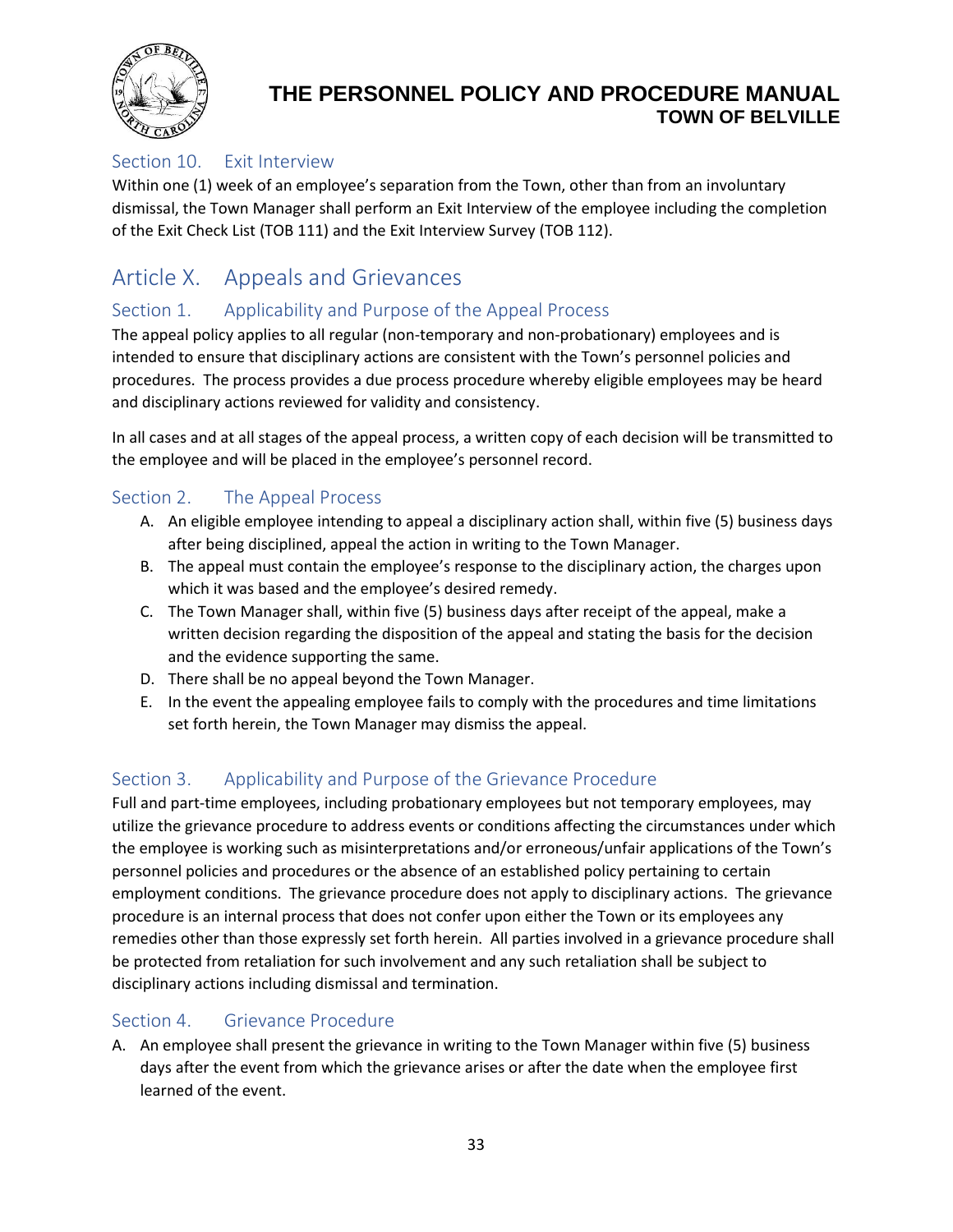

- B. The grievance shall provide a brief and clear description of what issues the employee wants addressed and the remedy the employee is seeking. In the event the grievance does not clearly provide that information, the Town Manager may request clarification of the same from the employee and may extend the required time for responding to the grievance by the number of days it takes for the employee to provide the requested information.
- C. The Town Manager shall respond in writing to the employee regarding the grievance no later than five (5) business days following receipt of a sufficiently informative grievance.
- D. If the grievance is resolved, then the employee shall sign off on the Town Manager's response to document his/her agreement with the terms of the resolution.
- E. If the grievance is not resolved as provided for above, then the employee may, within five (5) business days after receipt of the Town Manager's response, submit a written response to the Town Manager that will become part of their personnel record.

\* If there is a harassment grievance against the Town Manager, the grievance procedure outlined in Article X, Section 4 remains the same except the employee shall present the harassment grievance in writing to all members of the Board of Commissioners within five (5) business days after the event from which the grievance arises or after the date when the employee first learned of the event; and all references to the Town Manager become the Board of Commissioners.

F. In the event the appealing employee fails to comply with the procedures and time limitations set forth herein, the Town Manager may dismiss the grievance.

#### <span id="page-39-0"></span>Section 5. Remedies of Employees Objecting to Material in File

NCGS 160A-168(d) provides that an employee may object to material in his or her file if the employee considers the information to be inaccurate or misleading. The employee may also seek to have the material removed from the file or may place in the file a statement relating to the material. This provision also applies to probationary employees and former employees. Related information is also located in Article IX: Separations and Disciplinary Actions.

#### <span id="page-39-1"></span>Section 6. Maintenance of Records

All documentation, records, and reports related or pertaining to appeals and grievances shall be retained for a minimum of three (3) years. The confidentiality of and access to such records shall be as provided for in the Privacy Act.

#### <span id="page-39-2"></span>Section 7. Other Remedies Preserved

No determination of any appeal or grievance shall in any way conflict with any other Town policy, resolutions, ordinances, or state or federal law applicable thereto.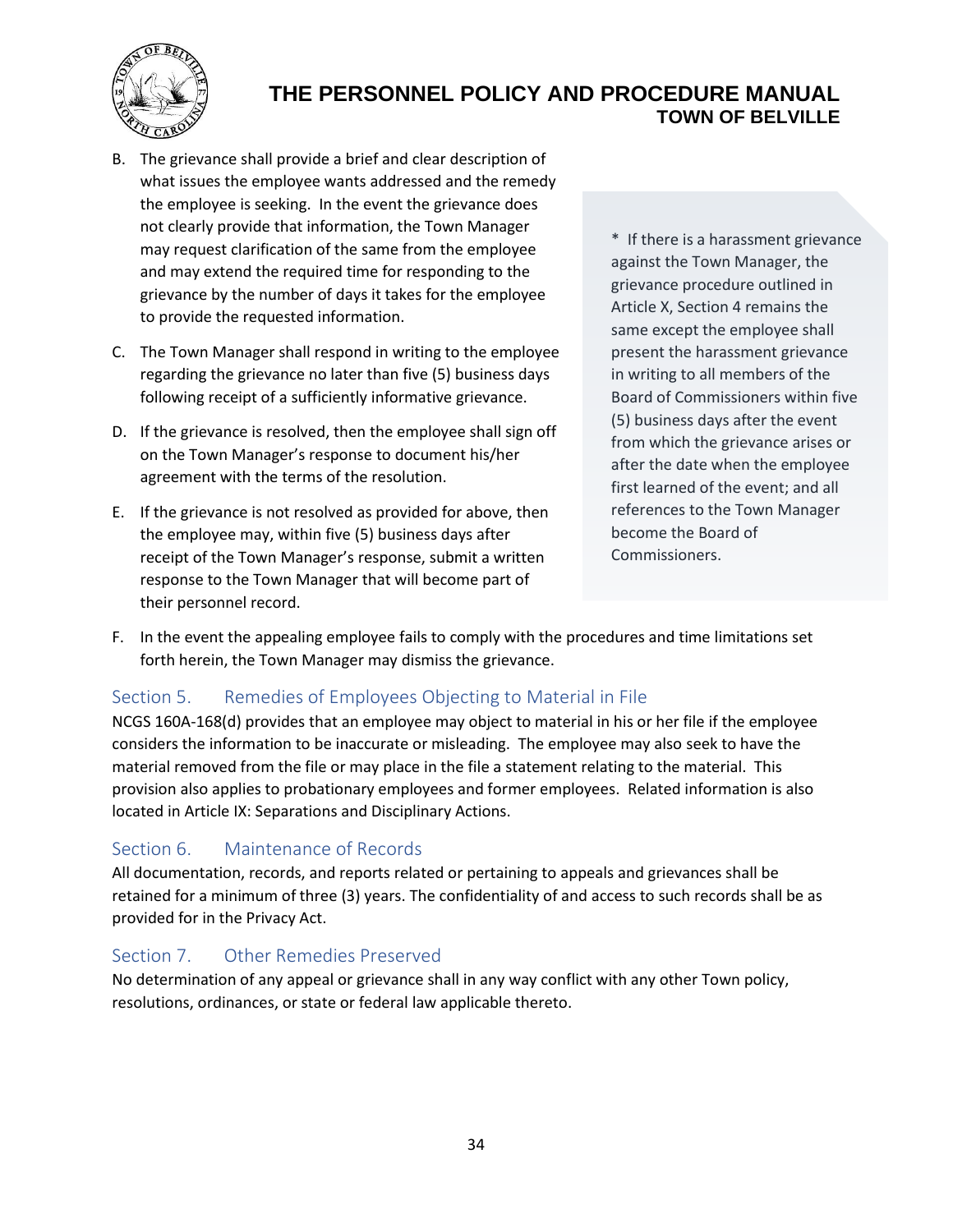

# <span id="page-40-0"></span>Article XI. General Policies

#### <span id="page-40-1"></span>Section 1. Personnel Records

Employees shall promptly notify the Town Manager of any change in name, home address, telephone number, marital status, number of dependents, and any other changes in pertinent personnel information.

#### <span id="page-40-2"></span>Section 2. Attendance

Employees are expected to be at their workstation ready to productively engage in Town business by the scheduled start time. Apart from sick leave, all time off must be requested in advance and in writing as provided for in the appropriate sections herein. All unapproved absences will be noted in the employee's personnel file and excessive absences, including for sick leave, may serve as a basis for disciplinary action as provided for in Article IX herein.

### <span id="page-40-3"></span>Section 3. Use of Town Property

The Town will provide the equipment, supplies, and materials needed to perform the work assigned. Anything provided by the Town shall not be used for personal use, nor removed from the physical confines of Town Hall unless the position specifically requires use of company equipment outside Town Hall and such removal/use is authorized in advance by the Town Manager. Computer equipment, including laptops, may not be used for personal use including, but not limited to, word processing, games, and other personalized computing functions. Town employees are prohibited from installing any other programs or applications to any electronic equipment provided by the Town, including computers, laptops, mobile telephones, and other electronic devices, without prior written authorization from the Town Manager. Employees are also prohibited from copying any programs or applications installed on the Town's electronic devices unless specifically directed to do so, in writing, by the Town Manager.

Telephone lines at Town Hall must remain open for business calls and to service the general public. Accordingly, employees are hereby discouraged from placing or receiving personal calls except for emergency situations. No long-distance calls are to be made on Town phones which are not exclusively business related.

Please refer to the Town of Belville Business Policy and Procedure Manual for additional information.

## <span id="page-40-4"></span>Section 4. Dress Code and Public Contact

Town employees are expected to present a clean, professional appearance when representing the Town in or outside of Town Hall. Management, and those employees whose positions require public contact, shall dress in an appropriate corporate manner.

Employees are required to act professionally and extend the highest courtesy to co-workers, Town residents, visitors, vendors, and the public at large. A cheerful and positive attitude on the part of employees is essential to the Town's commitment to extraordinary customer service of the highest quality.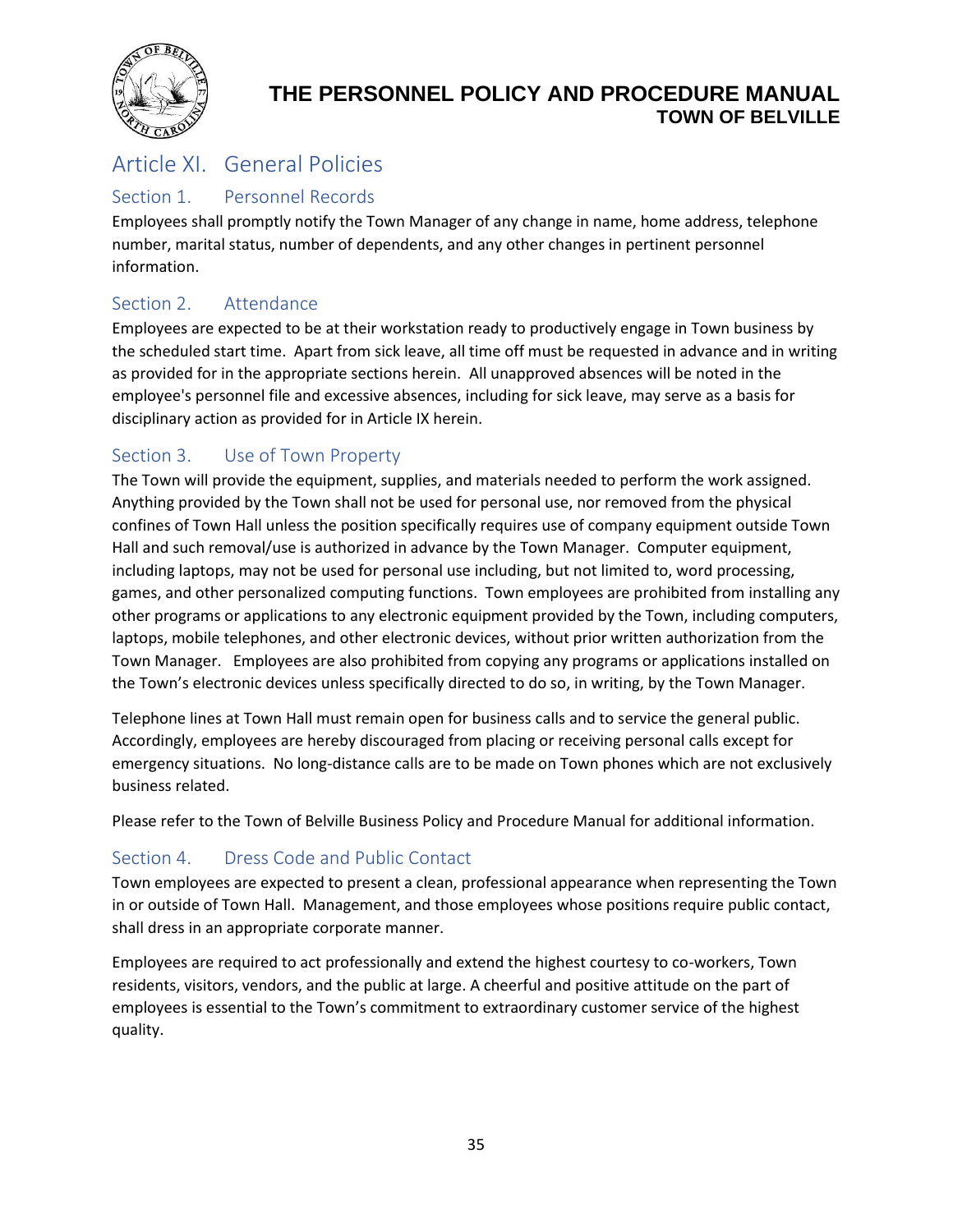

## <span id="page-41-0"></span>Section 5. Safety

The Town maintains a clean, hazard free, healthy, and safe working environment in accordance with the Occupational Safety and Health Act of 1970. Employees are expected to actively participate in maintaining this environment and are therefore required to observe and comply with all posted safety rules and safety instructions and use safety equipment whenever required. The workplace in general, and Town Hall specifically, should always be maintained in a neat, clean, and orderly manner.

Employees are responsible for learning the location of all safety and emergency equipment and appropriate safety contact phone numbers. A copy of the Town's Emergency Procedures is set forth in the Town of Belville Business Policy and Procedures manual.

All safety equipment will be provided by the Town, and employees are responsible for the reasonable upkeep of this equipment. Any problems with or defects in such equipment should be immediately reported to the Town Manager.

If necessary, employees may report safety violations anonymously to the Board. NO EMPLOYEE WILL BE PUNISHED OR REPRIMANDED FOR REPORTING SAFETY VIOLATIONS OR HAZARDS. However, any deliberate or ongoing safety violation or hazardous condition by an employee shall be a basis for disciplinary action up to and including termination.

#### <span id="page-41-1"></span>Section 6. Anti-Substance Abuse

The Town is committed to maintaining an anti-substance abuse workplace such that the policy set forth in this Section applies to all employees of the Town without exception.

No employee shall consume, possess, sell, manufacture, transfer, or purchase any alcoholic beverage on any property owned or leased by the Town including Town motor vehicles. Likewise, no employee shall use, possess, sell, manufacture, transfer, or purchase any drug or other controlled substance capable of altering an individual's mental or physical capacity; provided that, however, aspirin, ibuprofen-based products, and prescribed medicine used the manner prescribed, are not subject to this policy.

The Town will not tolerate employees reporting for duty while impaired or under the influence of alcohol or drugs. Such failures in personal conduct shall constitute adequate grounds for disciplinary action including termination. All employees shall report evidence of alcohol or drug abuse to a supervisor or the Town Manager immediately. This is an express duty of an employee in instances where the use of alcohol or drugs poses an imminent threat to the safety of persons or property.

Within the limitations of federal and state laws, the Town reserves the right to examine and test employees for the presence of alcohol and drugs. The Town will assist employees who may have alcohol or drug-related issues. Additional information on such assistance may be obtained from the Town Manager.

Continued employment with the Town is expressly conditioned upon employees' compliance with the Anti-Substance Abuse Policy which shall, in no way whatsoever, alter, revise, or amend the "At-Will" employment relationship between the Town and its employees.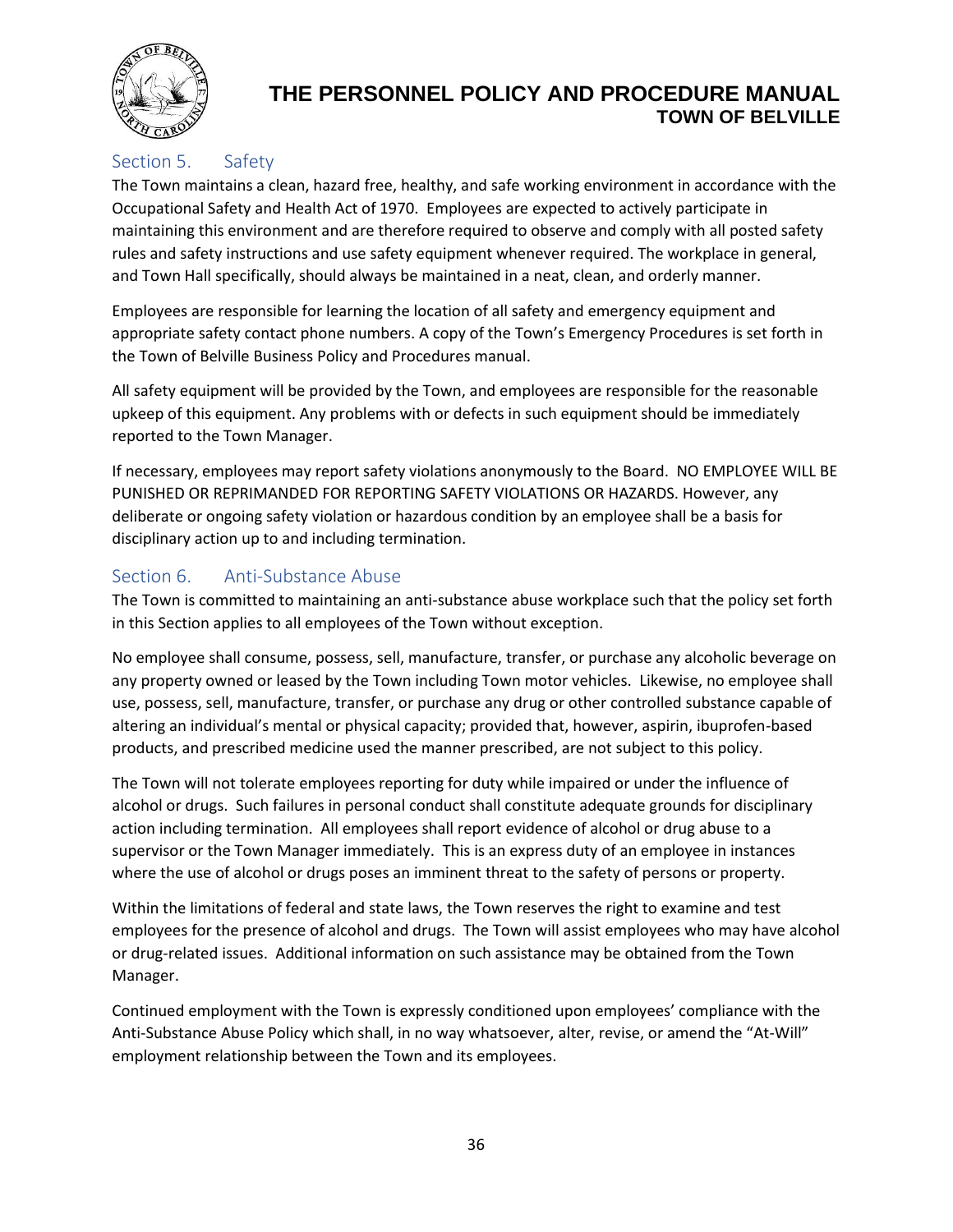

#### <span id="page-42-0"></span>Section 7. Smoking

The Town is committed to providing a healthy environment and prohibits the use of any tobacco products in its municipal buildings or within ten (10) feet of the buildings' entranceways or exits.

# <span id="page-42-1"></span>Article XII. Employee Acknowledgement

Each employee shall sign an Employee Acknowledgement form (TOB 116) acknowledging their receipt of this Personnel Policy and Procedure Manual and that they have reviewed the same and agree with the provisions set forth therein. The signed acknowledgement form shall be retained in the employee's personnel file.

# <span id="page-42-2"></span>Article XIII. Repeal

Adoption of this resolution repeals any previously adopted Belville Personnel Policy.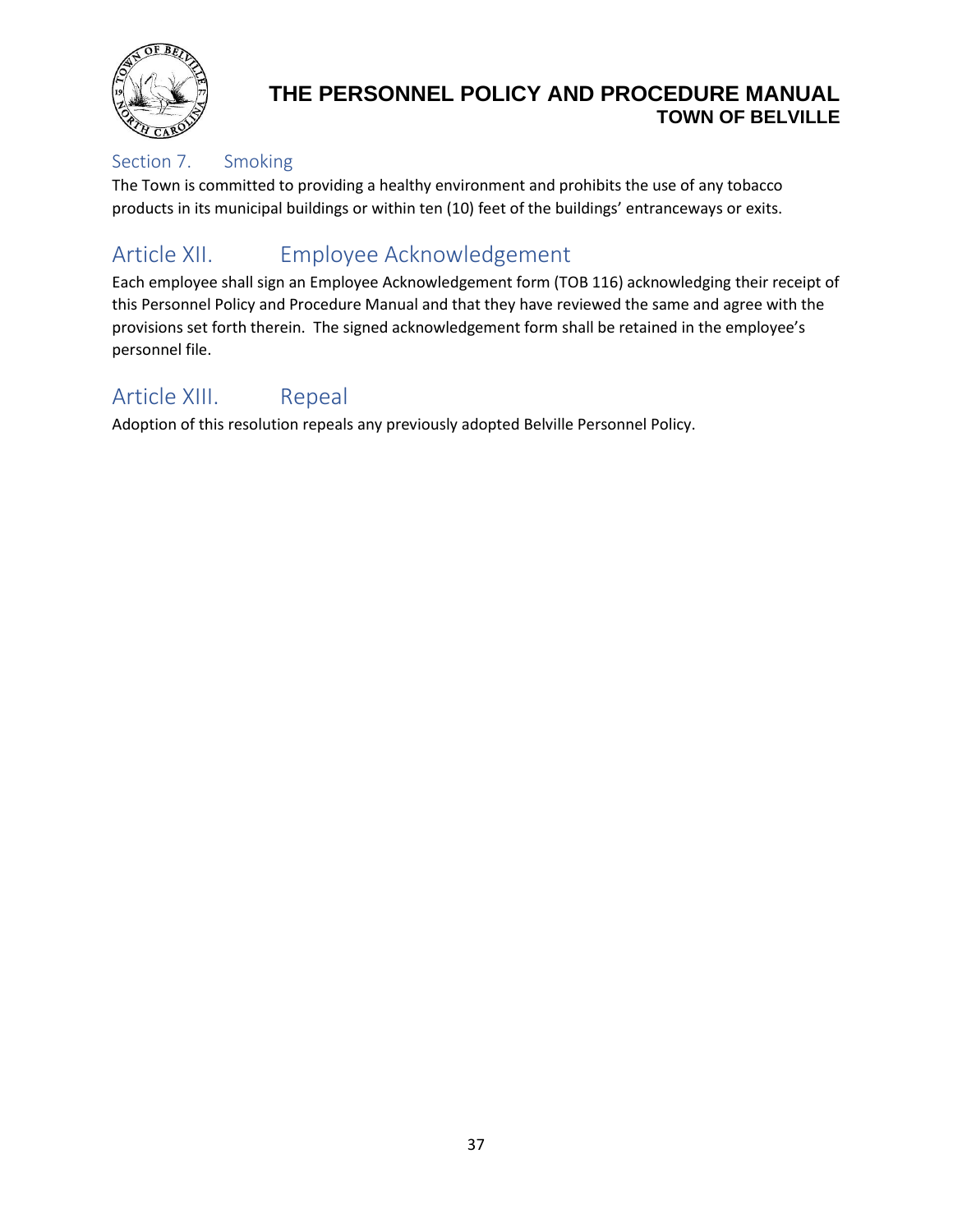

## <span id="page-43-0"></span>Appendix I. Definitions

*Anniversary Date:* The employee's original date of employment with the Town service in a regular position.

*Appeals:* The procedure provided for in Article IX herein whereby eligible employees may be heard and disciplinary actions reviewed for validity and consistency with the Town's personnel policies and procedures.

*Hiring Authority:* The Town Manager shall have authority to conduct interviews for the purpose of hiring employees.

*Class:* Positions or groups of positions having similar duties and responsibilities requiring similar qualifications, which can be properly designated by one title indicative of the nature of work performed and which carry the same wage range.

*Cost-of-Living Increase:* An annual adjustment that may be made by the Board to all pay ranges effective July 1<sup>st</sup> of each year.

*Demotion:* The reassignment of an employee to a position or a classification below a pay grade from which the reassignment is made.

*Disciplinary Action:* The warning, reprimand, suspension, demotion, or dismissal of an employee for deficiencies in work performance or personal conduct.

*Essential Employee:* Employees who have been designated by the Town (in some cases required by law) who are required to work to maintain minimum Town operations. The designation shall appear on the employee job description.

*Exempt Employee:* As regulated by the Department of Labor, an employee whose duties have been determined to be office or non-manual work directly related to management or general business operations and whose primary duties include, without limitation, the exercise of discretion and independent judgment with respect to significant matters.

*Fair Labor Standards Act (FLSA):* Establishes standards for minimum wages, overtime pay, record-keeping and child labor.

*Full-Time Employee:* An employee appointed to a permanently established position scheduled to work forty (40) hours or more per workweek, is paid on an hourly or salary basis, and is designated by the Board as a full-time employee.

*Full-time regular:* A full-time employee, if approved by the Town Manager, shall be considered as a fulltime regular employee after completing the one (1) year probationary period of employment.

*Grievance:* A procedure to resolve complaints by eligible employees based upon events or conditions affecting the circumstances under which they work. The grievance procedure does not apply to disciplinary actions covered by the appeal procedure or complaints of unlawful workplace harassment.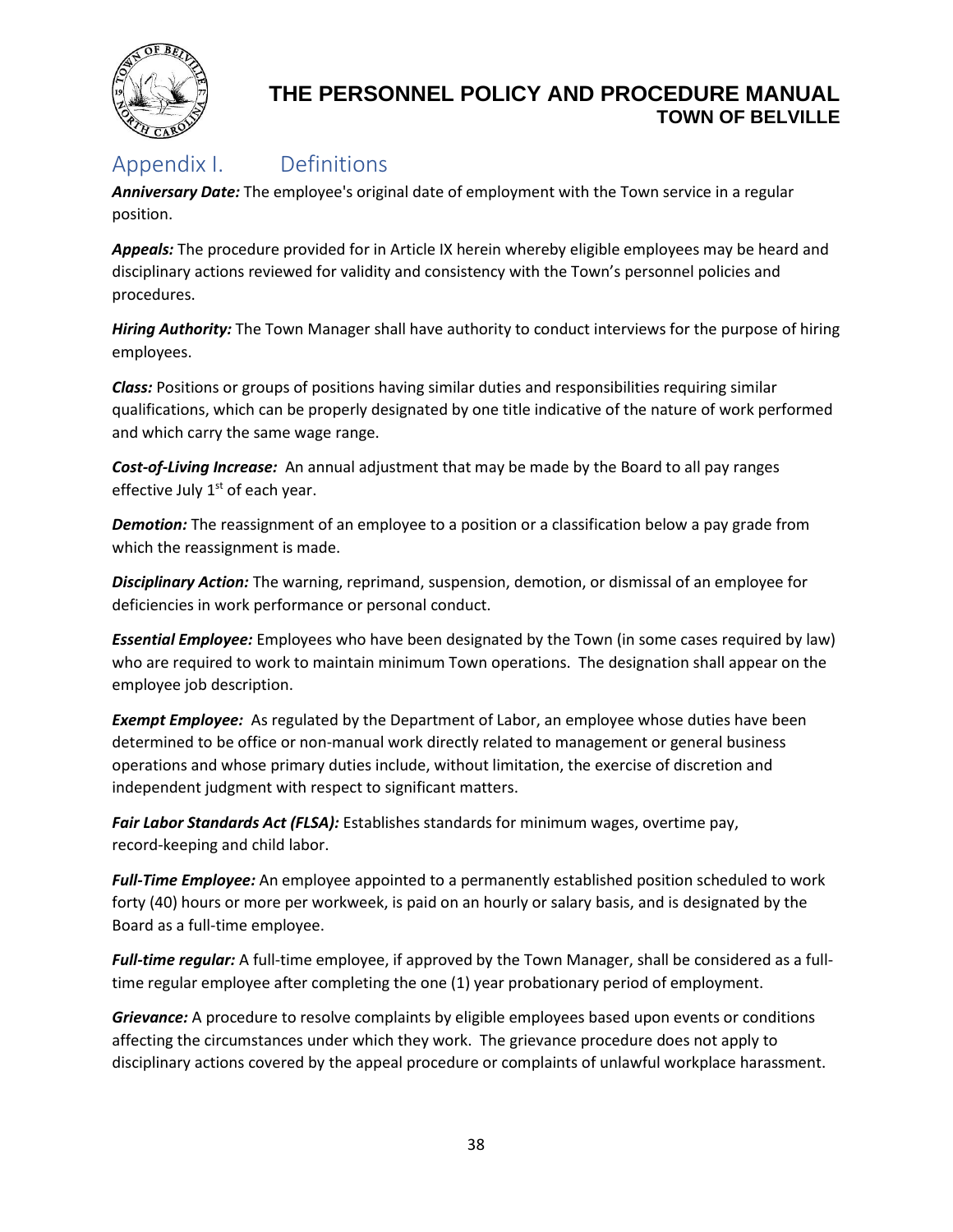

*Hiring Rate:* The wages paid to an employee when hired into Town service, normally the first step of the wage range.

*Hourly Employee:* An employee whose wages are paid by the hour as a unit*.* Normally a nonexempt employee.

*Merit Increase:* An increase in wages above the employee's current rate based on service that exceeds the standard and/or expected performance of the assigned position.

*Non-Essential Employee:* Employees who have been designated by the Town as not required to work to maintain minimum Town operations. The designation shall appear on the employee job description.

*Non-Exempt Employee:* An employee subject to all the minimum wage and overtime laws set forth by the US Department of Labor, FLSA.

*Part-Time Employee:* An employee hired to a permanently established position scheduled to work less than forty (40) hours per workweek, is paid on an hourly basis, and is designated by the Board as a part-time employee.

*Part-time regular:* A part-time employee, if approved by the Town Manager, shall be considered as a part-time regular employee after completing the one (1) year probationary period of employment.

Pay Plan: A schedule of pay ranges arranged by sequential rates including minimum, intermediate, and maximum steps for each class assigned to a wage range.

Pay Status: An employee who is working, on paid leave or on workers' compensation leave.

*Performance Evaluation:* A step in the performance management process summarizing the employee's performance over the performance period just ended. The process is used to determine how the employee is progressing and in what ways the employee may further develop. The process may be used to determine employee salary increases.

**Position:** A group of current duties and responsibilities requiring the full- or part-time employment of one person.

*Position Classification Plan: A* plan approved by the Board assigning classes (positions) to appropriate pay grades.

**Probationary Employee:** A full or part time employee who has worked less than one (1) year in the position.

*Promotion:* The reassignment of an employee to an existing position or classification in the Town service having a higher wage range than the position or the classification from which the reassignment is made.

*Quid Pro Quo*: Something given or received in exchange for something else. An exchange of goods or services, in which one transfer is contingent upon the other; "a favor for a favor."

*Reclassification:* The reassignment of an existing position from one class to another based on changes in job content.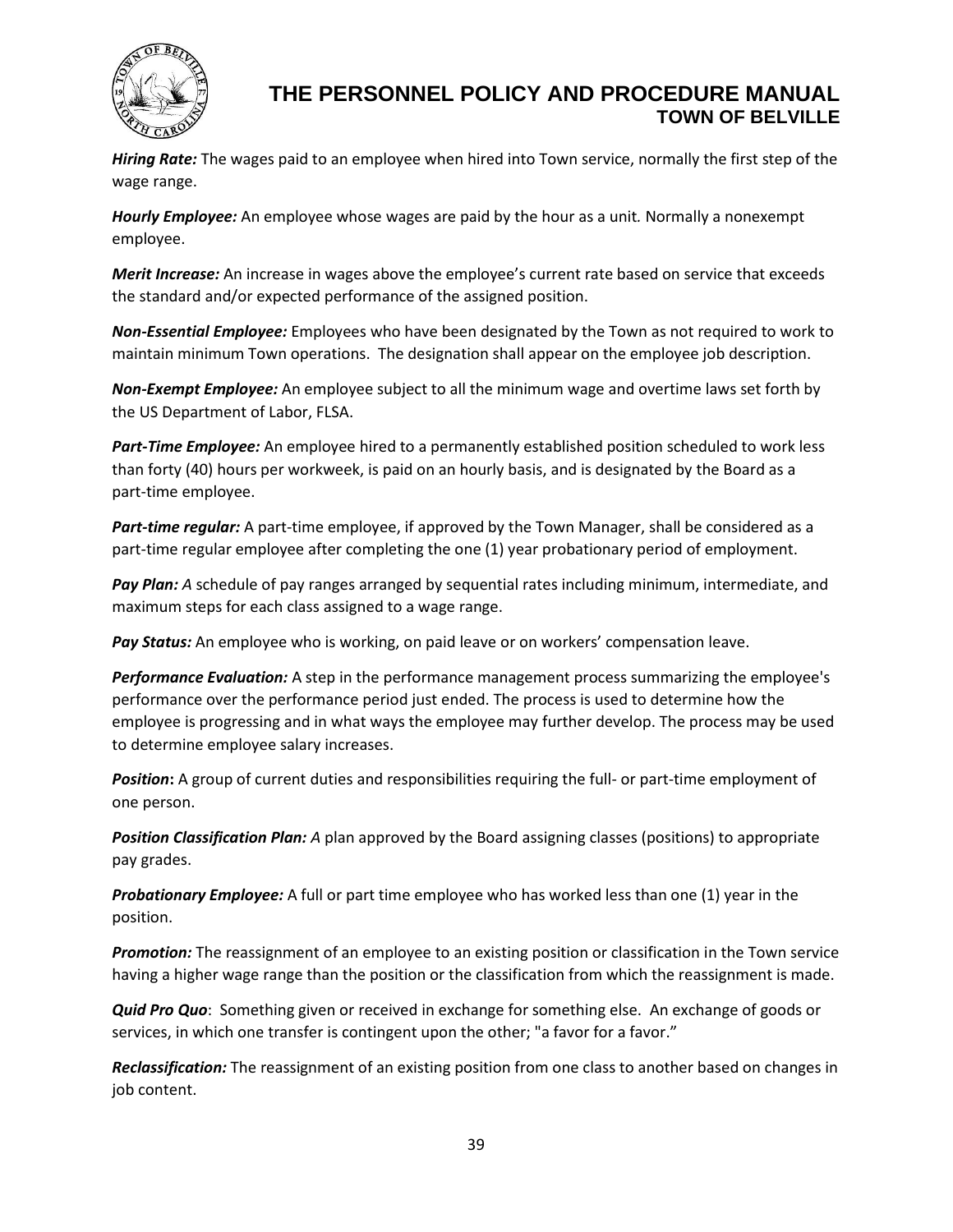

*Salaried Employee:* Fixed compensation for services paid to a regular employee.

*Temporary Employee:* An employee working thirty (30) hours or less a week in a temporary position.

*Transfer:* The reassignment of an employee from one position or department to another in the same wage grade.

*Wage Grade:* All positions which are sufficiently comparable to warrant one range of pay rates.

*Wage Plan Revision:* The increase or reduction of the wage range for one or more specific classes of positions within the classification plan.

*Wage Range:* The minimum and maximum wage levels for a given classification.

*Wage Schedule:* A listing by grade of all approved maximum, intermediate, and minimum wage ranges authorized by the Board for various classified employment positions.

*Work Time (Hours Worked):* Work time or "hours worked" is the time an employee is considered to have worked whether in the customary workplace, at home, or otherwise.

*Work Week:* Generally, a work week consisting of five (5) consecutive workdays, Monday through Friday, within a calendar week. A calendar week is defined as Saturday midnight to the next following Saturday midnight.